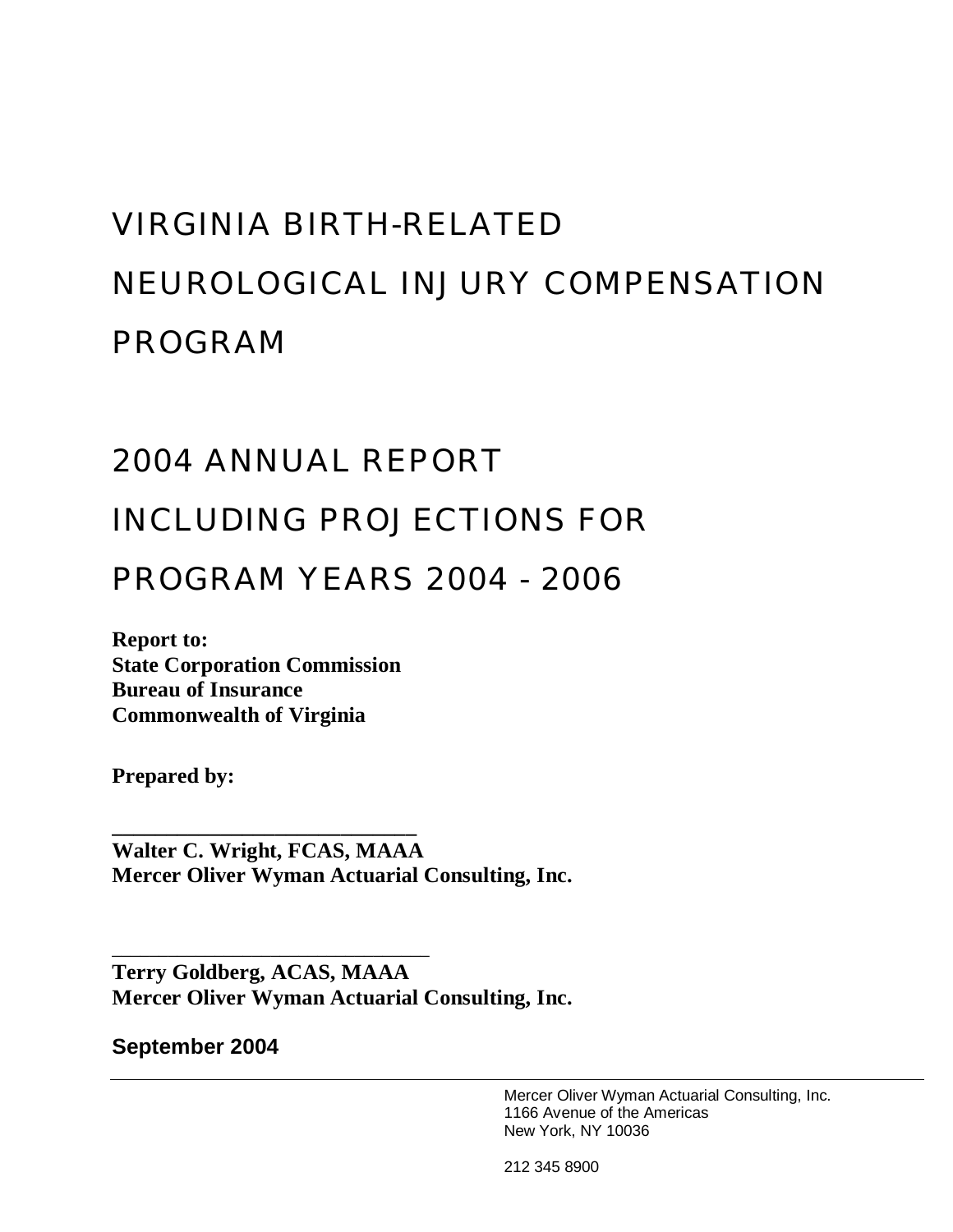# VIRGINIA BIRTH-RELATED NEUROLOGICAL INJURY COMPENSATION PROGRAM

# 2004 ANNUAL REPORT INCLUDING PROJECTIONS FOR

# PROGRAM YEARS 2004 - 2006

**Report to: State Corporation Commission Bureau of Insurance Commonwealth of Virginia** 

**September 2004** 

Mercer Oliver Wyman Actuarial Consulting, Inc. 1166 Avenue of the Americas New York, NY 10036

212 345 8900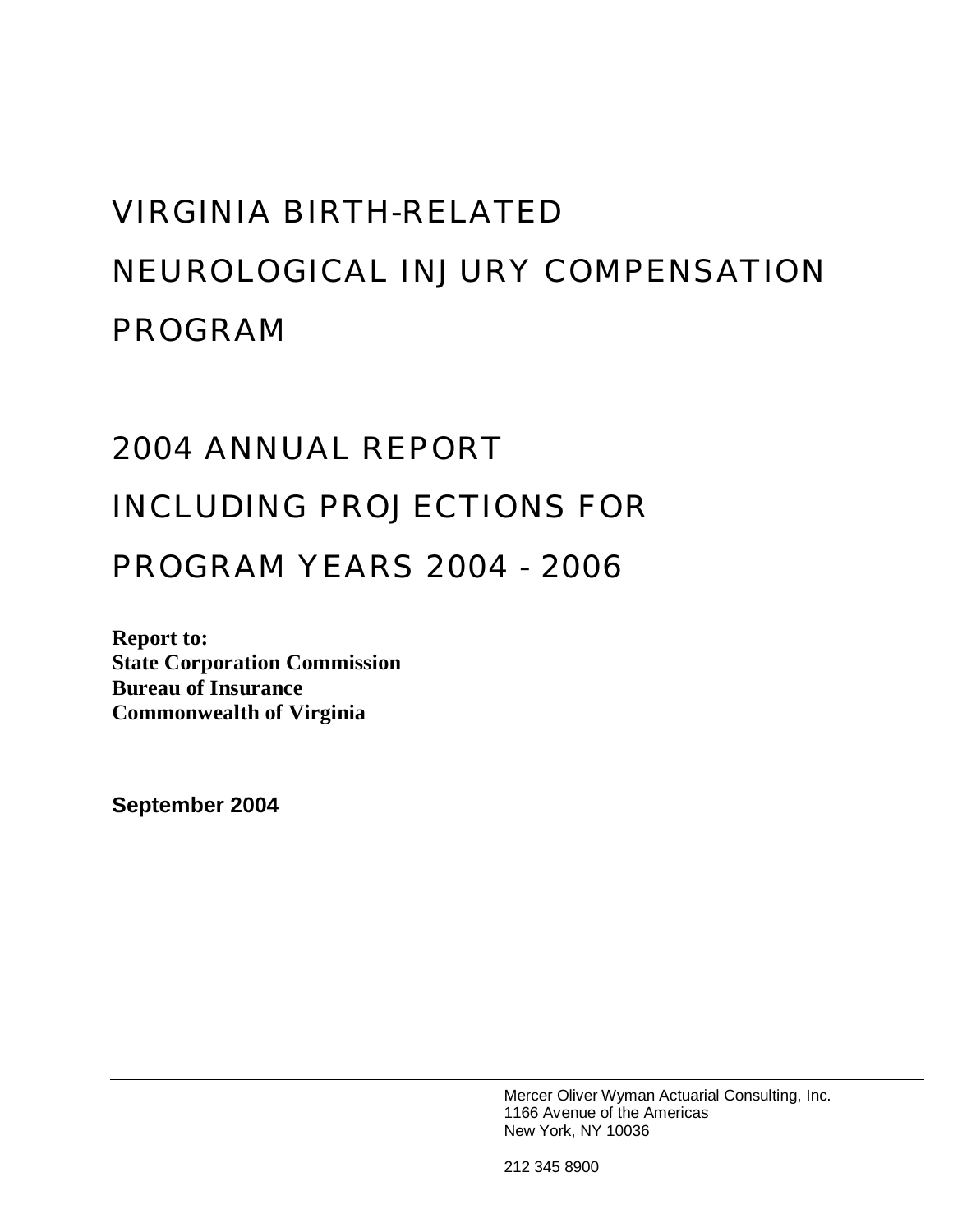## September 2004

# **Contents**

| In surface 1, 33 |  |
|------------------|--|
|                  |  |
|                  |  |
|                  |  |
|                  |  |
|                  |  |
|                  |  |
|                  |  |
|                  |  |
|                  |  |
|                  |  |
|                  |  |
|                  |  |
|                  |  |
|                  |  |
|                  |  |
|                  |  |
|                  |  |
|                  |  |
|                  |  |
|                  |  |
|                  |  |
|                  |  |
|                  |  |
|                  |  |
|                  |  |

Mercer Oliver Wyman Actuarial Consulting, Inc.

 $\sim 10$ 

State Corporation Commission<br>Bureau of Insurance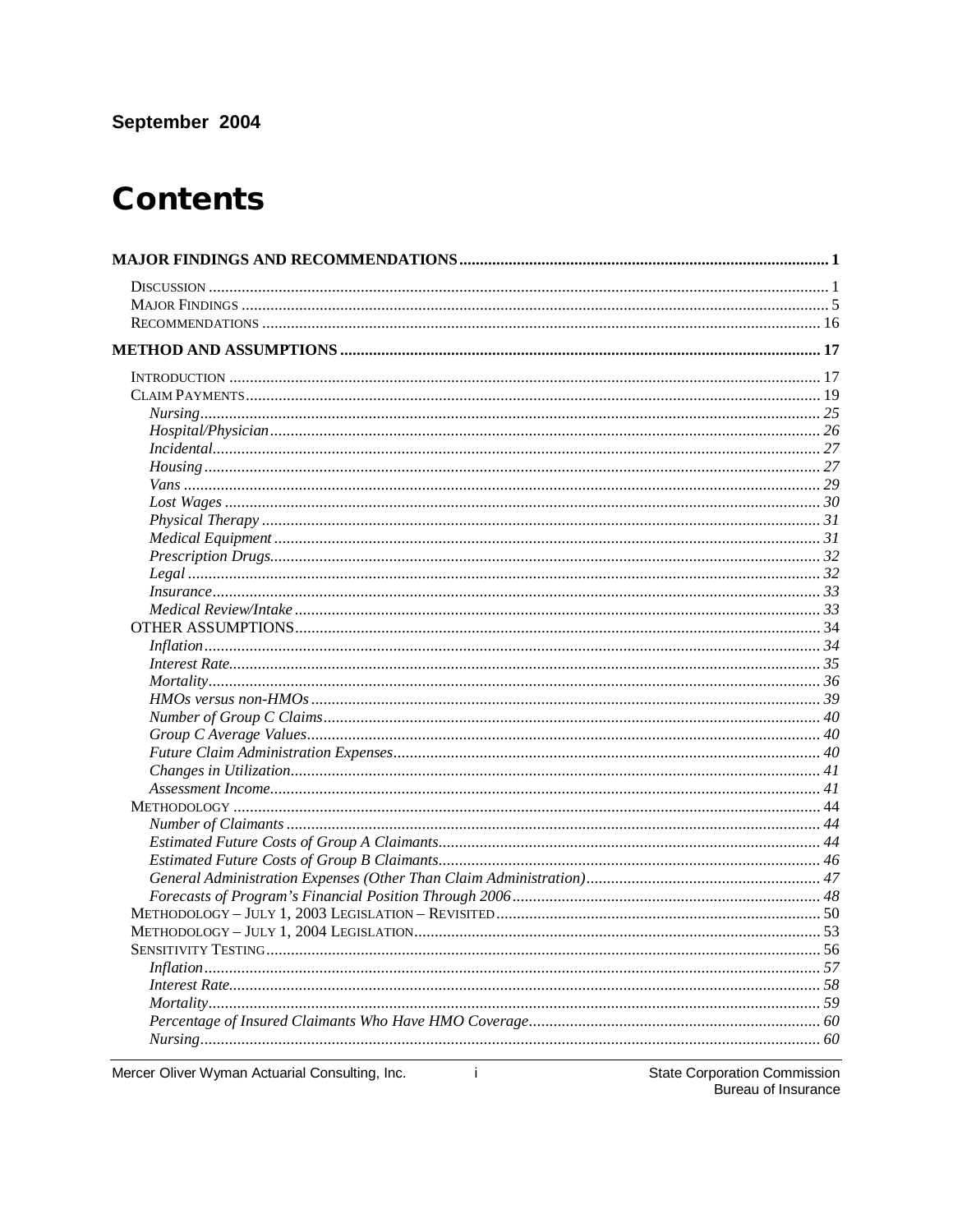### September 2004

### **APPENDIX**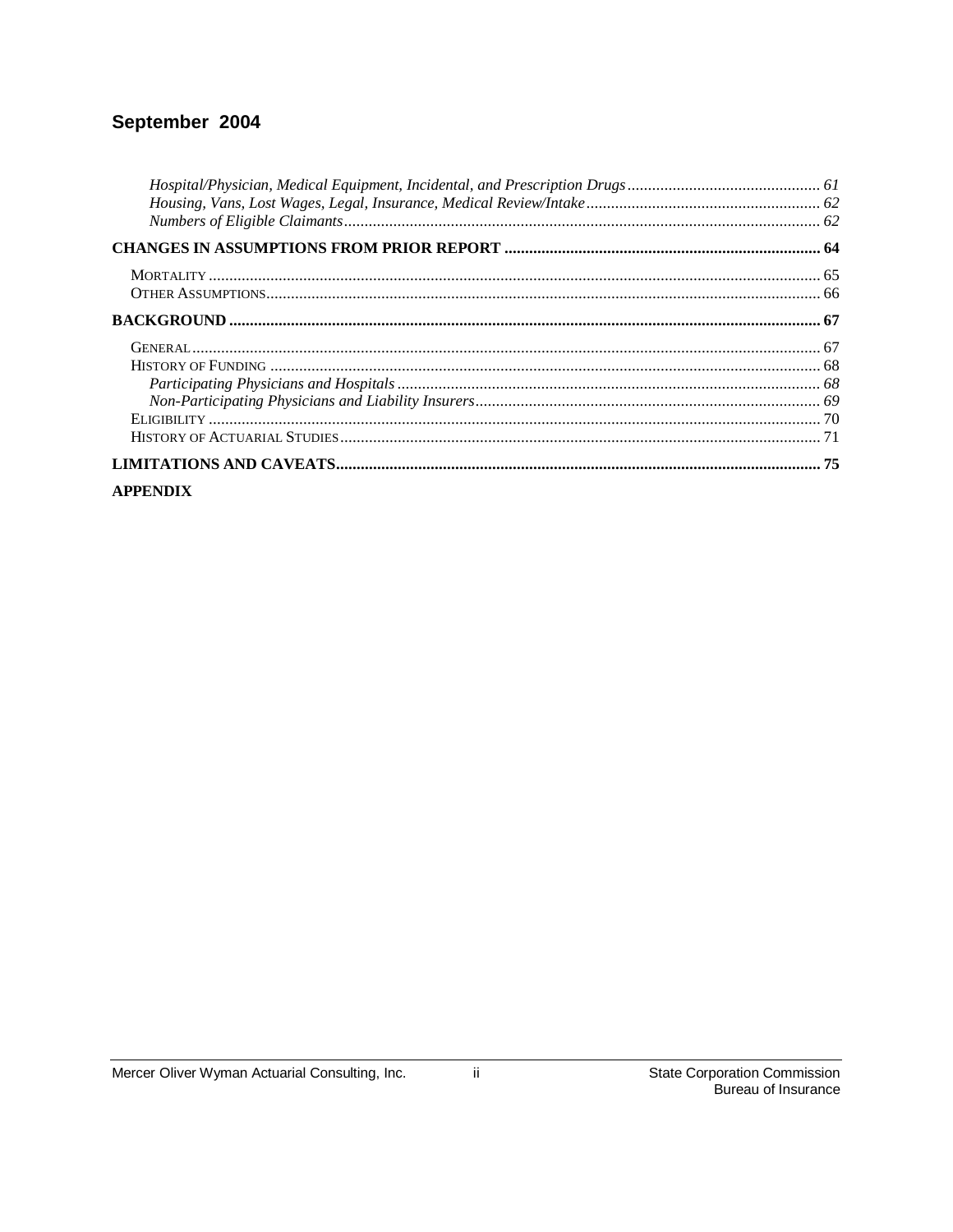# Major Findings and Recommendations

# **Discussion**

This is the 2004 report of Mercer Oliver Wyman Actuarial Consulting, Inc. (Mercer) to the Commonwealth of Virginia, State Corporation Commission, Bureau of Insurance regarding the adequacy of the funding of the Virginia Birth-Related Neurological Injury Compensation Program (the Program). This report provides our evaluation of the actuarial soundness of the Virginia Birth-Related Neurological Injury Compensation Fund (the Fund) as of December 31, 2003, and our forecasts of the actuarial soundness of the Fund as of each subsequent year-end through December 31, 2006. (Mercer Oliver Wyman Actuarial Consulting, Inc. (Mercer) was formerly known as Mercer Risk, Finance & Insurance Consulting.)

As of December 31, 2002, there were 75 admitted claimants of whom 50 had been in the Program for at least three years. As of December 31, 2003, there were 87 admitted claimants, of whom 61 had been in the Program for three or more years. Therefore, the amount of information on payments made by the Program on behalf of individual claimants continues to grow and increase in statistical credibility from one year to the next.

This current study is based on a detailed analysis of payments made on behalf of each of the 61 claimants who had been in the Program for three or more years as of December 31, 2003. As a result of this detailed analysis, we have estimated future payments for eligible claimants born on or before December 31, 2003 that are consistent with the future payments that we estimated in our prior study dated September 2003.

1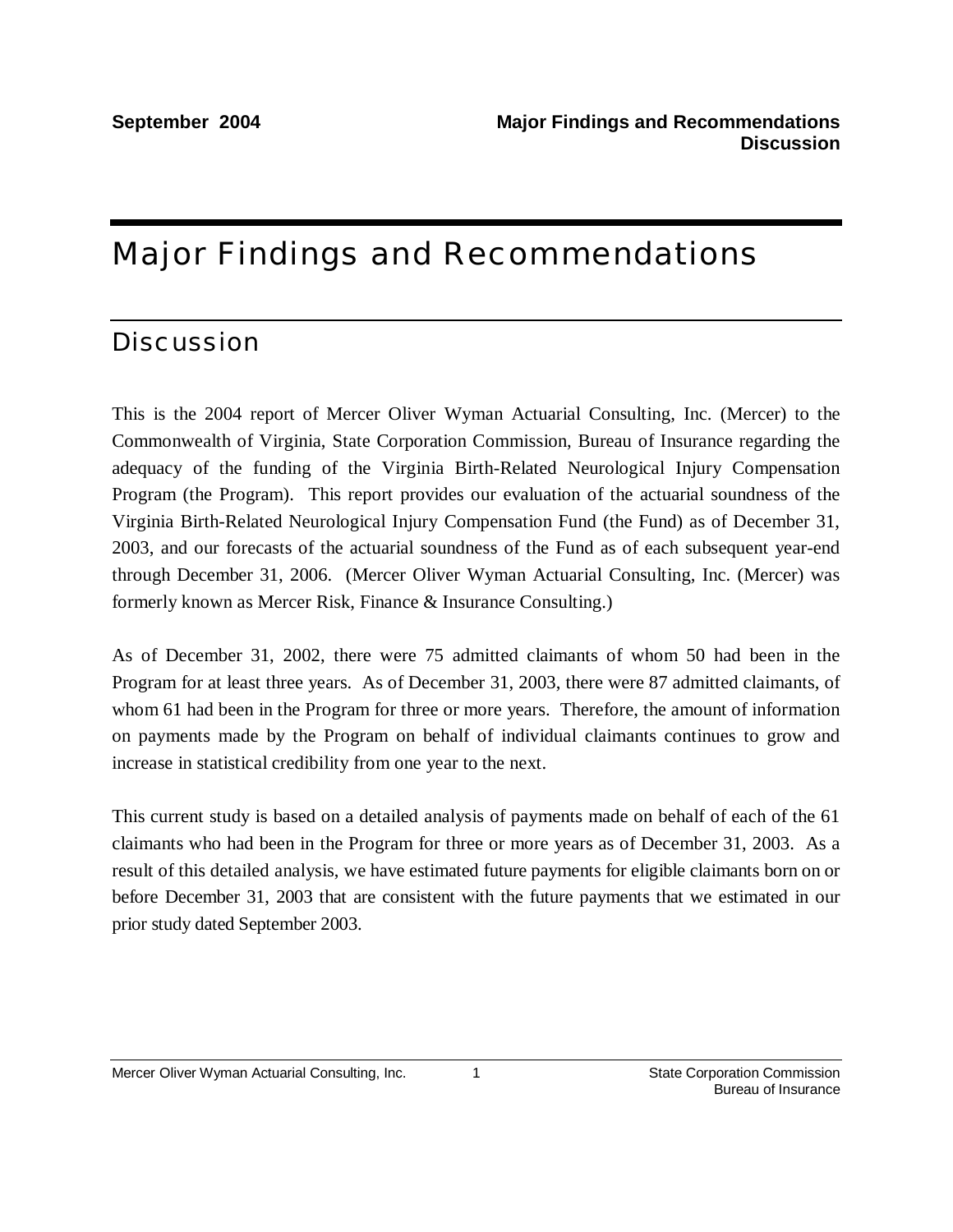There are three changes in our methodology, as compared to our September 2003 study:

- § We have revised the mortality table, increasing the estimated life expectancies of the claimants in the Program. This change is consistent with the approach that we discussed in our October 2001, September 2002, and September 2003 reports.
- § Based upon discussions with Program management, we have revised, from 75% to 80%, the percent of administrative costs assumed to be claimant-related.
- § We have revised the methodology used to estimate the number of claimants. In this report, we have incorporated the estimates made in our September 2003 report with the number of claimants who have emerged during 2003, taking into consideration the possible impact of the July 1, 2003 legislation. This revision is discussed on page 44.

All of our assumptions are discussed in detail in the section of this report titled Method and Assumptions.

We have included one additional section to the report that details the effect that the July 1, 2004 legislation will have on the assessment income of the Program. In addition, we have changed the section previously titled "Methodology – July 1, 2003 Legislation" to "Methodology – July 1, 2003 Legislation Revisited," in which we include a discussion of the changes and additions to our original assumptions, discussed in our last report, regarding the effects of the July 1, 2003 legislation. These changes and additions to our assumptions are based upon: actual claimant emergence during 2003 and the first half of 2004; and, a section of the July 1, 2004 legislation that revises a provision of the July 1, 2003 legislation.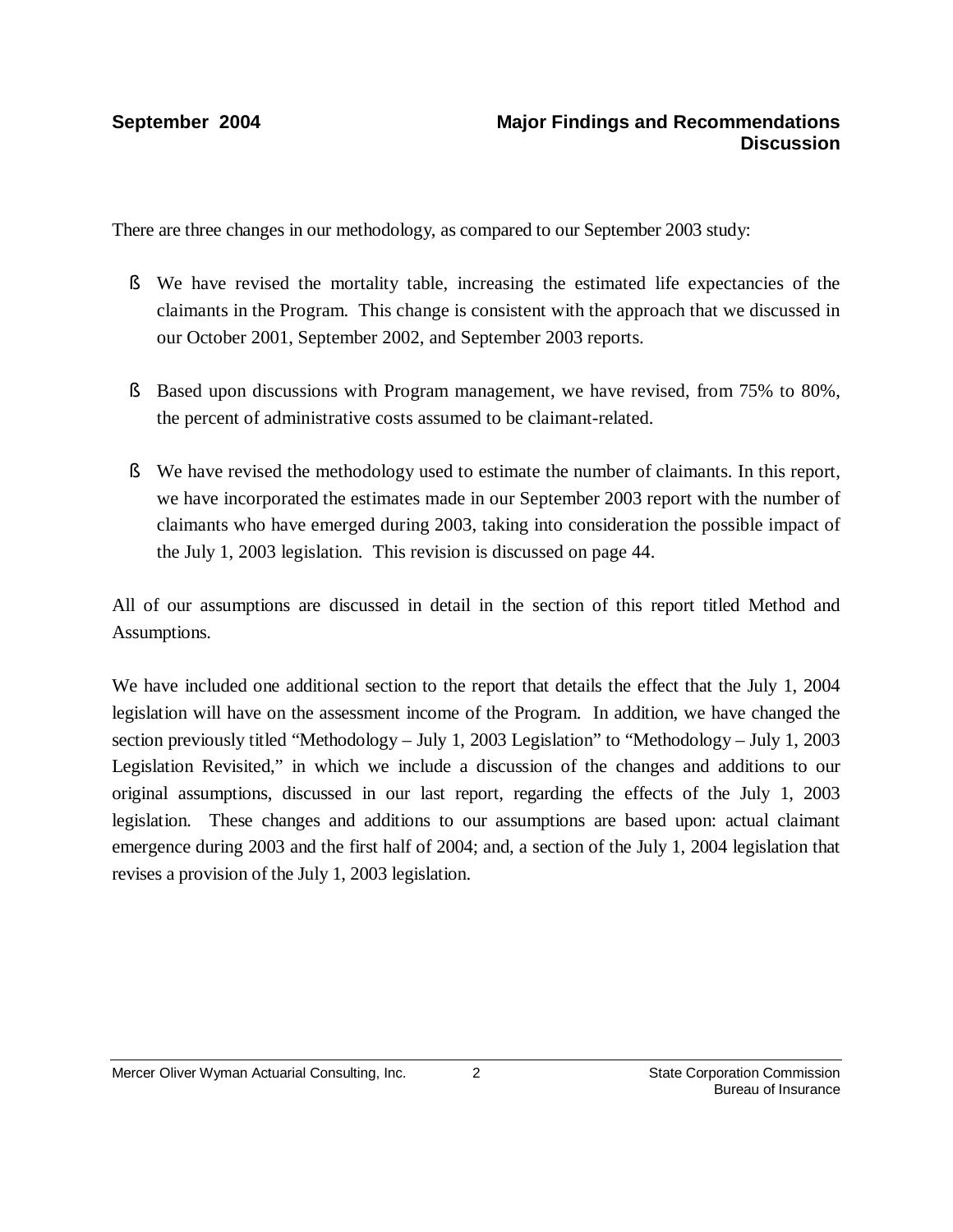As stated above, the claims experience of the Program is becoming increasingly credible. Nevertheless, our estimates are still subject to significant uncertainty:

- § The Program started in 1988 and, as a result, no claimant is older than 16. Thus, there is no claim payment experience for claimants over the age of 16 upon which to base our forecasts of future payments for the period in which claimants are 16 and older. Also, only 61 claimants had been in the Program for three or more years as of December 31, 2003. Further, there is considerable variability in the actual payments that have been made to the 87 claimants admitted as of December 31, 2003.
- § In addition, other factors could have a significant impact on future claim payments. For example, there may be changes in the way the Program is operated in the future, the degree to which claimants utilize the services of the Program, and the coverage provided by private health insurance and Medicaid, which are the claimants' primary funding sources. In addition, actual rates of inflation and interest may differ significantly from the long-term rates that we assumed for our forecast.

The impact of these factors on our estimates is discussed further in the Sensitivity Testing section of this report. We expect to continue to refine our estimates as the experience of the Program unfolds, and these future refinements could have a significant impact on future estimates of the financial soundness of the Fund.

Overall, our estimates of future costs are lower than were anticipated as of our September 2003 report. This is mainly due to the fact that the average values underlying the future costs estimated in this report have decreased by approximately 3.2% from those estimated in our September 2003 report. For example, the Forecasted Lifetime Costs per Group C Claimant, in Table 7, have decreased from \$1,817,028 in our September 2003 report to \$1,758,818 in this report, even though we would have expected these average costs to increase by about 4.5% (due to inflation) when moving from December 31, 2002 (Table 7, September 2003 report) to December 31, 2003 (Table 7, this report).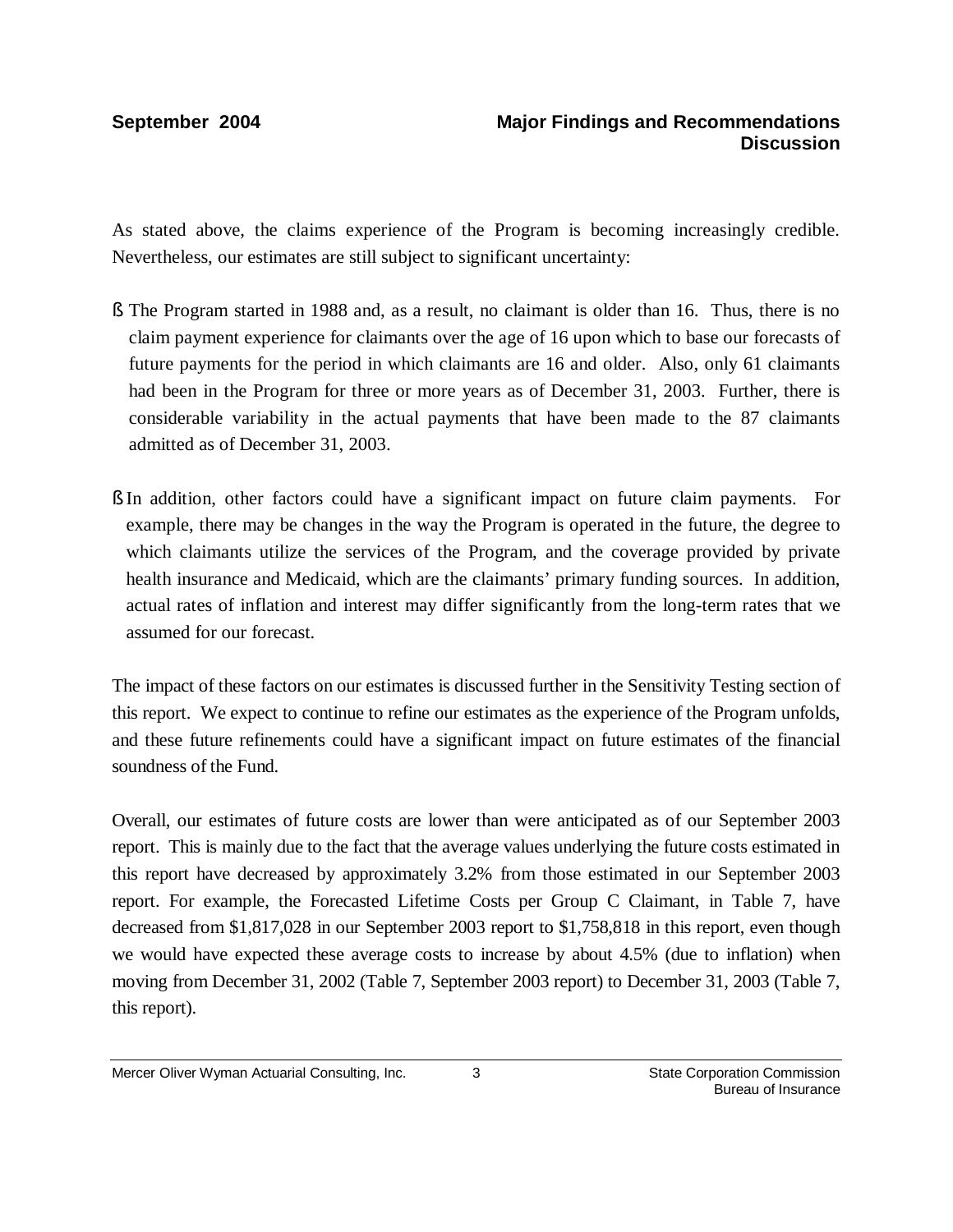In our September 2003 report, we forecasted that the Fund would have a deficit, as of December 31, 2003, of \$82.6 million before consideration of the 7/1/03 legislation. In this current report we estimate that the Fund had a deficit, as of December 31, 2003, of \$58.0 million before consideration of the 7/1/03 legislation. The main reason for the decrease in the deficit is that the baseline estimate of future claim payments as of December 31, 2003 decreased by \$15.7 million from what was forecasted in our September 2003 report due to a decrease in the average costs and fewer than expected numbers of claimants. In addition, the total assets as of December 31, 2003 were \$9.0 million higher than we had forecast; this was largely due to investment performance that was better than expected. We projected total assets in our September 2003 report to be \$100.0 million as of December 31, 2003. In fact, total assets as of December 31, 2003 reached \$111.3 million, as discussed on page 10.

Consistent with our past reports, we interpret the Program's future payment obligations as of December 31, 2003 to consist of future claim payments associated with all claimants with birth dates on or before December 31, 2003, *regardless of whether they have been admitted as of December 31, 2003*. Therefore, we estimate the liabilities associated with the 87 admitted claimants (Table 1, column (2), line (a) plus line (f)) *as of December 31, 2003,* as well as those associated with what we estimate to be 47 not-yet-admitted claimants (Table 1, column  $(2)$ , line (b) plus line (g)) *as of December 31, 2003*. Not-yet-admitted claimants as of December 31, 2003 are those claimants with birth dates on or before December 31, 2003 who had not yet been admitted to the Program as of December 31, 2003, but whom we estimate will eventually be admitted to the Program.

For convenience and to be consistent with our September 2003 report we have presented our findings both before and after consideration of the effects of the legislation that became effective on July 1, 2003. This separation is somewhat artificial, because there is no way to determine whether or not claimants admitted after July 1, 2003 came into the Program as a result of the new legislation.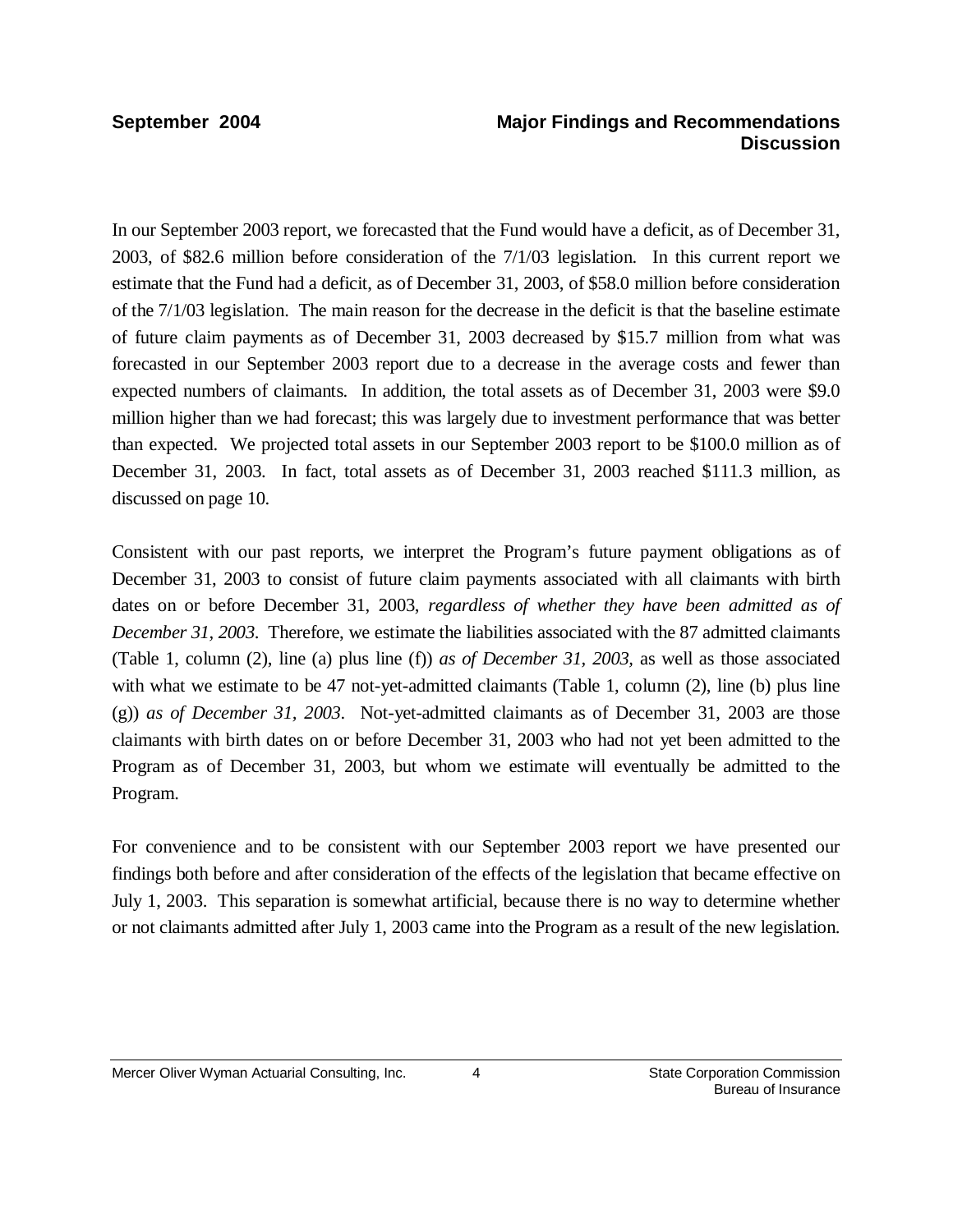# Major Findings

Following are our major findings.

1. **Finding**: We estimate that, as of December 31, 2003, the Fund was not actuarially sound and had a "Grand Total" deficit of about \$96.2 million. By this we mean that the present value of estimated future claim payments for children born on or prior to December 31, 2003, plus the present value of estimated future claim administration expenses associated with making those claim payments, exceeded the Fund's assets by about \$96.2 million. (The present value represents the amount of assets that would need to be invested as of December 31, 2003, to pay the claimant expenses as they become due in the future.) We have used the same definition of actuarial soundness in each of our reports since 1992: if the estimated future payment obligations exceed the Fund's assets, the Fund is deemed to be actuarially unsound.

As explained in the fourth Finding, which follows later in this section of the report, the Fund is not in any immediate danger of defaulting on the payment of benefits. In other words, although the Fund is not actuarially sound, it has sufficient assets to continue to pay for claimants' benefits for approximately 20 years. This time span has increased significantly from the 14 years cited in our September 2003 report due to: a decrease in the forecasted lifetime costs, better than anticipated investment earnings, legislated increases to assessment income from physicians and hospitals beginning with the 2005 program year, and higher than expected forecasted assessment income from insurance companies beginning with the 2005 program year.

Our estimate of the Fund's financial position as of December 31, 2003, is shown in Table 1, which follows.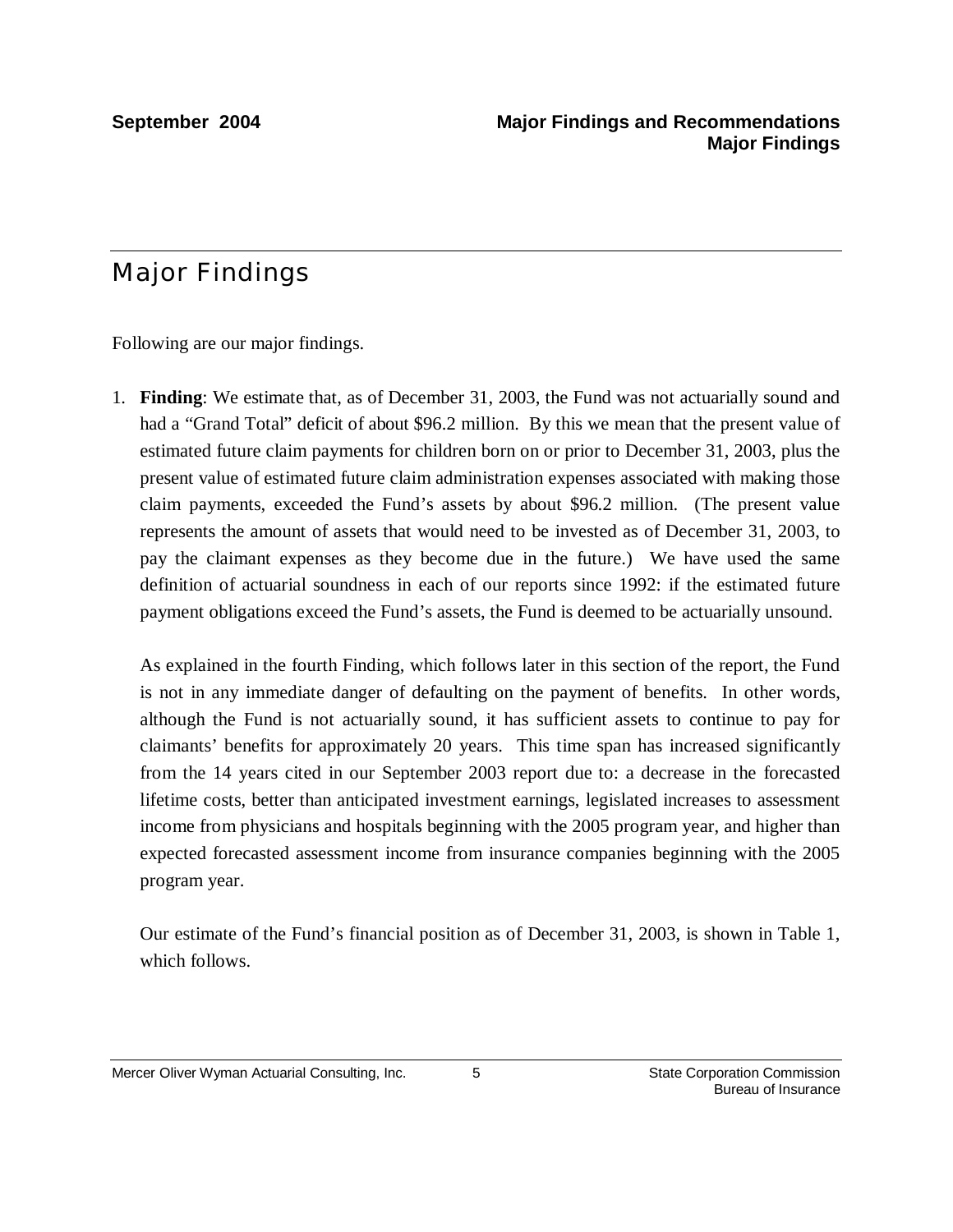As in our September 2003 report, we have provided the forecasts in detail that separately identifies the effects of the legislation that became effective on July 1, 2003. The first three lines of Table 1 show the forecast without any consideration of the legislation effective July 1, 2003. The next four lines show the current estimated impact of the July 1, 2003 legislation. The estimated claimant payments, administrative expenses, and other costs associated with the legislation are based upon our re-evaluation of the effects included in our September 2003 report in view of current claimant data, the July 1, 2004 legislation, and discussion with management of the Program. However, because there is no way to determine which of the twelve claimants who entered the program during 2003 did so as a direct result of the July 1, 2003 legislation, the allocation of these claimants into: seven, excluding the effects of the July 1, 2003 legislation, and five, as a result of the July 1, 2003 legislation, is somewhat arbitrary. This allocation is based on the fact that, in our September 2003 report, we estimated that seven new claimants would enter the program in 2003 prior to consideration of the July 1, 2003 legislation.

The July 1, 2003 legislation results in increased costs to the Fund in the following categories: nonclaim related administrative expenses, \$100,000 awards to eligible claimants, and future claim payments and claim related administrative expenses for those additional claimants who enter the Program because of the new legislation. The number of claimants indicated in Column 2 rows (e) through (g) represent additional claimants, born prior to December 31, 2003, whom we estimate will enter the Program as a result of the July 1, 2003 legislation. The values included in rows (e) through (h) of Table 1 are discussed more fully in the section of this report titled "Methodology – July 1, 2003 Legislation Revisited" beginning on page 50.

6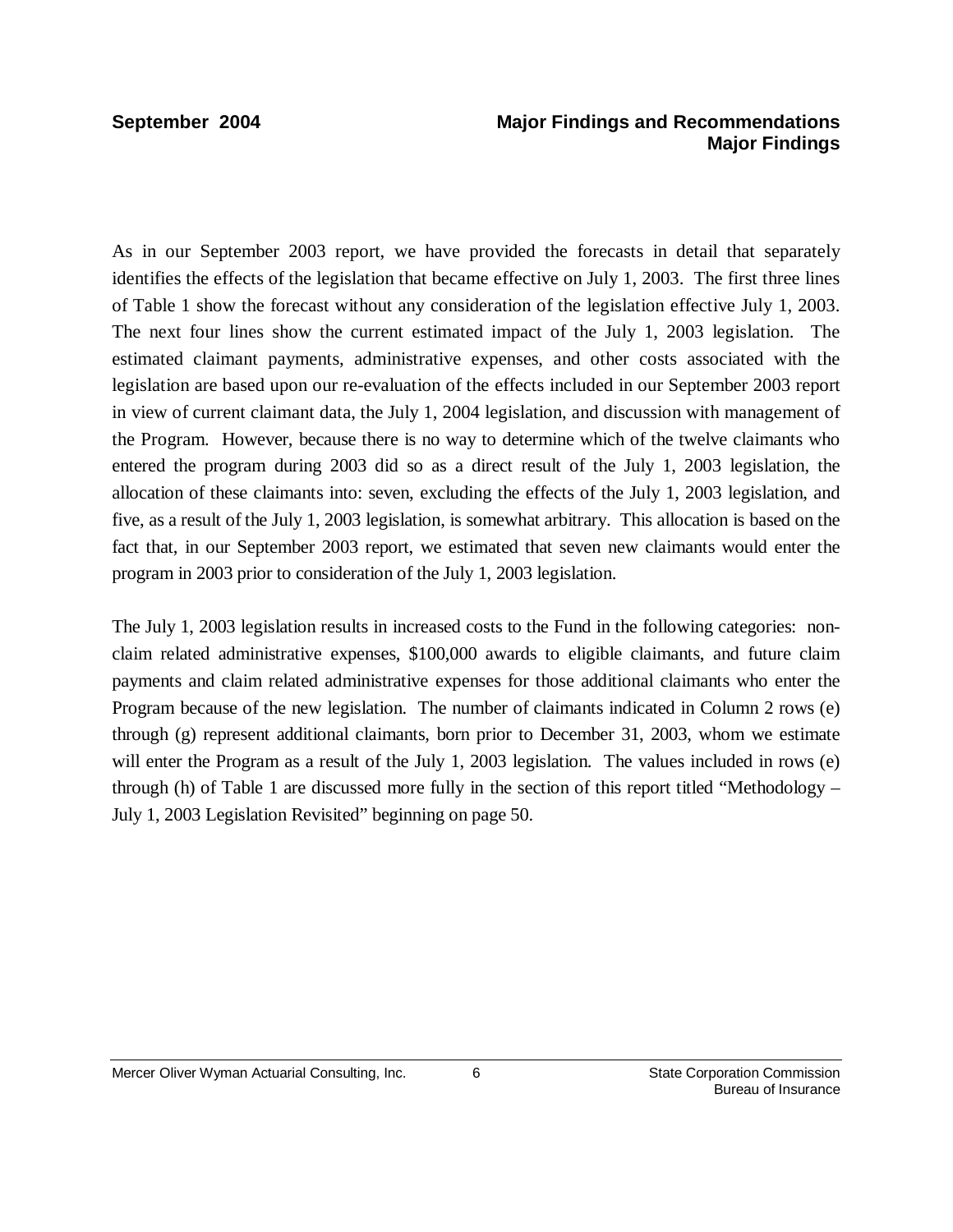### **TABLE 1**

### **Estimated Financial Position as of 12/31/03 (\$ in millions, on a present value basis)**

|     | <b>Claimant Status</b><br>(1)                                   | <b>Estimated</b><br><b>Ultimate</b><br><b>Number</b><br>Οf<br><b>Claimants</b><br>(2) | <b>Baseline</b><br><b>Estimate</b><br>of Future<br>Claim<br><b>Payments</b><br>(3) | <b>Estimate</b><br>of Future<br><b>Claims</b><br>Administration<br><b>Expenses</b><br>(4) | Value of<br>Total<br>Assets<br>(5) | <b>Forecasted</b><br>Surplus/<br>(Deficit)<br>$[(5)-(3)-(4)]$<br>(6) |
|-----|-----------------------------------------------------------------|---------------------------------------------------------------------------------------|------------------------------------------------------------------------------------|-------------------------------------------------------------------------------------------|------------------------------------|----------------------------------------------------------------------|
|     | (a) Claimants Admitted to the Program<br>as of 12/31/03         | 82                                                                                    | \$107.5                                                                            | \$4.9                                                                                     |                                    |                                                                      |
|     | (b) Claimants Not Yet Admitted to<br>the Program as of 12/31/03 | 31                                                                                    | 54.5                                                                               | 2.4                                                                                       |                                    |                                                                      |
|     | (c) Sub-Total: Without Consideration<br>of 7/1/03 Legislation   | 113                                                                                   | \$162.0                                                                            | \$7.3                                                                                     | \$111.3                            | ( \$58.0)                                                            |
|     | (d) Additional Administrative Costs                             |                                                                                       |                                                                                    |                                                                                           |                                    |                                                                      |
|     | (e) Claimants Eligible for \$100,000 Award                      |                                                                                       |                                                                                    |                                                                                           |                                    |                                                                      |
|     | (f) All Other Additional Admitted Claimants                     | 5                                                                                     | \$8.5                                                                              | \$0.4                                                                                     |                                    |                                                                      |
|     | (g) Additional Not Yet Admitted Claimants                       | 16                                                                                    | \$28.1                                                                             | \$1.2                                                                                     |                                    |                                                                      |
|     | (h) Sub-Total: Effects of 7/1/03 Legislation                    | 21                                                                                    | \$36.6                                                                             | \$1.6                                                                                     |                                    |                                                                      |
| (i) | <b>Grand Total</b>                                              | 134                                                                                   | \$198.6                                                                            | \$8.9                                                                                     | \$111.3                            | (\$96.2)                                                             |

The following discussion of Table 1 results focuses on the "Grand Total" (line (i)).

Table 1 shows that, as of December 31, 2003, we estimate the Program had obligations for future claim payments ("Grand Total" of \$198.6 on a present value basis) and for future claim administration expenses ("Grand Total" of \$8.9 million on a present value basis) that exceeded the Program's assets ("Grand Total" of \$111.3 million) by \$96.2 million.

Column 2 of Table 1 shows that, as of December 31, 2003, we estimate the Program had a "Grand Total" of 134 claimants. These 134 claimants consist of 87 claimants who had been admitted to the Program as of December 31, 2003 and an estimated additional 47 claimants born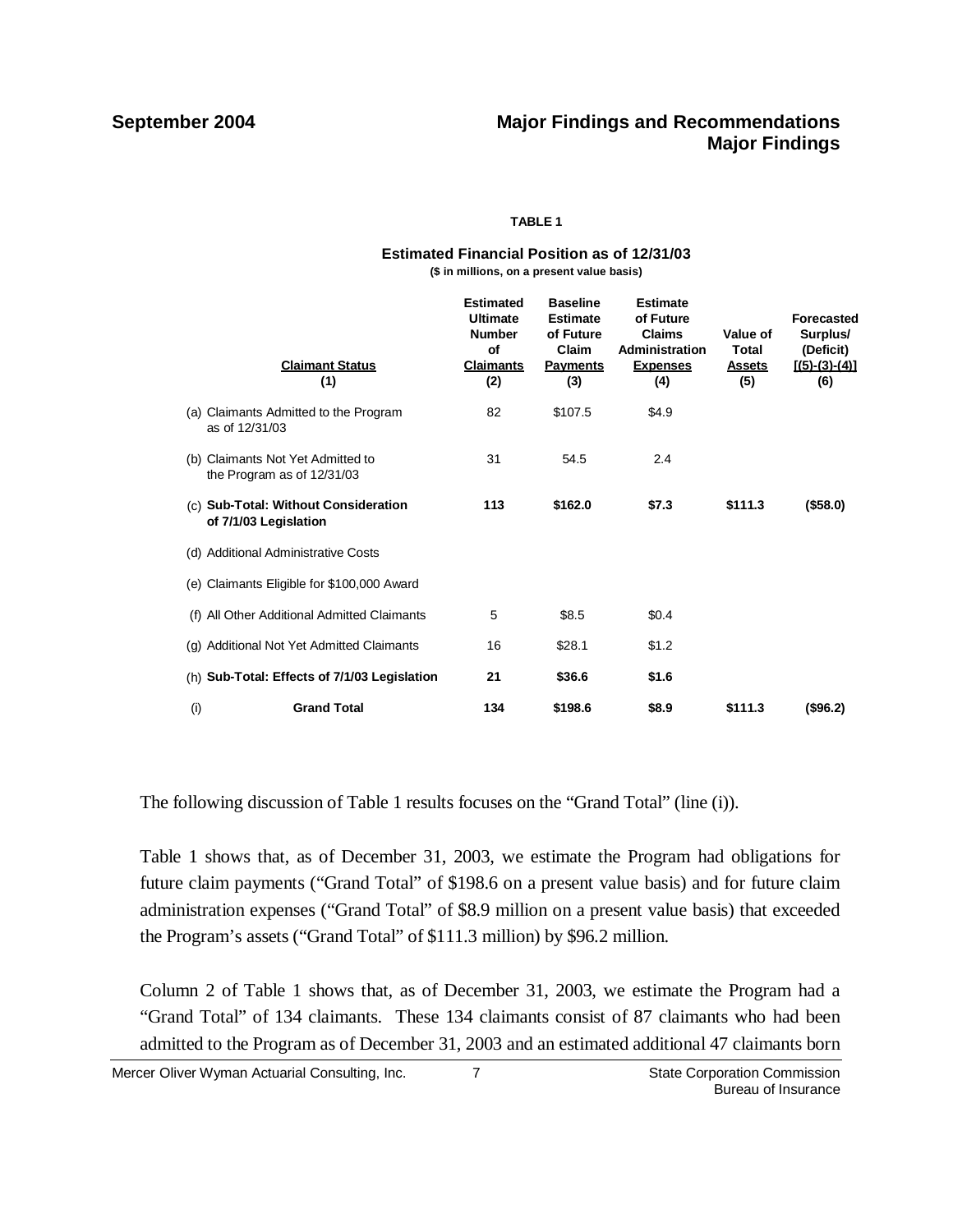on or before December 31, 2003 who had not yet been admitted to the Program as of December 31, 2003 (no claimants eligible for the \$100,000 award were reported during 2003). Most claimants do not apply to the Program, and are not admitted to the Program, until two or more years after their birth. The average age that the admitted claimants had attained when they were admitted to the Program was 4.3 years, the same as last year. (This figure, which is not used in our calculations, was incorrectly stated as 3.0 years in our last report.) Twenty-eight of the 87 admitted claimants were admitted to the Program after they had attained the age of 5. The estimated number of not-yet-admitted claimants, 47, is our estimate of the number of claimants with birth dates on or before December 31, 2003 who will be admitted to the Program subsequent to December 31, 2003.

Column 3 of Table 1 shows our baseline estimate of the present value of future claim payments for the estimated admitted and not-yet-admitted claimants born on or before December 31, 2003. This is our baseline estimate, meaning that it is our "intermediate" estimate, consistent with the way we have measured the actuarial soundness of the Fund in our past reports. The baseline estimate lies within a range of possible outcomes; in other words, the present value of future claim payments could turn out to be significantly higher or lower than our estimate. This is discussed in more detail in the Sensitivity Testing section of this report.

Our estimates of future claim payments are on a present value basis, as of December 31, 2003. Presenting our estimates of future claim payments on a present value basis is consistent with our prior reports. The present value represents the amount that would need to be invested as of December 31, 2003 to make the claim payments as they become due. Throughout this report, discussions of future claim payments are on a present value basis unless otherwise indicated.

Column 4 of Table 1 shows our estimate of future administration expenses that are associated with the payment of the claims for the 134 claimants (admitted and not-yet-admitted) as of December 31, 2003 (see page 40 for a description of these expenses).

Column 5 of Table 1 shows our estimate of the value of the Fund's total assets as of December 31, 2003. The estimated value on line (c) is based upon an audited financial statement provided by management of the Program.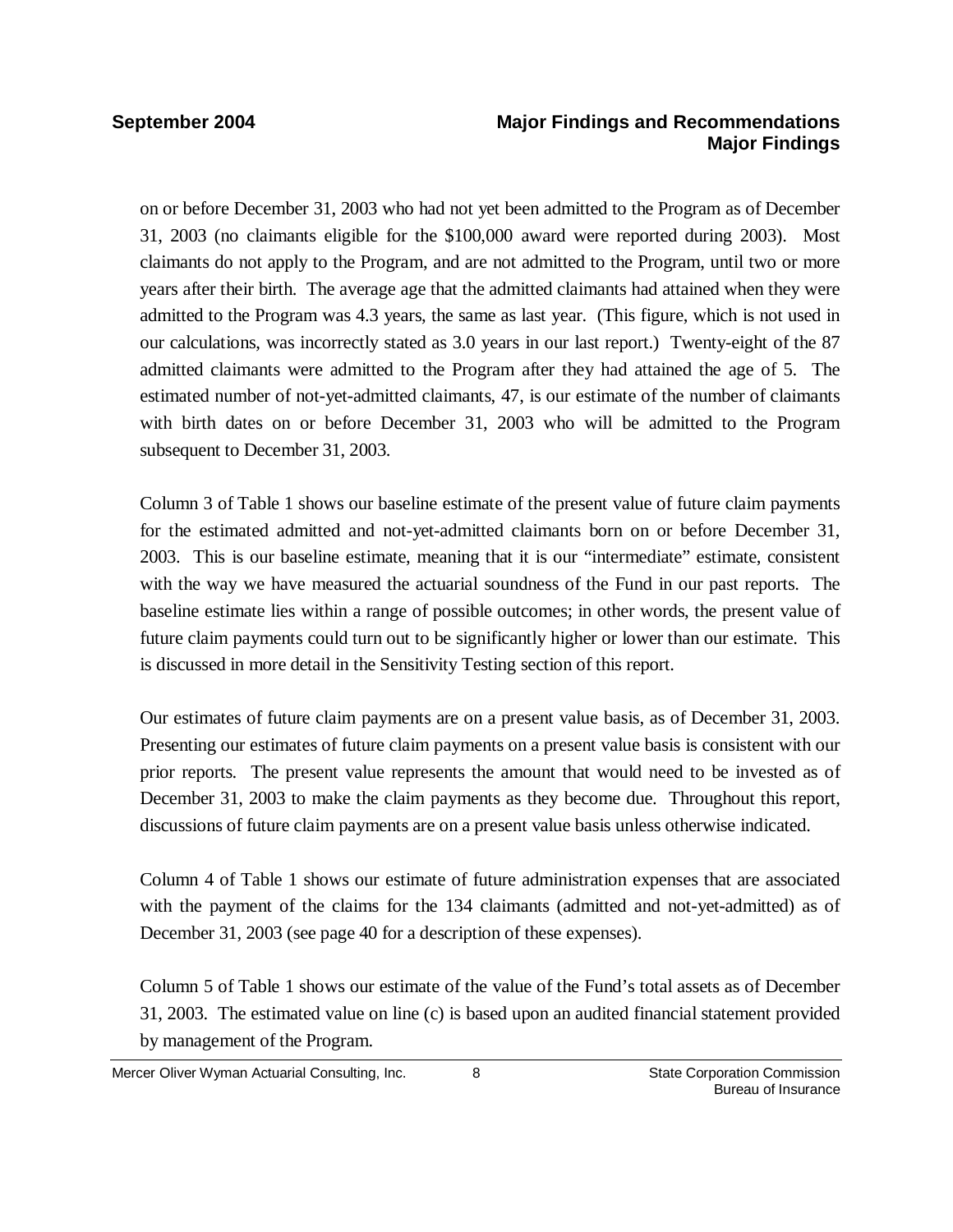Column 6 of Table 1 shows that our estimate of the Fund's "Grand Total" assets as of December 31, 2003 is \$96.2 million less than the sum of our estimates of the Program's future claim payments and future claim administration expenses.

In summary, we estimate that, as of December 31, 2003, the Fund was not actuarially sound and had a "Grand Total" deficit of about \$96.2 million. Our estimate of the present value of future claim payments for children born on or prior to December 31, 2003, plus our estimate of the present value of future claim administration expenses, exceeds the Fund's assets by about \$96.2 million.

In our September 2003 report, we included a "Grand Total" forecast of the financial results as of December 31, 2003. A comparison of that "Grand Total" estimate to our current "Grand Total" estimate as of December 31, 2003 is given below:

- § Number of Claimants: In our September 2003 report, we forecasted that there would be 141 claimants as of December 31, 2003, of whom 89 would be admitted and 52 would be notyet-admitted (including those claimants eligible for an \$100,000 award). Our current estimate is that there were 134 claimants as of December 31, 2003, of whom 87 are admitted and 47 are not yet admitted.
- § Baseline Estimate of Future Claim Payments: In our September 2003 report, we forecasted that there would be \$220.6 million of future claim payments associated with the 141 claimants as of December 31, 2003. Our current estimate is that there were \$198.6 million of future claim payments associated with the 134 claimants as of December 31, 2003. This is due mainly to the decrease in average values underlying the future cost estimates as discussed on page 3.
- § Estimate of Future Claim Administration Expenses: In our September 2003 report, we forecasted that there would be \$9.0 million of future claim administration expense payments associated with the 141 claimants as of December 31, 2003. Our current estimate is that there will be \$8.9 million of future claim administration payments associated with the 134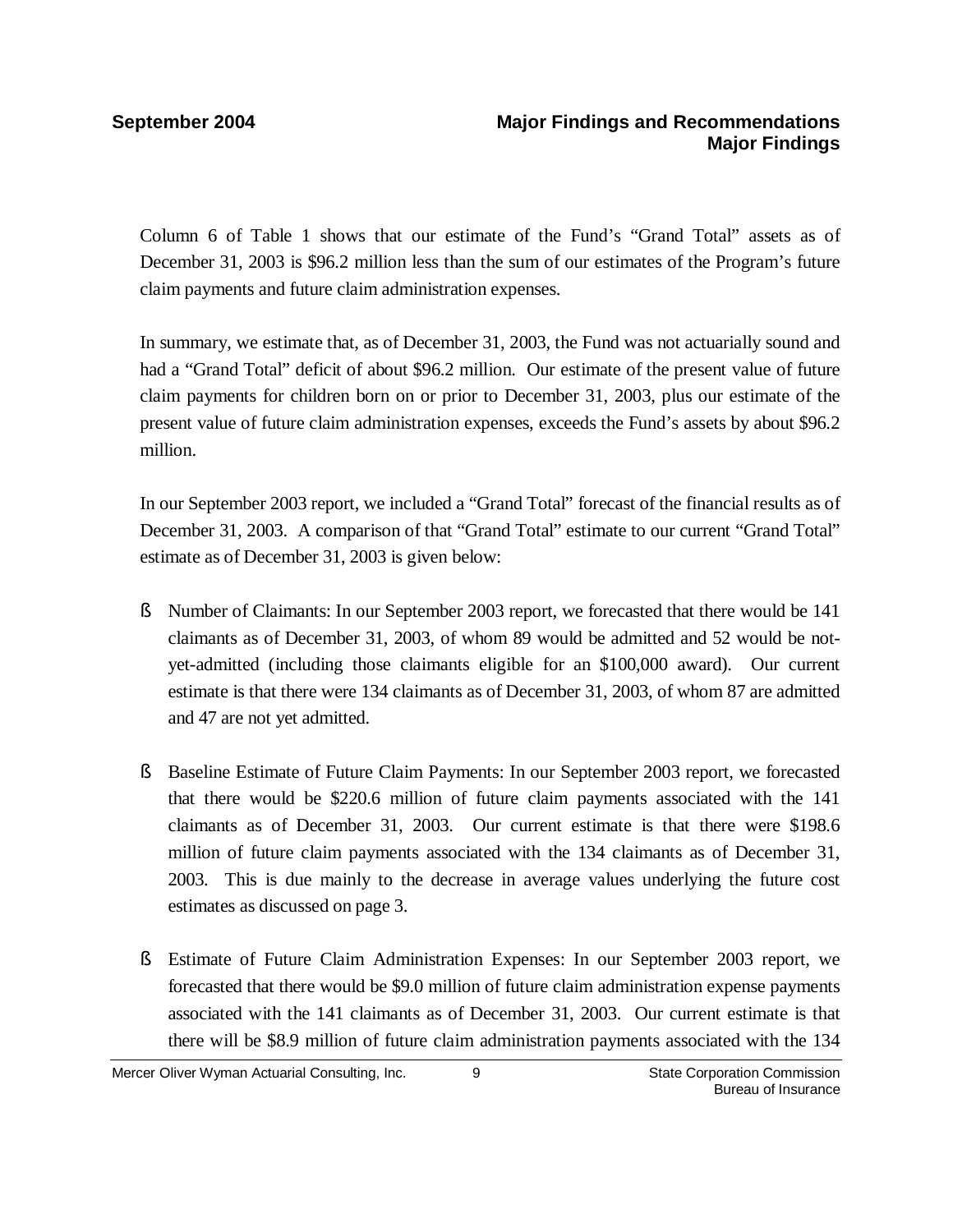claimants as of December 31, 2003 (see page 40 for a discussion of estimated claim administration expenses).

- § Value of Total Assets: In our September 2003 report, we forecasted that the Fund would have assets of \$100.0 million as of December 31, 2003. Our current estimate is that the Fund had assets of \$111.3 million as of December 31, 2003. This difference of \$11.3 million, between projected assets and actual assets as of December 31, 2003, is mainly due to better than projected earnings on invested assets (approximately 9.9%, annualized, rather than the projected 6.8%) during 2003.
- § Forecasted Surplus/(Deficit): In our September 2003 report, we forecasted that the Fund would have a "Grand Total" deficit of \$129.6 million as of December 31, 2003. Our current estimate is that the Fund had a "Grand Total" deficit of \$96.2 million as of December 31, 2003.
- 2. **Finding**: We forecast that the Fund will not be actuarially sound as of December 31, 2004, and will have a "Grand Total" deficit of about \$102.5 million. This is shown in Table 2, which follows.

The estimated "Grand Total" number of claimants that will have been admitted to the Program as of December 31, 2004, equal to 98 (Column 2, row (a) plus row (f)), represents the 87 claimants who were admitted prior to December 31, 2003, as indicated in Table 1, plus an additional 11 claimants whom we estimate will be admitted to the Program during 2004.

10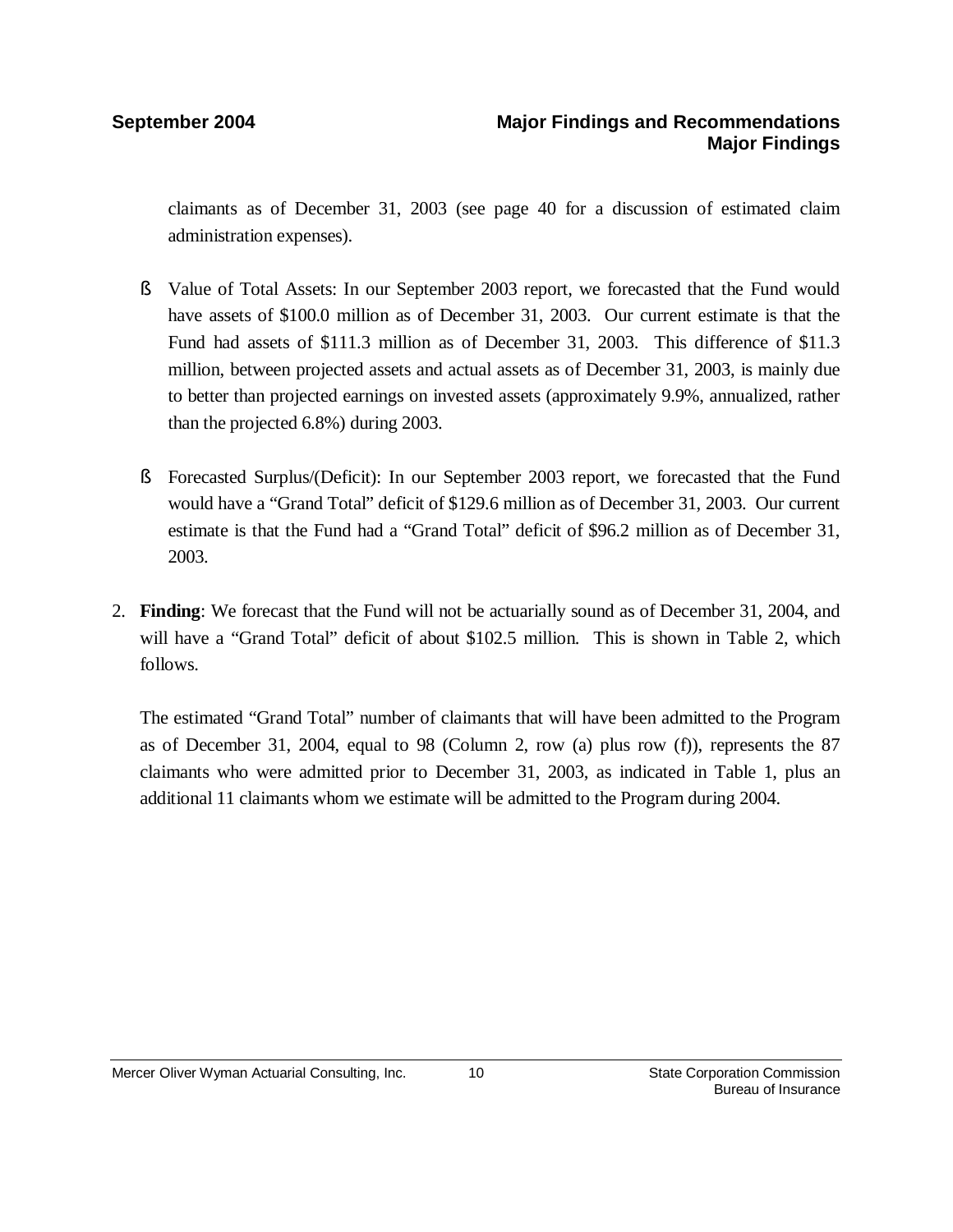### **TABLE 2**

### **Forecasted Financial Position as of 12/31/04 (\$ in millions, on a present value basis)**

|     | <b>Claimant Status</b><br>(1)                                   | <b>Estimated</b><br><b>Ultimate</b><br><b>Number</b><br>of<br><b>Claimants</b><br>(2) | <b>Baseline</b><br><b>Estimate</b><br>of Future<br>Claim<br><b>Payments</b><br>(3) | <b>Estimate</b><br>of Future<br><b>Claims</b><br><b>Administration</b><br><b>Expenses</b><br>(4) | Value of<br>Total<br><b>Assets</b><br>(5) | <b>Forecasted</b><br>Surplus/<br>(Deficit)<br>$[(5)-(3)-(4)]$<br>(6) |
|-----|-----------------------------------------------------------------|---------------------------------------------------------------------------------------|------------------------------------------------------------------------------------|--------------------------------------------------------------------------------------------------|-------------------------------------------|----------------------------------------------------------------------|
|     | (a) Claimants Admitted to the Program<br>as of 12/31/04         | 88                                                                                    | \$116.0                                                                            | \$5.4                                                                                            |                                           |                                                                      |
|     | (b) Claimants Not Yet Admitted to<br>the Program as of 12/31/04 | 32                                                                                    | 59.9                                                                               | 2.5                                                                                              |                                           |                                                                      |
|     | (c) Sub-Total: Without Consideration<br>of 7/1/03 Legislation   | 120                                                                                   | \$175.9                                                                            | \$7.9                                                                                            | \$128.1                                   | (\$55.7)                                                             |
|     | (d) Additional Administrative Costs                             |                                                                                       |                                                                                    |                                                                                                  | (\$0.1)                                   |                                                                      |
|     | (e) Claimants Eligible for \$100,000 Award                      | 4                                                                                     |                                                                                    |                                                                                                  | $(\$0.4)$                                 |                                                                      |
|     | (f) All Other Additional Admitted Claimants                     | 10                                                                                    | \$17.0                                                                             | \$0.7                                                                                            | (\$1.3)                                   |                                                                      |
|     | (g) Additional Not Yet Admitted Claimants                       | 14                                                                                    | \$26.2                                                                             | \$1.2                                                                                            |                                           |                                                                      |
|     | (h) Sub-Total: Effects of 7/1/03 Legislation                    | 28                                                                                    | \$43.1                                                                             | \$1.9                                                                                            | ( \$1.8)                                  | (\$46.8)                                                             |
| (i) | <b>Grand Total</b>                                              | 148                                                                                   | \$219.0                                                                            | \$9.8                                                                                            | \$126.3                                   | (\$102.5)                                                            |

3. **Finding**: Including the estimated additional assessment income resulting from the July 1, 2004 legislation (included in line (c) above and discussed in detail in the Methodology – July 1, 2004 section of this report), we forecast that the Fund will remain in a deficit position and that the "Grand Total" deficit will grow to \$106.9 million at the end of 2005, and to \$109.2 million at the end of 2006. This demonstrates that the legislated increases to assessments will not be sufficient to restore the Fund to an actuarially sound basis. This is shown in Tables 3 and 4, which follow. Column 5 row (d) above includes the estimated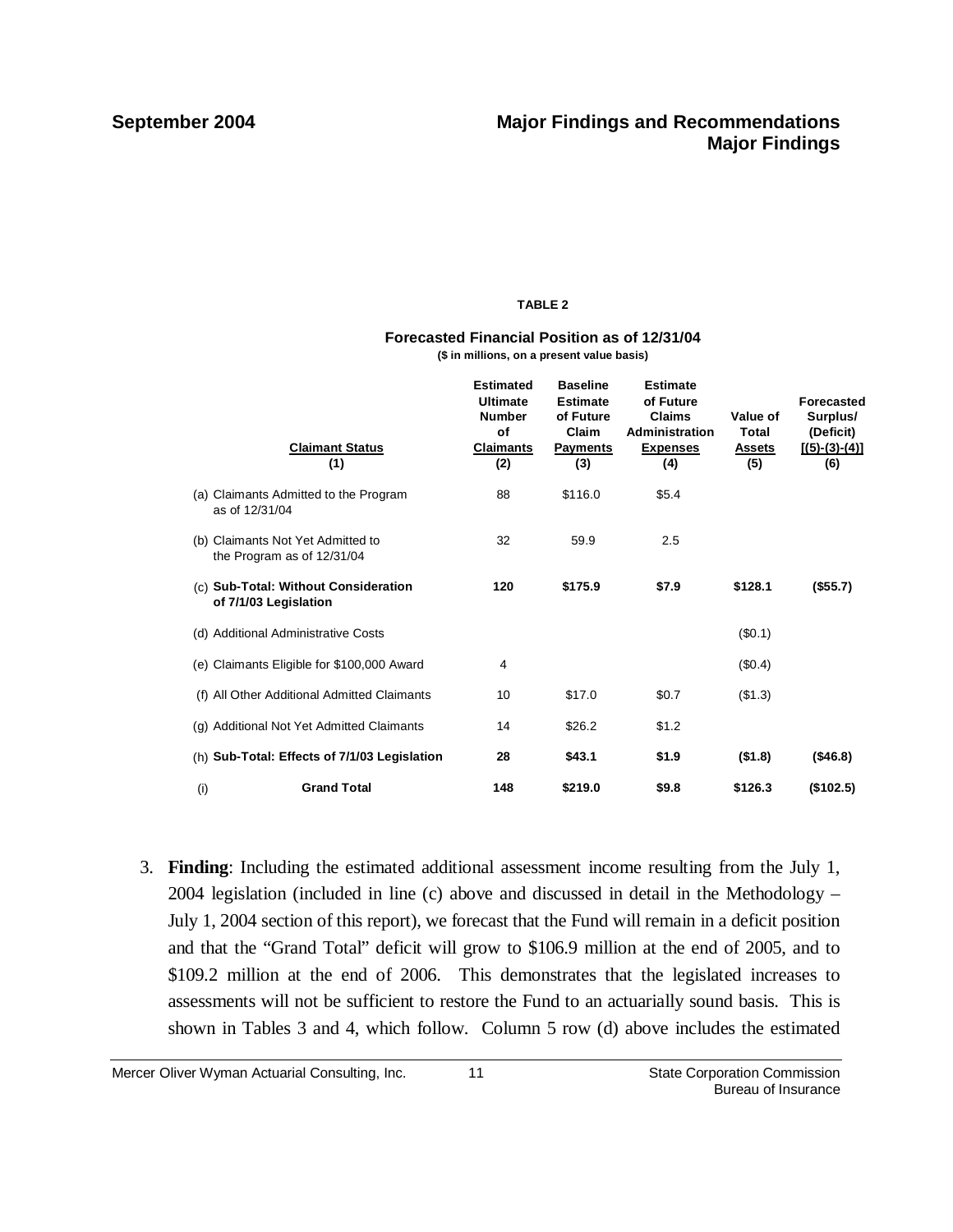additional non-claim related administrative costs resulting from the new legislation that we expect to be paid during 2004. Because Column 5 above represents the assets of the Fund, these costs are listed as negative, or reductions to, assets. Similarly, the amounts paid to claimants who are eligible for \$100,000 awards and estimated claim payments and claim related administrative expenses paid in 2004, are listed as negative assets.

### **TABLE 3**

|     | <b>Claimant Status</b><br>(1)                                   | <b>Estimated</b><br><b>Ultimate</b><br><b>Number</b><br>of<br><b>Claimants</b><br>(2) | <b>Baseline</b><br><b>Estimate</b><br>of Future<br>Claim<br><b>Payments</b><br>(3) | <b>Estimate</b><br>of Future<br>Claim<br>Administration<br><b>Expenses</b><br>(4) | Value of<br><b>Total</b><br><b>Assets</b><br>(5) | <b>Forecasted</b><br>Surplus/<br>(Deficit)<br>$[(5)-(3)-(4)]$<br>(6) |
|-----|-----------------------------------------------------------------|---------------------------------------------------------------------------------------|------------------------------------------------------------------------------------|-----------------------------------------------------------------------------------|--------------------------------------------------|----------------------------------------------------------------------|
|     | (a) Claimants Admitted to the Program<br>as of 12/31/05         | 94                                                                                    | \$125.7                                                                            | \$5.8                                                                             |                                                  |                                                                      |
|     | (b) Claimants Not Yet Admitted to<br>the Program as of 12/31/05 | 33                                                                                    | 65.6                                                                               | 2.7                                                                               |                                                  |                                                                      |
|     | (c) Sub-Total: Without Consideration<br>of 7/1/03 Legislation   | 127                                                                                   | \$191.3                                                                            | \$8.5                                                                             | \$147.6                                          | (\$52.2)                                                             |
|     | (d) Additional Administrative Costs                             |                                                                                       |                                                                                    |                                                                                   | (\$0.1)                                          |                                                                      |
|     | (e) Claimants Eligible for \$100,000 Award                      | 4                                                                                     |                                                                                    |                                                                                   | (\$0.4)                                          |                                                                      |
|     | (f) All Other Additional Admitted Claimants                     | 15                                                                                    | \$26.2                                                                             | \$1.1                                                                             | (\$1.9)                                          |                                                                      |
|     | (g) Additional Not Yet Admitted Claimants                       | 12                                                                                    | \$23.9                                                                             | \$1.1                                                                             |                                                  |                                                                      |
|     | (h) Sub-Total: Effects of 7/1/03 Legislation                    | 31                                                                                    | \$50.1                                                                             | \$2.2                                                                             | (\$2.4)                                          | (\$54.7)                                                             |
| (i) | <b>Grand Total</b>                                              | 158                                                                                   | \$241.4                                                                            | \$10.7                                                                            | \$145.2                                          | (\$106.9)                                                            |

### **Forecasted Financial Position as of 12/31/05 (\$ in millions, on a present value basis)**

Referring to Table 3, Column 2, row (i), we estimate that the total number of claimants as of December 31, 2005 will be 158. This is an increase of ten claimants from the total number of claimants that we estimate there will be as of December 31, 2004, and reflects our forecast that each year ten children will be born who will eventually be admitted to the Program. Although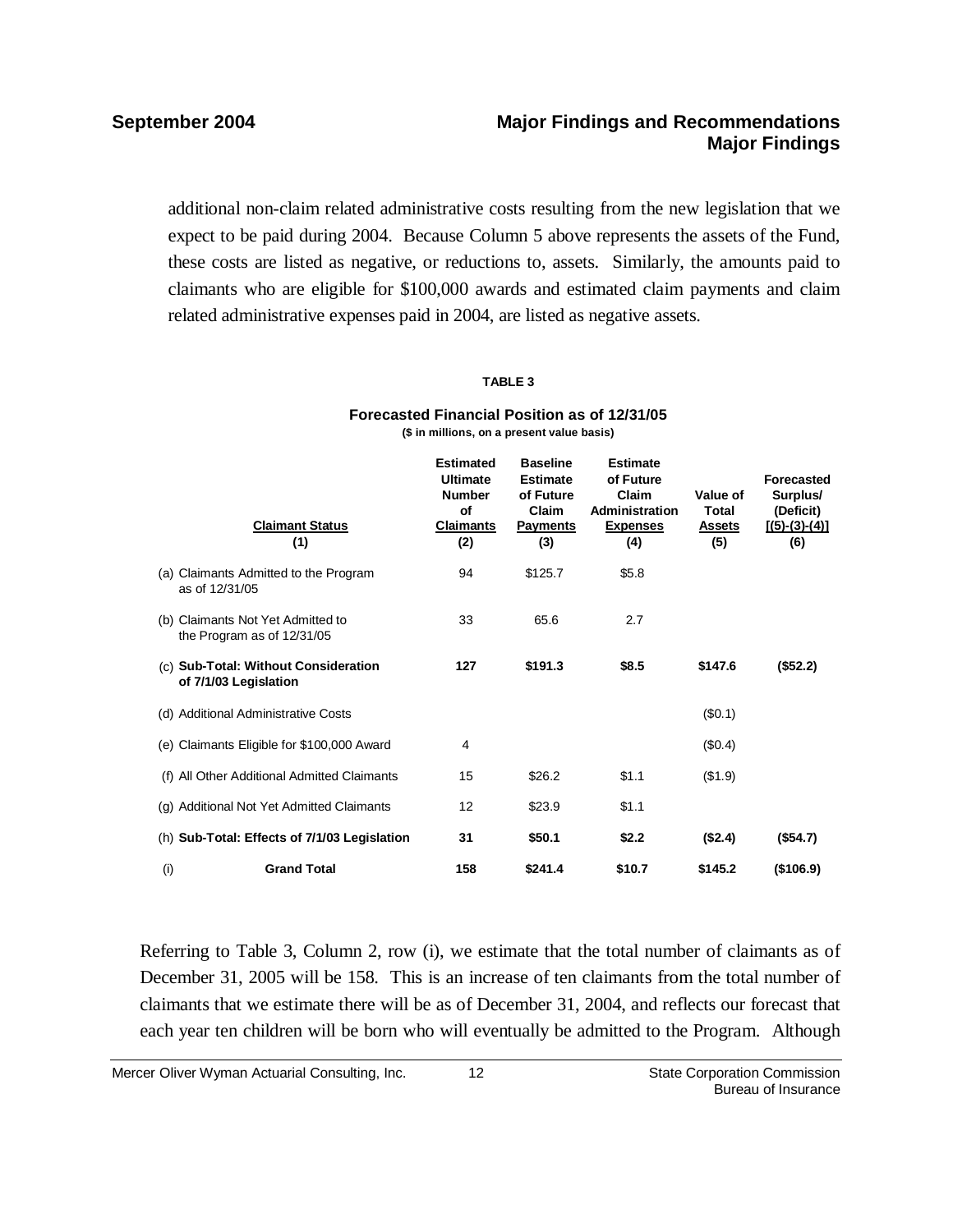the total number of claimants is the most important, we have also shown that our estimate of claimants consists of 109 claimants (rows (a) plus (f)) who we estimate will have been admitted into the Program as of December 31, 2005 and 49 claimants (rows (b) plus (e) plus (f)) born on or before December 31, 2005 who will not yet have been admitted into the Program as of December 31, 2005 (including those claimants eligible for the \$100,000 award).

The number of claimants admitted to the Program as of December 31, 2005, shown as 109 in Column 2 (rows (a) plus (f)), consists of the 98 claimants we estimate will have been admitted to the Program as of December 31, 2004 (See Table 2), plus an additional eleven claimants who we forecast will be admitted to the Program during 2005. The number of claimants not yet admitted to the Program as of December 31, 2005, shown as 49 in Column 2 (rows (b) plus (e) plus (g)), is the difference between the estimated total number of claimants (158) and the estimated number of admitted claimants (109).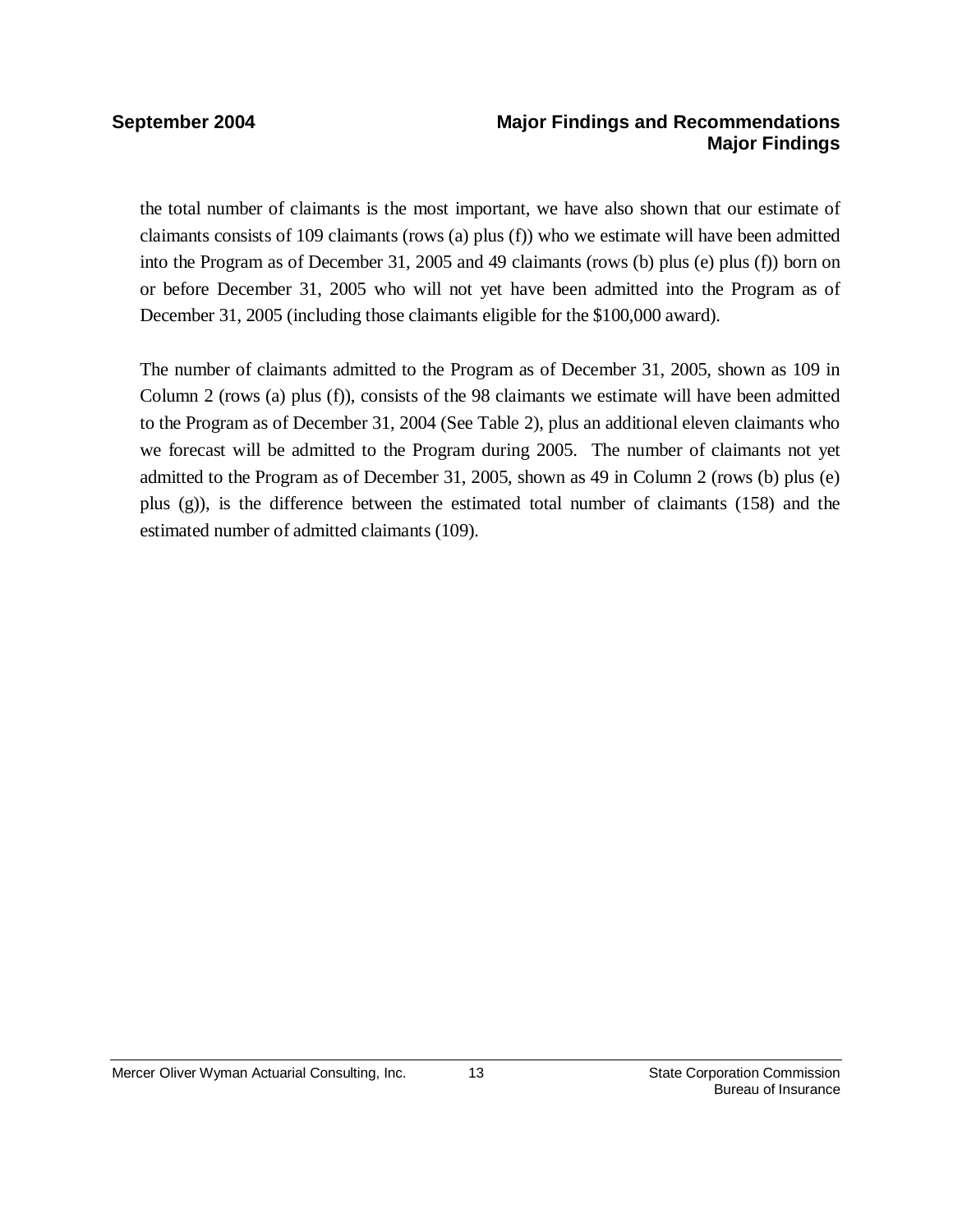### **TABLE 4**

### **Forecasted Financial Position as of 12/31/06**

**(\$ in millions, on a present value basis)**

|     | <b>Claimant Status</b><br>(1)                                 | <b>Estimated</b><br><b>Ultimate</b><br><b>Number</b><br>Οf<br><b>Claimants</b><br>(2) | <b>Baseline</b><br><b>Estimate</b><br>of Future<br>Claim<br><b>Payments</b><br>(3) | <b>Estimate</b><br>of Future<br>Claim<br>Administration<br><b>Expenses</b><br>(4) | Value of<br>Total<br><b>Assets</b><br>(5) | <b>Forecasted</b><br>Surplus/<br>(Deficit)<br>$[(5)-(3)-(4)]$<br>(6) |
|-----|---------------------------------------------------------------|---------------------------------------------------------------------------------------|------------------------------------------------------------------------------------|-----------------------------------------------------------------------------------|-------------------------------------------|----------------------------------------------------------------------|
| (a) | Claimants Admitted to the Program<br>as of 12/31/06           | 100                                                                                   | \$135.8                                                                            | \$6.3                                                                             |                                           |                                                                      |
| (b) | Claimants Not Yet Admitted to<br>the Program as of 12/31/06   | 34                                                                                    | 71.9                                                                               | 2.8                                                                               |                                           |                                                                      |
|     | (c) Sub-Total: Without Consideration<br>of 7/1/03 Legislation | 134                                                                                   | \$207.7                                                                            | \$9.1                                                                             | \$169.8                                   | (\$47.0)                                                             |
|     | (d) Additional Administrative Costs                           |                                                                                       |                                                                                    |                                                                                   | (\$0.1)                                   |                                                                      |
|     | (e) Claimants Eligible for \$100,000 Award                    | 4                                                                                     |                                                                                    |                                                                                   | (\$0.4)                                   |                                                                      |
|     | (f) All Other Additional Admitted Claimants                   | 18                                                                                    | \$31.8                                                                             | \$1.3                                                                             | (\$2.0)                                   |                                                                      |
|     | (g) Additional Not Yet Admitted Claimants                     | 12                                                                                    | \$25.4                                                                             | \$1.2                                                                             |                                           |                                                                      |
|     | (h) Sub-Total: Effects of 7/1/03 Legislation                  | 34                                                                                    | \$57.2                                                                             | \$2.5                                                                             | (\$2.5)                                   | (\$62.2)                                                             |
| (i) | <b>Grand Total</b>                                            | 168                                                                                   | \$264.9                                                                            | \$11.6                                                                            | \$167.3                                   | (\$109.2)                                                            |

Table 4 is similar to Table 3, except that it shows our forecast of the Fund's financial position as of December 31, 2006.

Referring to Table 4, Column 2, row (i), we estimate that the total number of claimants as of December 31, 2006 will be 168, an increase of ten over the prior year, representing the children that we forecast will be born in 2006 and eventually admitted into the Program.

The number of claimants admitted to the Program as of December 31, 2006, shown as 118 in Column 2, row (a) plus row (f) of Table 4, consists of the 109 claimants we estimate will have been admitted to the Program as of December 31, 2005 (See Table 3) plus an additional 9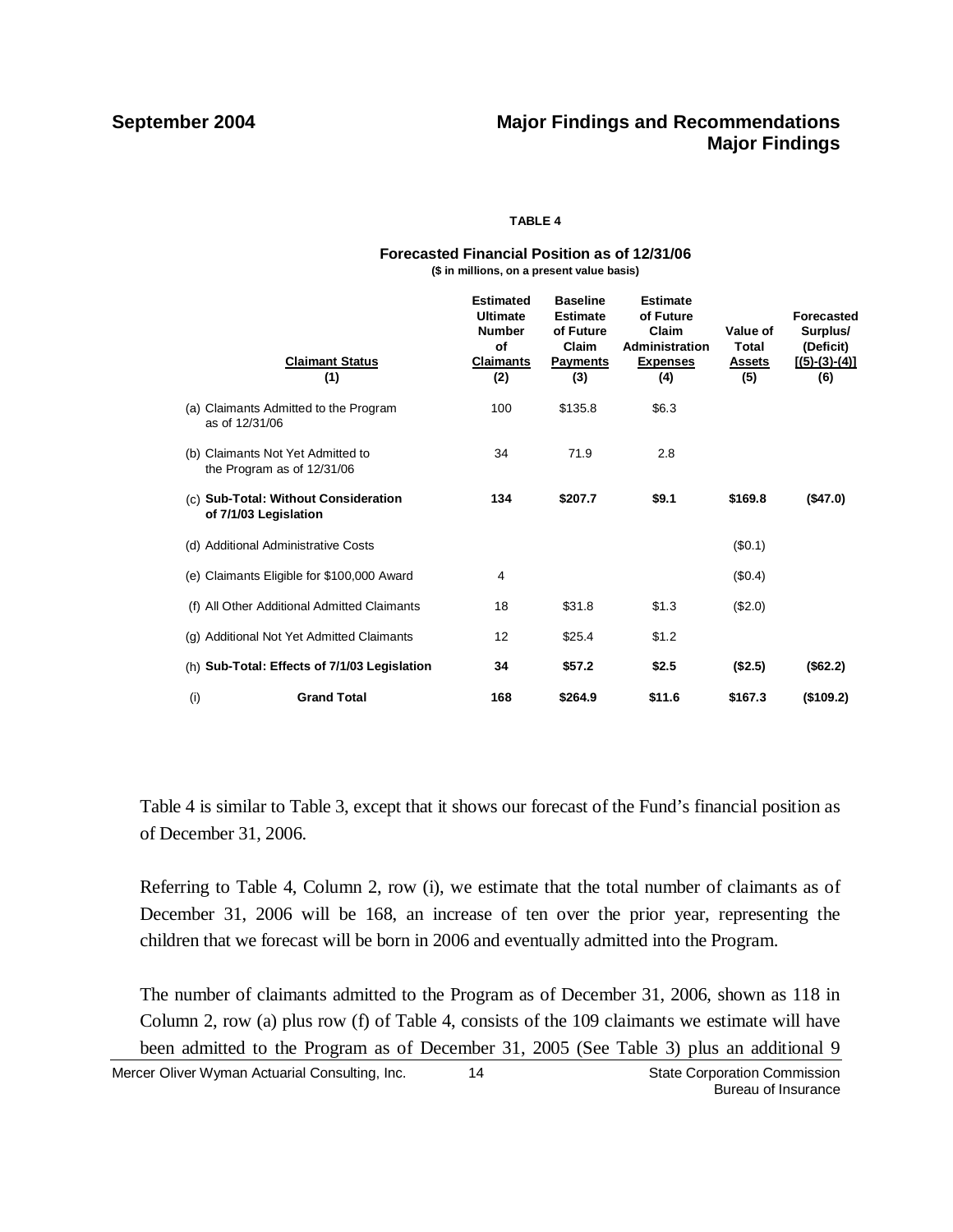claimants that we forecast will be admitted to the Program during 2006. The estimated number of claimants not yet admitted to the Program as of December 31, 2006, shown as 50 in Column 2 (row (b) plus row (e) plus row (g)), is the difference between the estimated total number of claimants (168) and the estimated number of admitted claimants (118).

4. **Finding**: The Fund is not in any immediate danger of defaulting on the payment of benefits. In other words, although the Fund is not actuarially sound, it has sufficient assets to continue to pay for claimants' benefits for approximately 20 years**.**

The Fund's current assets are relatively large compared to current and expected future annual claim payments in the near term. The Program paid \$5.4 million to claimants during 2003. The \$5.4 million in actual payments made for the full year of 2003 was greater than the \$4.6 million in actual payments made for the full year of 2002, but in line with the \$5.7 million in actual payments made for the full year of 2001. The increase in the payments made in 2002 compared to those made in 2003 is due mainly to housing and nursing costs (approximately a \$400,000 increase for each above the 2002 costs). During the first six months of 2004, the Program paid \$2.35 million to claimants, of which \$1.6 million was for nursing.

We forecast that the current assets of the Fund are sufficient to cover the claim payments of admitted (as of December 31, 2003) claimants for many years, given the historical payments of approximately \$5 million to \$6 million per year actually paid by the Fund. Specifically, we forecast that, if the Fund collects the assessments currently required in accordance with the July 1, 2004 legislation and, if the level of participation of physicians and hospitals remains constant at the 2004 levels, the Fund will be able to continue to make claim payments for all claimants, including those admitted after December 31, 2003 (even if those claimants are born after December 31, 2003), for approximately the next 20 years (that is, through the year 2023).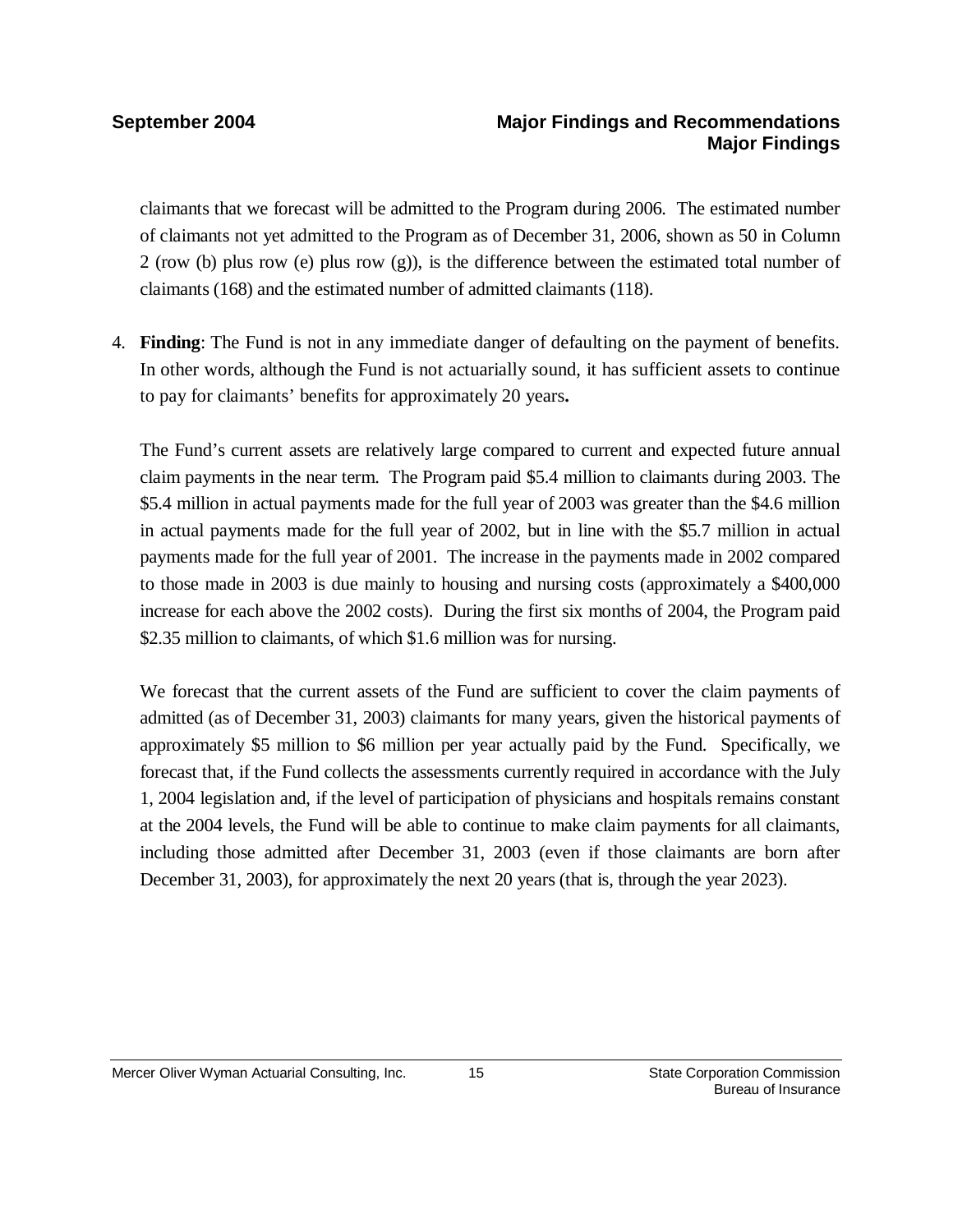# Recommendations

Following are our major recommendations.

- **1. Recommendation**: We recommend that the Program continue to assess participating and non-participating physicians and participating hospitals at the increased levels as specified in the July 1, 2004 legislation (discussed in the Methodology - July 1, 2004 legislation section of this report).
- **2. Recommendation**: We recommend that the Program continue to assess liability insurers at the maximum amount of one-fourth of one percent of net direct liability premiums written in Virginia.
- **3. Recommendation**: Recommendations 1 and 2 notwithstanding, we recommend that means be found to increase funding, either through assessments or through the identification of other sources, to reduce the estimated deficit of the Program as it is currently structured.
- **4. Recommendation**: We recommend that reviews of the actuarial soundness of the Fund be conducted annually.
- **5. Recommendation**: We recommend that the Program maintain and continually update claimant payment and personal information and assessment information in the format and level of detail as requested for each annual actuarial study.
- **6. Recommendation:** We recommend that the Program continue to obtain copies of the claimants' insurance policies and provide copies of the policies at the time of each actuarial review.
- **7. Recommendation**: We recommend that the Program obtain more detailed studies of the medical condition of each individual claimant who is admitted to the Program, and update this information when there are significant changes in a claimant's medical condition.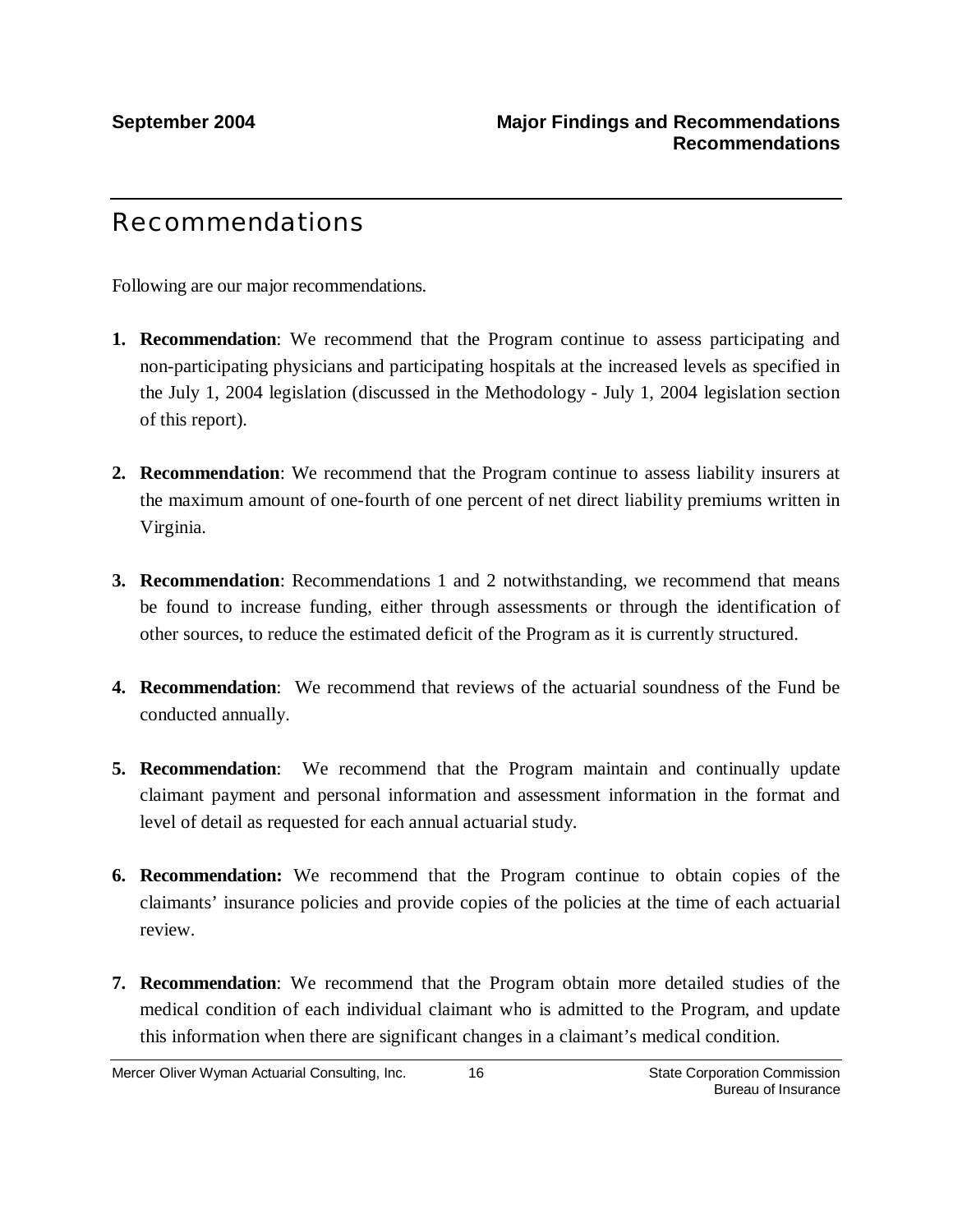# Method and Assumptions

# Introduction

In very general terms, we estimate the future payment obligations of the Program as follows:

- § We estimate the total number of claimants. This consists of the actual number of admitted claimants, plus our estimate of the number of not-yet-admitted claimants.
- § We forecast, by category of claim payment and for each of the claimants we estimate will be admitted to the Program, the future payments that will be made by the Program. These estimates are based on:
	- the actual payments made by the Program on behalf of the 61 claimants who had been in the Program for three or more years as of December 31, 2003 (unless the claimant had Medicaid coverage in the past, and no longer has Medicaid coverage, in which case the average payments made to non-Medicaid claimants, in the affected categories, are used instead);
	- our understanding of each of the 61 claimants' insurance coverage and eligibility for Medicaid;
	- assumptions regarding future cost inflation;
	- assumptions regarding future increases in the utilization of the benefits and services of the Program.
- § We adjust our projected future payments to each claimant to reflect:
	- an assumed life expectancy for each claimant (based on a life expectancy, or mortality, table); and,
	- the time value of money (based on estimated investment income).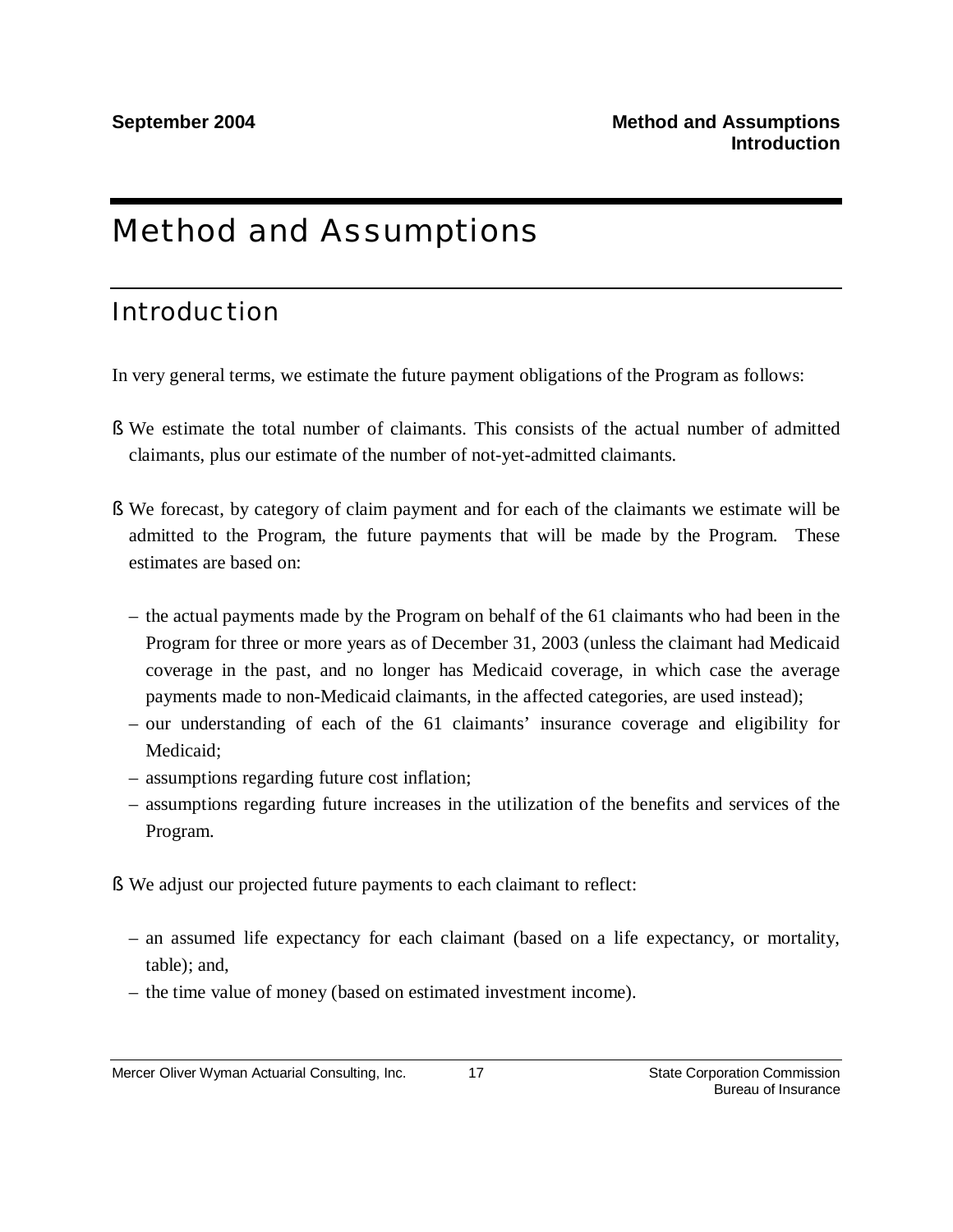### **September 2004 Method and Assumptions Introduction**

This section of the report is organized into the following subsections:

- § Claim Payments: This provides an overview of the types and amounts of payments that are covered by the Program, an explanation of how we forecast the future payments to individual claimants, and the values that we estimate as the total lifetime costs per claimant for the various payment categories.
- § Other Assumptions: This provides discussion of the other assumptions (other than claim payments), such as inflation rates, the interest rate used to reflect the time value of money, insurance coverages, the number of not-yet-admitted claimants, and so forth.
- § Methodology: This provides more precise discussion of how we combine our forecasts of payments with the other assumptions. This section also provides information on the effects of the July 1, 2003 and July 1, 2004 legislation.
- § Sensitivity Testing: This discusses the sensitivity of our findings to various assumptions underlying our analysis.

18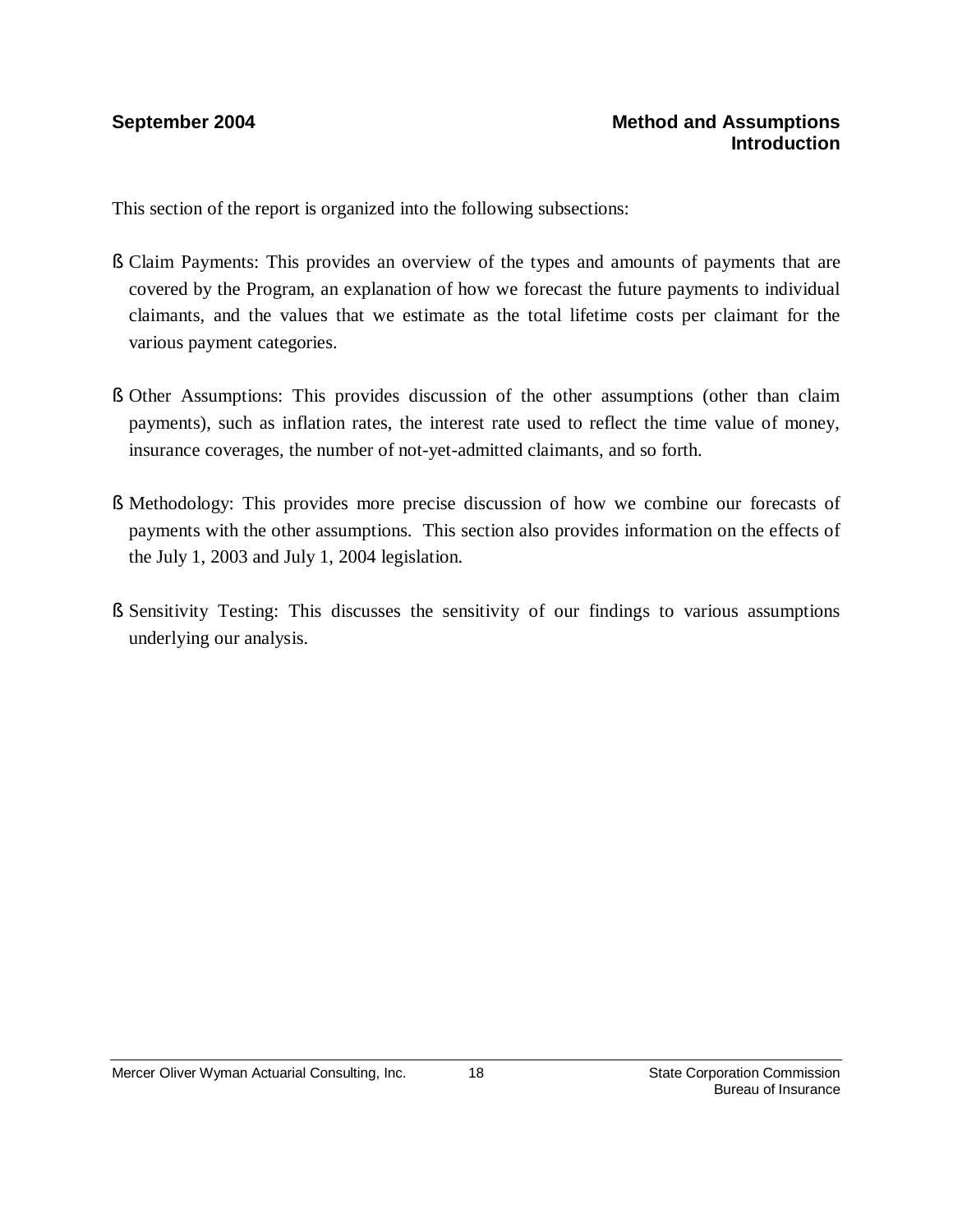## Claim Payments

The claim payment experience in the Program is growing rapidly due to the addition of new claimants and the aging of the existing claimants. Table 5, below, shows a brief history of the actual claim payments, by year, from 1988 through 2003.

### **TABLE 5**

### **Total Claim Payments**

|          | Incremental | <b>Cumulative</b> |
|----------|-------------|-------------------|
| As Of    | Amount Paid | Amount Paid       |
| (1)      | (2)         | (3)               |
| 12/31/88 |             |                   |
| 12/31/89 |             |                   |
| 12/31/90 |             |                   |
| 12/31/91 |             |                   |
| 12/31/92 | \$14,161    | \$14,161          |
| 12/31/93 | \$97,886    | \$112,047         |
| 12/31/94 | \$239,124   | \$351,171         |
| 12/31/95 | \$1,860,514 | \$2,211,685       |
| 12/31/96 | \$4.667.043 | \$6,878,728       |
| 12/31/97 | \$4,547,735 | \$11.426.463      |
| 12/31/98 | \$2,920,146 | \$14,346,609      |
| 12/31/99 | \$3,505,686 | \$17,852,295      |
| 12/31/00 | \$5,685,588 | \$23,537,883      |
| 12/31/01 | \$5,745,413 | \$29,283,296      |
| 12/31/02 | \$4,638,442 | \$33,921,738      |
| 12/31/03 | \$5,429,845 | \$39,351,583      |

The increase in claim payments during 2003 as compared to 2002 (\$5.4 million in 2003 as compared to \$4.6 million in 2002) is due mainly to the increase in payments for nursing and housing costs. During 2002, \$2.6 million was paid by the Fund for nursing and \$0.7 million for housing. During 2003, \$3.0 million was paid by the Fund for nursing and \$1.1 million for housing. The total payments made during 2003 were similar to the payments made during 2000 and 2001 (approximately \$5.7 million in each year as indicated in Table 5).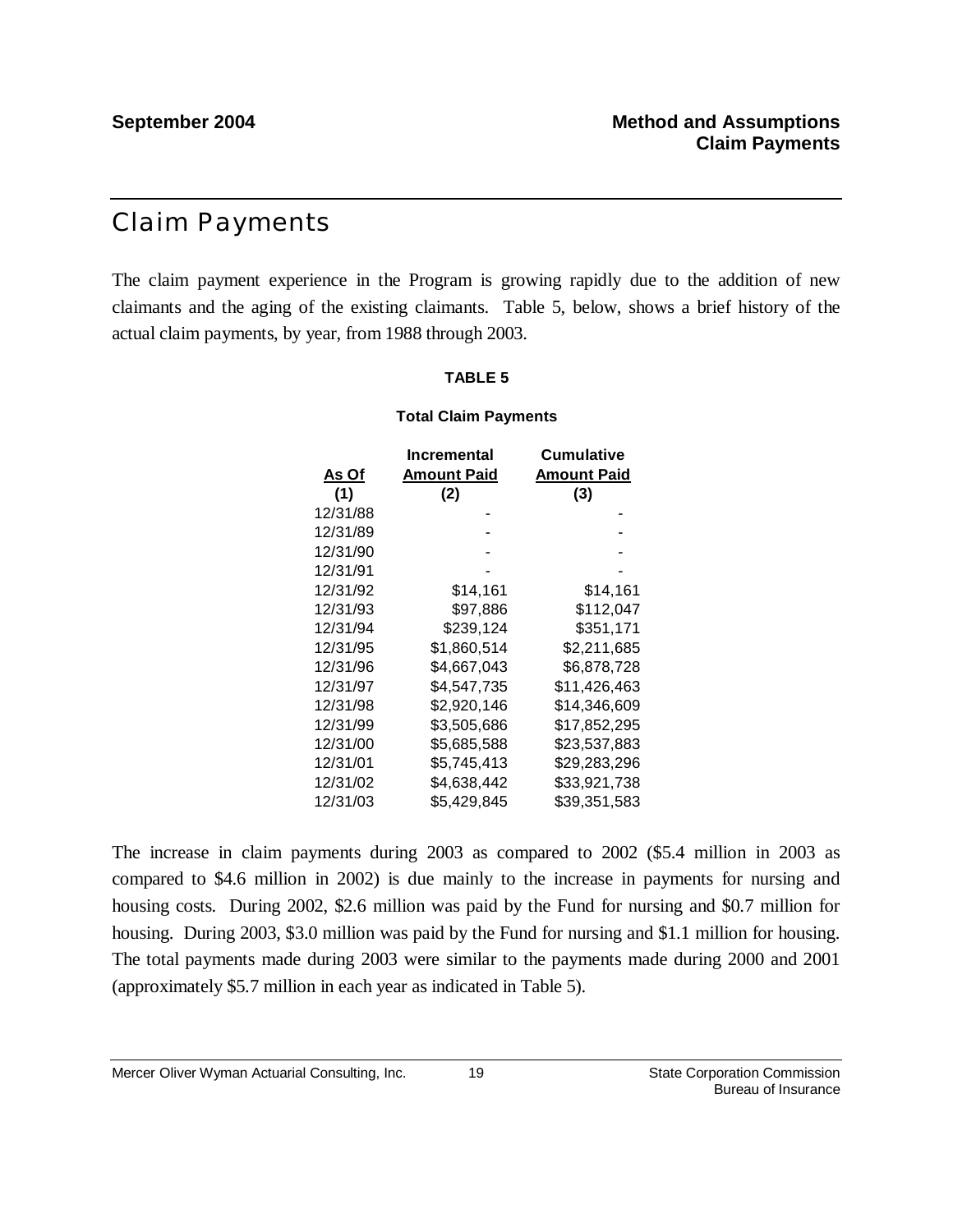In this study, as in prior studies, our basic approach is to base our forecast of future claim payments on a detailed review of past payments in each category, by claimant, for all claimants in Group A (claimants in the Program for at least three years as of December 31, 2003).

In addition to reviewing the actual claim payment histories of the individual claimants, we also discussed these histories with management of the Program. This provided valuable information regarding whether or not the claimant had insurance coverage or received Medicaid, and about some of the actual expenses that individual claimants were incurring. Currently, there are no uninsured claimants. All claimants have either Medicaid or private insurance coverage.

The Program currently keeps track of its claim payments in 12 categories (one of which, lost wages, has not yet been necessary because none of the claimants has yet attained the age of 18, when such payments begin). The Program provided the actual payments through December 31, 2003, sorted by category of payment by year and for each of the 87 claimants who were in the Program as of December 31, 2003. We use this information as the primary base for projecting the future costs of the Program. Table 6, which follows, provides a summary of this payment information, showing the total amount that the Program has paid, by category.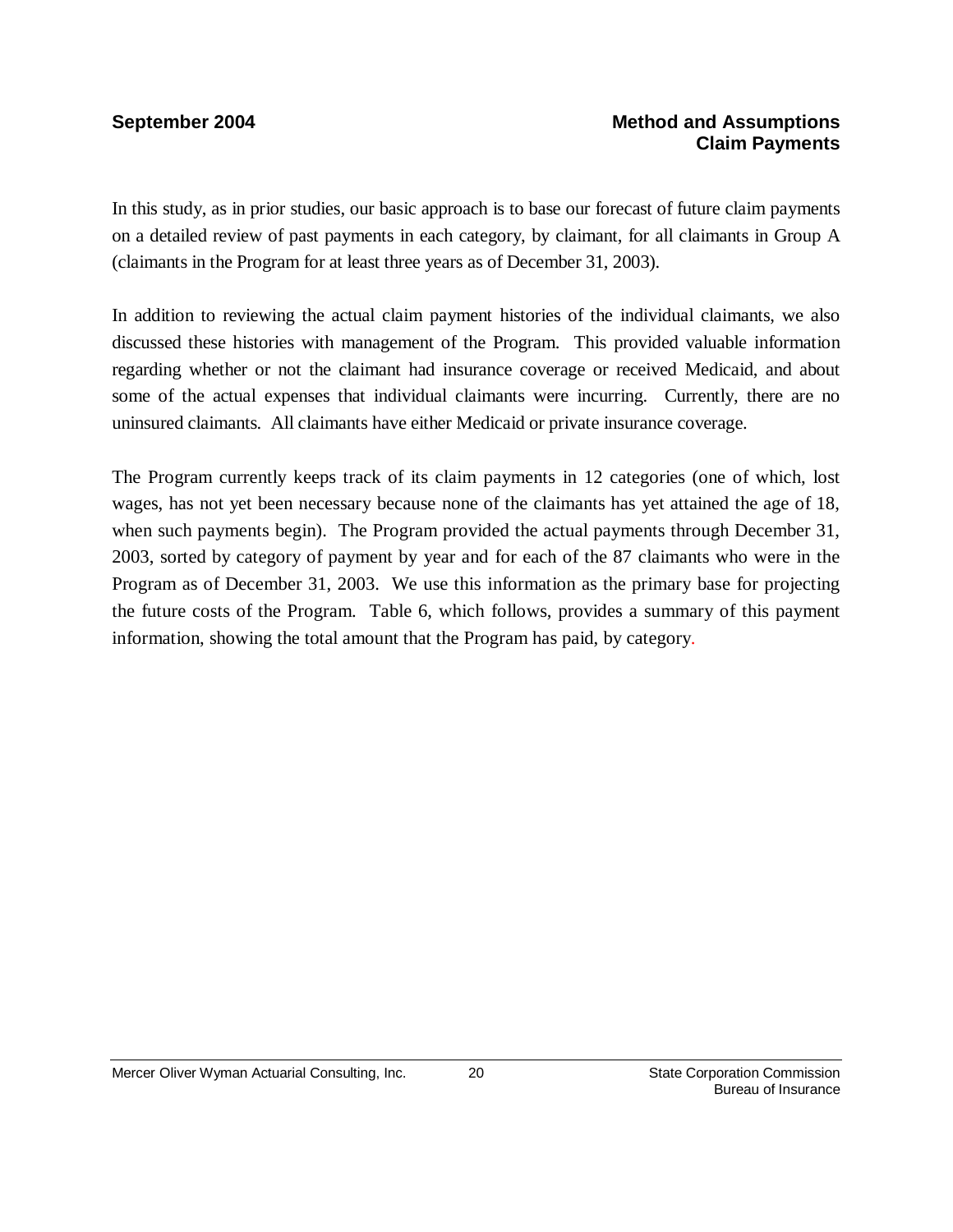### **Table 6**

### **Total Actual Claim Payments, Through 12/31/03**

|                              | <b>Payments</b> | Percentage      |
|------------------------------|-----------------|-----------------|
| <b>Expense</b>               | through         | of Total        |
| Category                     | 12/31/03        | <b>Payments</b> |
| (1)                          | (2)             | (3)             |
| Nursing                      | \$18,531,095    | 47.1%           |
| Hospital/Physician           | 1,410,735       | 3.6%            |
| Incidental                   | 1,953,297       | 5.0%            |
| Housing                      | 11,858,574      | 30.0%           |
| Vans                         | 2,069,942       | 5.3%            |
| Lost Wages                   | O               | 0.0%            |
| <b>Physical Therapy</b>      | 1,129,440       | 2.9%            |
| <b>Medical Equipment</b>     | 809,537         | 2.1%            |
| <b>Prescription Drugs</b>    | 388,396         | 1.0%            |
| Legal                        | 883,270         | 2.2%            |
| Insurance                    | 198,272         | 0.5%            |
| <b>Medical Review/Intake</b> | 119,025         | 0.3%            |
| Total                        | \$39,351,583    | 100.0%          |

Claimants submit to the Program any costs not covered by private insurance or Medicaid, and the Program is responsible for paying these costs. The actual payments recorded by the Program represent "net" payments after recoveries from private insurance and Medicaid. There are several types of costs (for example, expenses for hospital stays or physician visits) for which the Fund has not made any payments for Medicaid patients. In the two cases where claimants have lost Medicaid benefits and now have private insurance, we use the minimum values applied to all claimants, for those costs that were previously covered in full by Medicaid, in order to forecast the costs that are expected to be paid by the Fund in the future. These minimum values are discussed in detail, by category of payment, in the Methodology section of this report.

We base this current study, primarily, on actual payments through December 31, 2003, which represents a twelve-month update of the payments that were primarily used in our September 2003 study.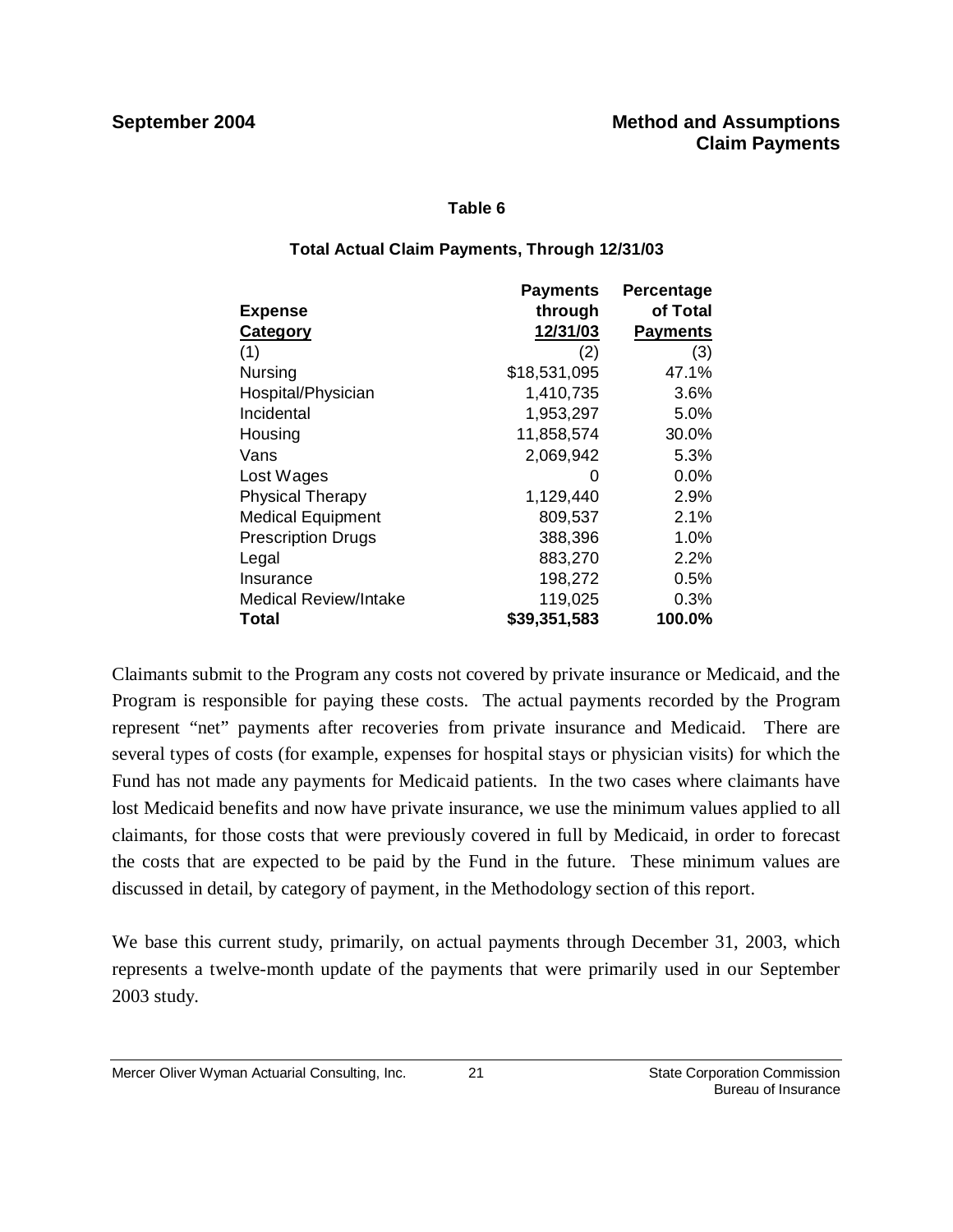For analytical purposes we split the claimant population into three groups:

§ Group A consists of all claimants who were admitted to the Program on or before December 31, 2000. That is, Group A claimants are those who have been in the Program at least three full years. Group A contains 61 claimants, including 10 deceased claimants.

We forecast the future costs of individual claimants in Group A based on the payments that have been made to this group of claimants. For each claimant in Group A, we have a minimum of three years of actual claim payments as of December 31, 2003. We would prefer, for forecasting purposes, to have many more years of actual claim payments in order to forecast, with a higher degree of confidence, lifetime costs of claimants. However, because the Program is relatively new, more extensive claim payment information does not exist.

§ Group B consists of all claimants who were admitted to the Program in 2001, 2002, or 2003. Group B contains 26 claimants, 3 of whom were deceased as of December 31, 2003.

In our opinion, the actual claim payment information for Group B claimants is not sufficiently credible to be used for forecasting their future claim payments. Each of the Group B claimants has less than three years of actual claim experience as of December 31, 2003. During a claimant's first year in the Program, claim payments may be distorted due to payments made for costs incurred prior to admission into the Program. More importantly, certain costs, especially nursing costs, fluctuate significantly during the first few years of a claimant's participation in the Program. Therefore, because of the limitations of the claim payment information for Group B claimants, we use the claim payment information for Group A claimants to forecast the future claim payments for Group B.

§ Group C represents our estimate of the children born on or before December 31, 2003 who were not admitted to the Program as of December 31, 2003, but who will eventually apply to, and be admitted into, the Program. We estimate that Group C contains 47 future claimants (including those claimants eligible for the \$100,000 award). We generally use information from claimants in Group A to forecast future claim payments for claimants in Group C. In addition, for the medical review/intake expense category, for which all costs are incurred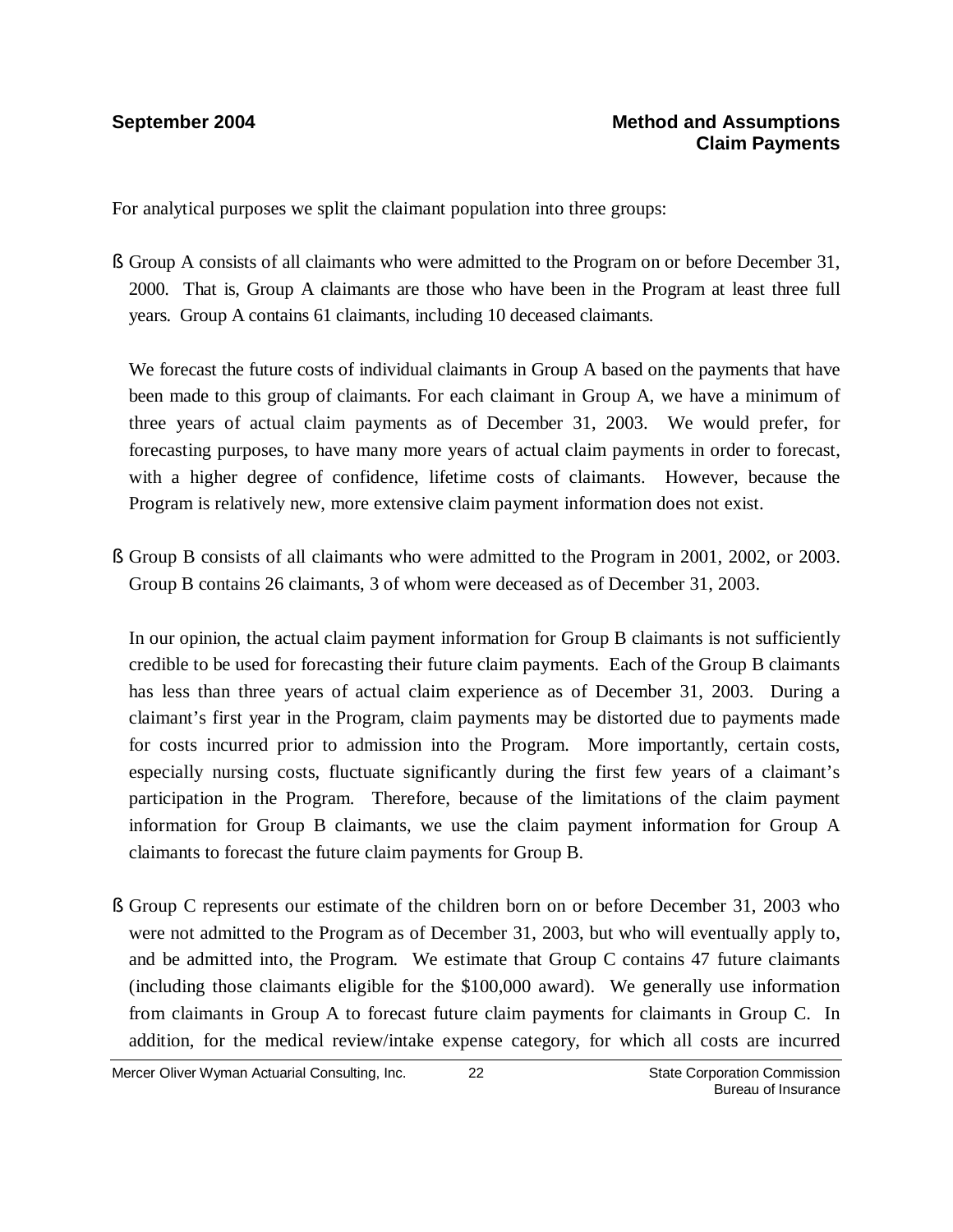during the claimant's application process, we use information from Group B claimants to forecast future claim payments for claimants in Group C, in order to use the most recent information on this cost.

In the course of this project, we reviewed the cost history of each claimant and discussed the cost history with management of the Program, as we did in our last three studies. This discussion provided valuable information that has been helpful in preparing our forecasts.

Table 6 shows aggregate claim payments, by category, through December 31, 2003. By definition, because Groups A and B are the claimants who had been admitted to the Program by December 31, 2003, Table 6 shows the actual costs for all Group A and B claimants, combined.

Table 7, below, shows the projected average lifetime costs, by category, that we estimate for a Group C claimant. These estimates reflect our assumptions about the average life expectancy of these claimants, and all of the lifetime costs are shown at their present value, as of December 31, 2003. These estimates are based on our analysis of the payments made on behalf of the Group A (and to some extent Group B) claimants. Except for housing expenses, for which the Program's policies have changed in recent years (as explained later in this section), and payment timing differences, the estimates in Table 7 are typical of the estimated lifetime costs for claimants in Groups A and B, as well.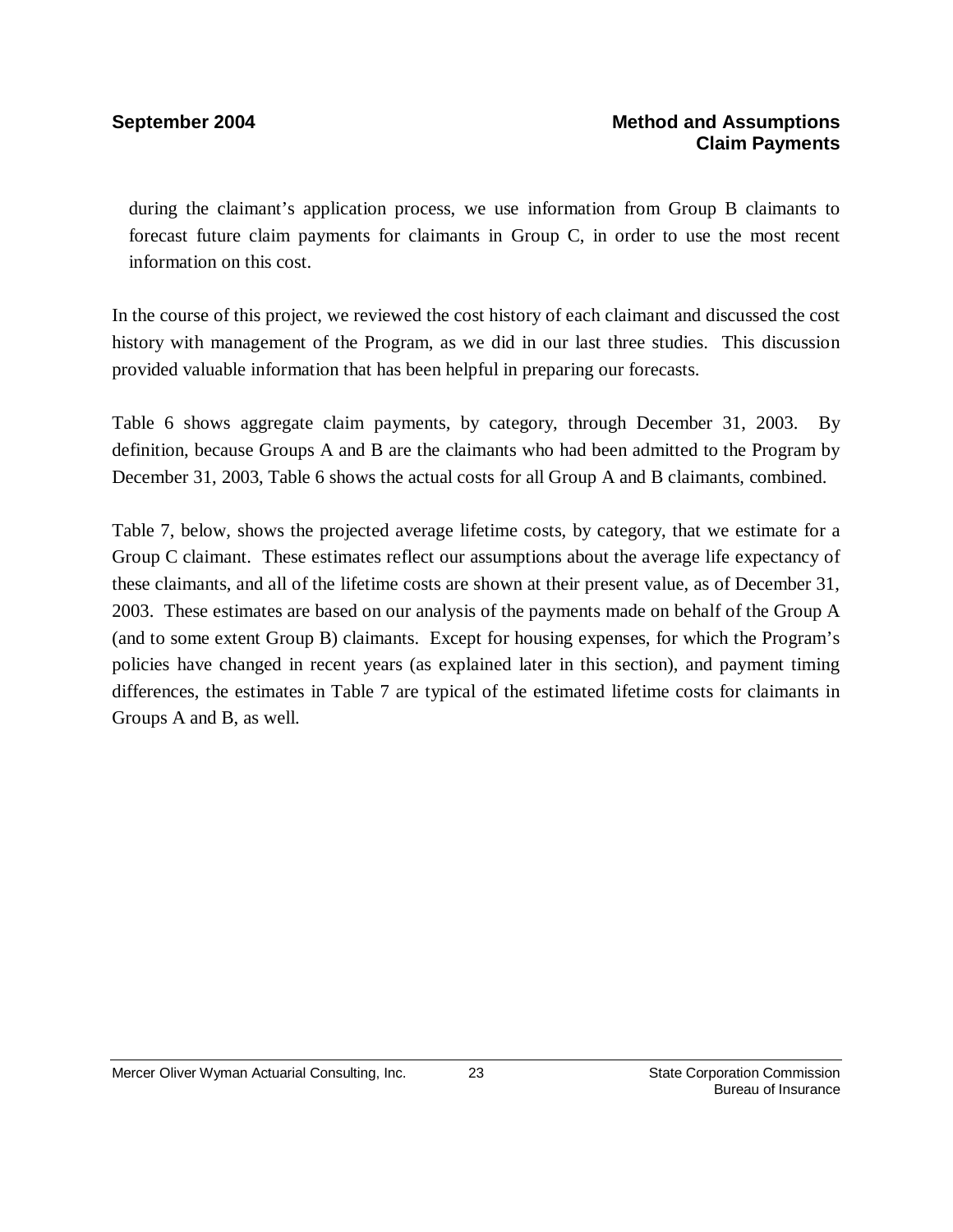### **Table 7**

| <b>Forecasted Lifetime Costs</b><br>(Present Value at 12/31/03) |                  |  |  |
|-----------------------------------------------------------------|------------------|--|--|
|                                                                 | Forecasted       |  |  |
|                                                                 | Lifetime         |  |  |
|                                                                 | <b>Costs per</b> |  |  |
| Expense                                                         | <b>Group C</b>   |  |  |
| <b>Category</b>                                                 | <b>Claimant</b>  |  |  |
| (1)                                                             | (2)              |  |  |
| Nursing                                                         | \$1,148,062      |  |  |
| Hospital/Physician                                              | 125,631          |  |  |
| Incidental                                                      | 70,276           |  |  |
| Housing                                                         | 109,002          |  |  |
| Vans                                                            | 66,262           |  |  |
| Lost Wages                                                      | 100,852          |  |  |
| <b>Physical Therapy</b>                                         | 34,156           |  |  |
| <b>Medical Equipment</b>                                        | 44,369           |  |  |
| <b>Prescription Drugs</b>                                       | 34,507           |  |  |
| Legal                                                           | 10,126           |  |  |
| Insurance                                                       | 14,810           |  |  |
| Medical Review/Intake                                           | 765              |  |  |
| Total                                                           | \$1,758,818      |  |  |

Table 7 shows that we estimate the average amount of future claim payments, for a Group C claimant, on a present value basis, to be about \$1.8 million (on a present value basis, about \$100,000 per year for the estimated lifetime of the claimant). The nursing category represents about \$1.1 million, or 65 percent, of this total. This is approximately equal to the \$1.2 million, or 67 percent, estimated in our last report as of December 31, 2002. Although many claimants have had little or no nursing costs, a few have had large nursing costs. This is clearly the largest payments category, and any changes affecting the future cost or utilization of nursing services could have a major impact on our findings.

Following is a discussion of each individual cost category.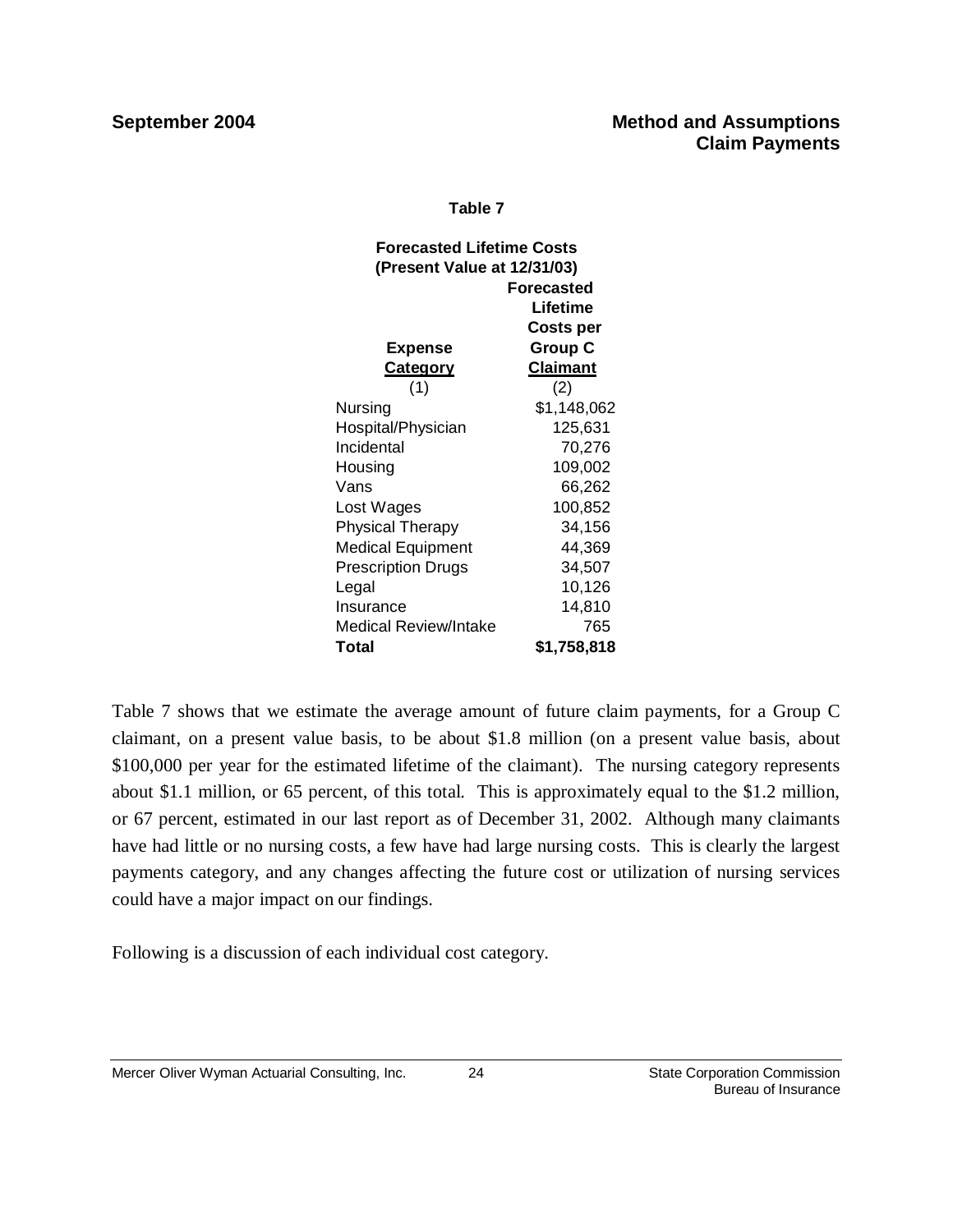### Nursing

Nursing covers the cost of in-home nursing care, and represents the most significant payment category for the Program. As shown in Table 6, 47.1 percent of all payments made by the Program have been for nursing, and the percentage reaches about 67.4 percent if housing costs are not included. In 2003, the Program paid an average of about \$34,000 per active claimant for nursing costs, but included in this average are newly admitted claimants who had relatively little nursing costs in 2003. Perhaps more telling is the \$44,000 average nursing payment made by the Program in 2003 to each Group A claimant (those who have been in the Program for at least three years). Not only are nursing costs high relative to the other cost categories but, for many of the claimants, they tend to be low for the first two or three years in the Program and then escalate significantly. The Program's experience also reveals considerable variation in the amount of nursing costs paid to each claimant. Many claimants in the Program have little or no nursing costs, whereas a few are receiving round-the-clock nursing at an annual cost in excess of \$200,000. For those claimants receiving nursing services, most of the claimants receive services from licensed practical nurses (LPNs) and a few claimants, because of their medical needs, receive services from registered nurses (RNs).

For each of the claimants in Group A, we generally base our future cost projections on the actual payments made to Group A claimants in 2003. Some Group A claimants have had very little costs in the nursing category, and for them we forecast future nursing costs to be \$29,394 per year, at 2003 price levels (this is the equivalent of \$25,000 per year at 2000 cost levels, consistent with the assumption used in our September 2003 report). We use this minimum because we expect that, among those Group A claimants who currently have little or no nursing costs, some percentage will eventually incur nursing costs. We use the actual and forecasted claims experience of Group A claimants to forecast the future claims experience of claimants in Groups B and C and, therefore, this assumed annual minimum also affects our estimates of the forecasted claims experience of claimants in Groups B and C.

In our 1998 and prior reports, we assumed that the nursing costs would decline beginning at age five. This assumption was based on the corollary assumption that claimants would be moved into institutional care at this age. Thus far, only four claimants have been institutionalized, one of whom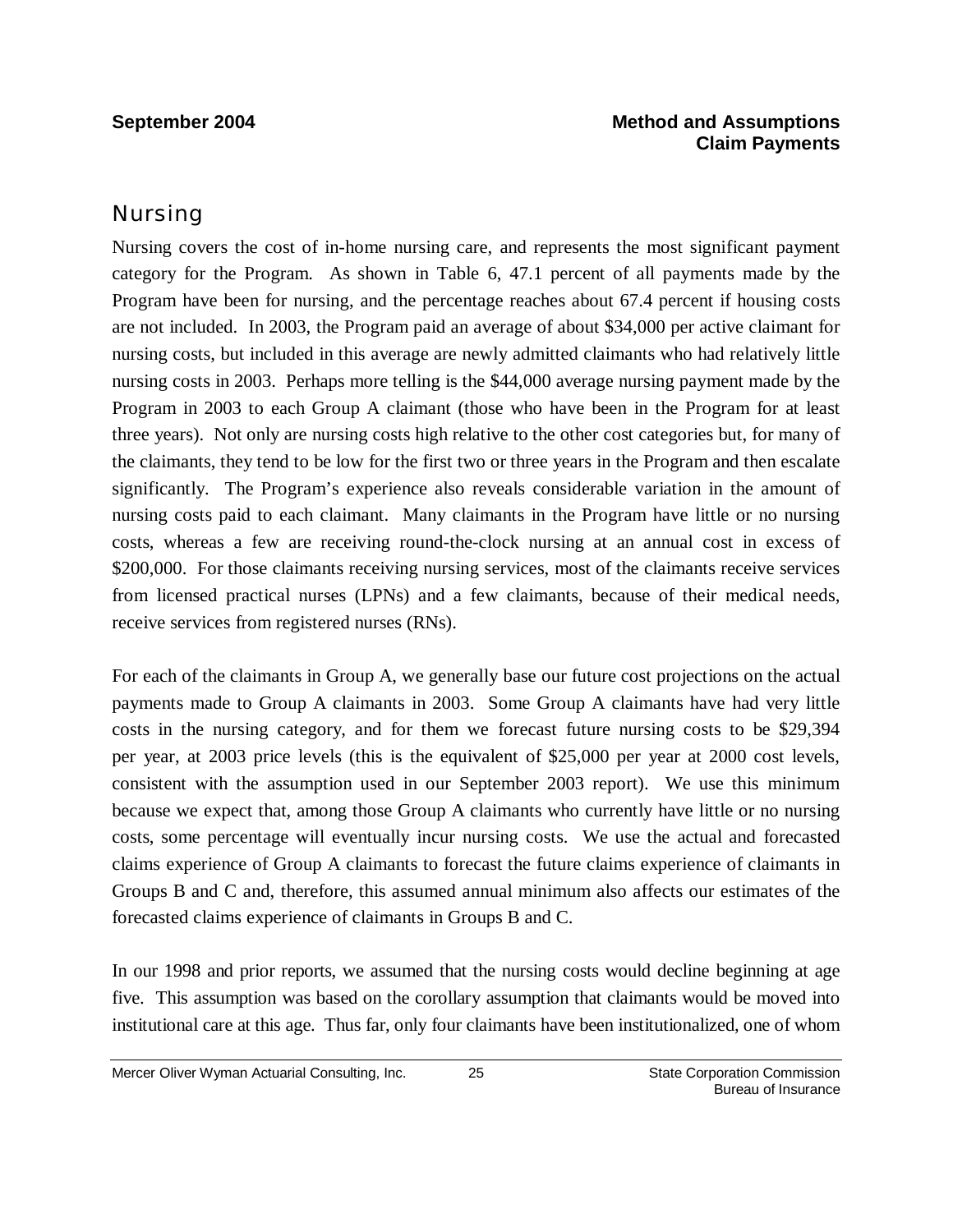is no longer in an institution but is currently living with her grandmother. Based on this experience, and on discussions with the management of the Program, it appears that families are keeping the claimants at home, with associated nursing care, much longer than had previously been expected. Our current estimates reflect this actual experience and do not assume that claimants will be moved into institutional care.

We assume that the individual and group insurance coverage that claimants have does not provide coverage for nursing costs. This is based on our general knowledge that private health insurance typically excludes coverage for custodial nursing care. Further, this general knowledge is supported by the fact that none of the claimants' insurance coverage pays for nursing costs, according to management of the Program.

Further, we assume that Medicaid does not provide coverage for nursing costs. We understand that, theoretically, Medicaid may cover this cost in some cases. However, none of the claimants in the Program has ever qualified for such payments from Medicaid, and our forecast assumes that none will in the future. Any future discussion between Medicaid administrators and the Program management that leads to the provision of Medicaid benefits for nursing care for some claimants would result in a reduction to our forecast of lifetime nursing costs, all other things being equal.

### Hospital/Physician

The hospital/physician payment category includes costs incurred for surgery, hospitalization, trips to an emergency room, physical examinations, and so forth.

For each of the claimants in Group A, we base our future cost projections for hospital/physician costs on an average of the actual payments made by the Program to the Group A claimants in the past three years. Some Group A claimants have had very little cost in this category, and for them we forecast \$2,318 per year at 2003 cost levels (this is the equivalent of \$2,000 per year at 2000 cost levels, consistent with the assumption used in our September 2003 report). We use this minimum because we expect that, among those Group A claimants who currently have little or no hospital/physician costs, some percentage will eventually incur such costs. We use the actual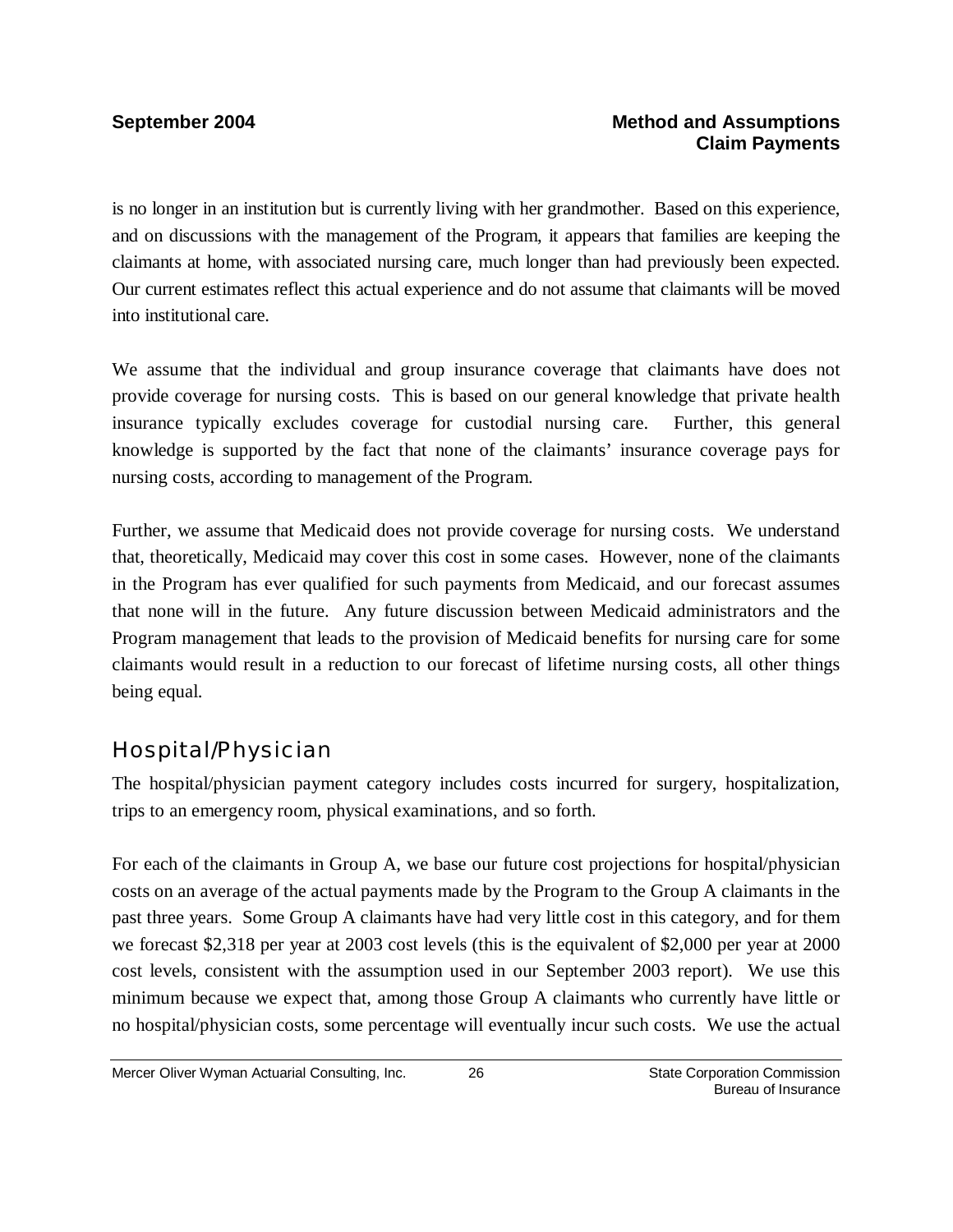and forecasted claims experience of Group A claimants to forecast the future claims experience of claimants in Groups B and C and, therefore, this assumed annual minimum also affects our estimates of the forecasted claims experience of claimants in Groups B and C.

We assume that insurance will cover 80 percent of allowable costs in this category, and that 80 percent of allowable costs will translate into 75 percent of actual costs. Therefore, we assume that the Program pays 25 percent of these costs, for claimants who have private insurance. For claimants who receive Medicaid, and for whom the Program has incurred some costs in this payment category, we assume that Medicaid is covering 80 percent of their costs in this category. As discussed in the Sensitivity Testing section of this report, the percentage of costs that we select as being covered by insurance or Medicaid actually has little impact on the final estimates.

### Incidental

The incidental payment category includes: non-durable medical supplies, over-the-counter drugs, feeding tubes, diapers, computers, computer equipment, and any other expense not fitting into any of the other payment categories.

The Program's definition of "incidental cost" has not been consistent over time because, when the Program establishes new categories, the types of costs that were previously categorized as incidental are shifted to these new categories. Therefore, for each of the claimants in Group A, we base our projections of future costs on the actual incidental expenses paid to the claimants in Group A in 2002, the most recent full year. We use the actual and forecasted claims experience of Group A claimants to forecast the future claims experience of claimants in Groups B and C.

We assume that neither private insurance nor Medicaid provides coverage for incidental costs and, therefore, that the Program pays 100 percent of these costs.

### Housing

Housing costs can be split into four sub-categories: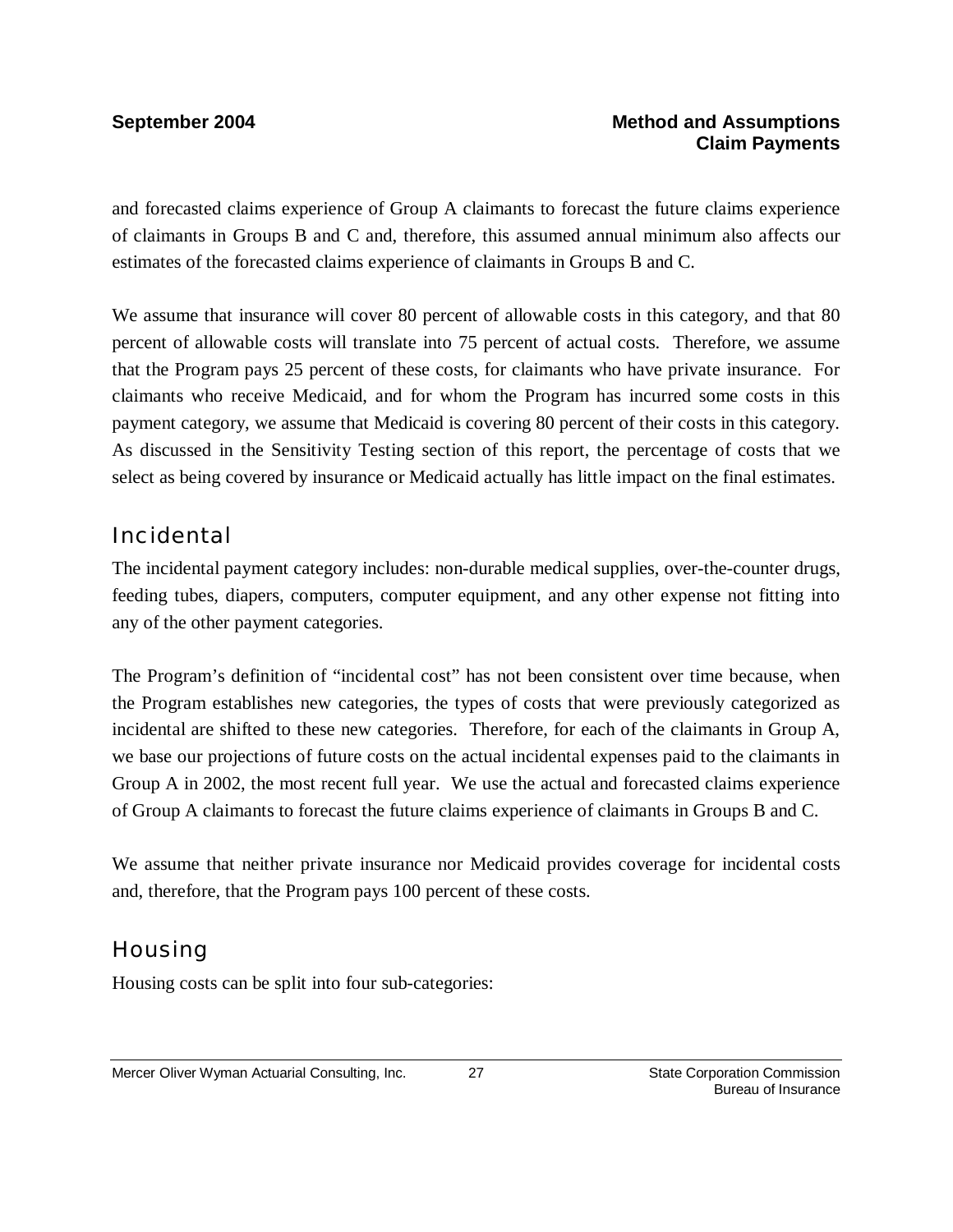*Trust homes* – Until September 24, 1999, the Program purchased homes and provided them to claimants for the lifetime of the claimant (claimant families are permitted to remain in the home for six months after the death of the claimant). Although the Program identifies these purchases as costs, they are actually assets of the Program and we treat them as such. There have been a total of 23 trust homes, three of which have been sold following the death of the claimant. All of the trust homes have been used by claimants in Group A.

*Housing Grant* – Beginning September 25, 1999, the Program began to make grants to claimants for the construction of houses. The size of the grant varies according to the construction costs in the area where the claimant will live, but it generally averages about \$350,000. When the grant has been made, it is paid out over time to cover construction costs of the house and incidental, related costs, such as rental costs, while the house is under construction. The claimants own the homes that they purchase with the aid of housing grants, so these are not assets of the Program. Thirteen grants have been awarded, all to Group A claimants.

*Renovations* – Beginning January 1, 2001, the Program discontinued the housing grant program and, in its place, pays the costs of renovating the claimant's existing house (if the claimant's family owns a home) to add a bedroom and a bathroom. Consistent with our September 2003 report we have used an average estimate of \$116,449 at 2003 cost levels.

*Rentals -* The July 1, 2003 legislation specified, in section 38.2 – 5016 item 2, "that the board of directors of the Virginia Birth-Related Neurological Injury Compensation Program shall develop and implement a policy to address the needs of infants who are eligible for benefits under the Program for handicapped-accessible housing. The board's policy shall address appropriate housing benefits when the infant's parents or legal guardians are homeowners and are nonhomeowners."

To conform to this legislation, management of the Program has established a rental benefit of \$175,000 for the lifetime of the claimant. This benefit represents the difference between the claimant's current rent and the rent due for an upgraded accommodation that includes those features necessary for handicapped accessibility. The claimant and the claimant's family must have moved to such an accommodation before receiving the benefit. According to management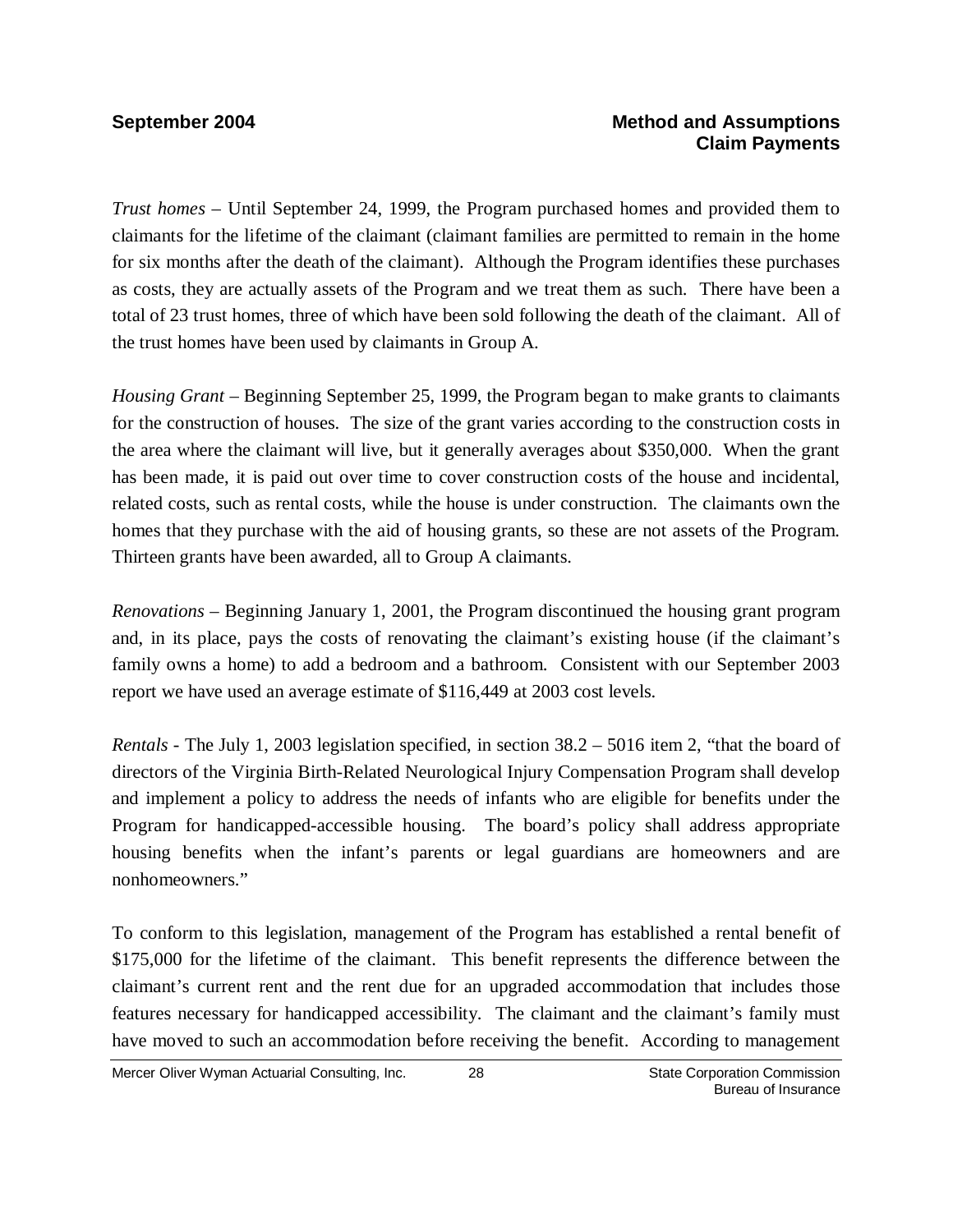of the Program, the \$175,000 value was selected to be consistent with the current benefit for renovations as discussed above.

For all claimants (or the claimant's family, in the case where a claimant is deceased) who are in a *trust home*, we assume that the Program will pay \$20,000 every three years into a trust fund, which is established for the payment of real estate taxes, maintenance, insurance, and so forth. We base this estimate on discussions with the Trustee responsible for these homes, who explained that the Program has been paying about \$20,000 every three years into trust accounts for these homes.

For all claimants who have been provided a *housing grant*, whether Group A or Group B, the total amount of the grant is known and we only estimate when it will be paid. The timing of the payment depends on the timing of the construction of the new home. We generally assume that the Program will pay any outstanding balances on the grants over the two-year period from 2003 through 2004. As of December 31, 2003, there are outstanding housing grants for 13 claimants, for a total outstanding value of approximately \$700,000.

For all Group A and Group B claimants who are living and who are not in a trust home and who have not been given a housing grant, as well as for all Group C claimants, we assume that future housing costs will be \$116,449 (at 2003 cost levels) for *renovations and rentals* (except in those cases where the renovations have already been completed)*.* For claimants in Groups A and B, we assume that this amount will be paid in 2003. For claimants in Group C, we assume that this amount will be paid, on average, in four years.

Neither private insurance nor Medicaid provides coverage for housing costs.

### Vans

The Program purchases vans for every claimant who is restricted to a wheelchair, if the claimant requests a van. Virtually all claimants are restricted to wheelchairs. Of the 74 claimants living as of December 31, 2003, only three were ambulatory.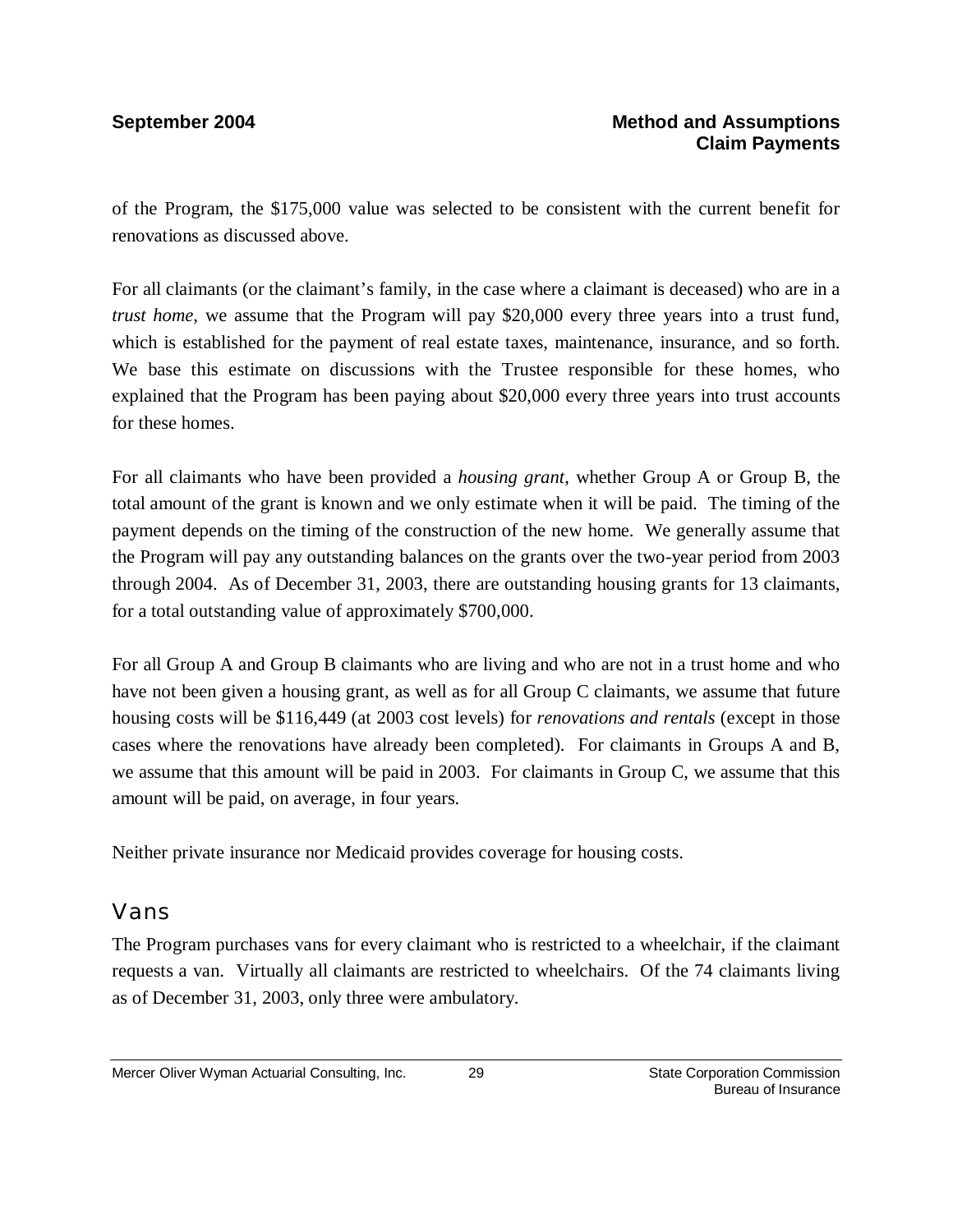In the initial years of the Program's operation, the Program purchased a mini-van for the claimant's first van. Special equipment, such as lifts, were added and repaired by the Program as needed. The van would then be used until the claimant outgrew it, generally at about age seven, at which time the Program purchased a full-size van for the claimant. Between 1997 and 1998, the Program started purchasing full-size vans as the first vans, rather than mini-vans. Beginning in 2002, the claimant's family has the option of selecting a modified mini-van or a full-size van. According to management of the Program, both options are at similar costs to the Fund. Beginning in 2003, the claimant's family was given a cost allowance for a vehicle of their choosing. The allowance is approximately \$5,000 larger for those families for which the claimant is older and taller. On an on-going basis, the Program covers any repairs to the special equipment on the van, but repair and maintenance of the van itself is the responsibility of the claimant. Vans purchased by the Program for claimants become the property of the claimants and are not assets of the Program.

Consistent with the amount included in our September 2003 report and based on discussion with management of the Program, we assume that the average price of a van, with necessary equipment and including a provision for future repair of the equipment, is \$31,354 at 2003 cost levels (this is the equivalent of \$30,000 per year at 2000 cost levels). Further, we assume that the Program will replace full size vans every eight years. This is the same assumption we used in our last study.

Neither private insurance nor Medicaid provides coverage for vans.

### Lost Wages

For claimants age 18 or older, the Program will pay for lost wages.

No claimants have attained the age of 18, and so this benefit has not yet been paid. The amount to be paid to each claimant is fixed at 50 percent of the private average weekly non-agricultural wage in Virginia. Currently, the average weekly non-agricultural wage results in an annual amount of about \$36,712, and we use 50 percent of this, \$18,356 per year (at 2003 cost levels),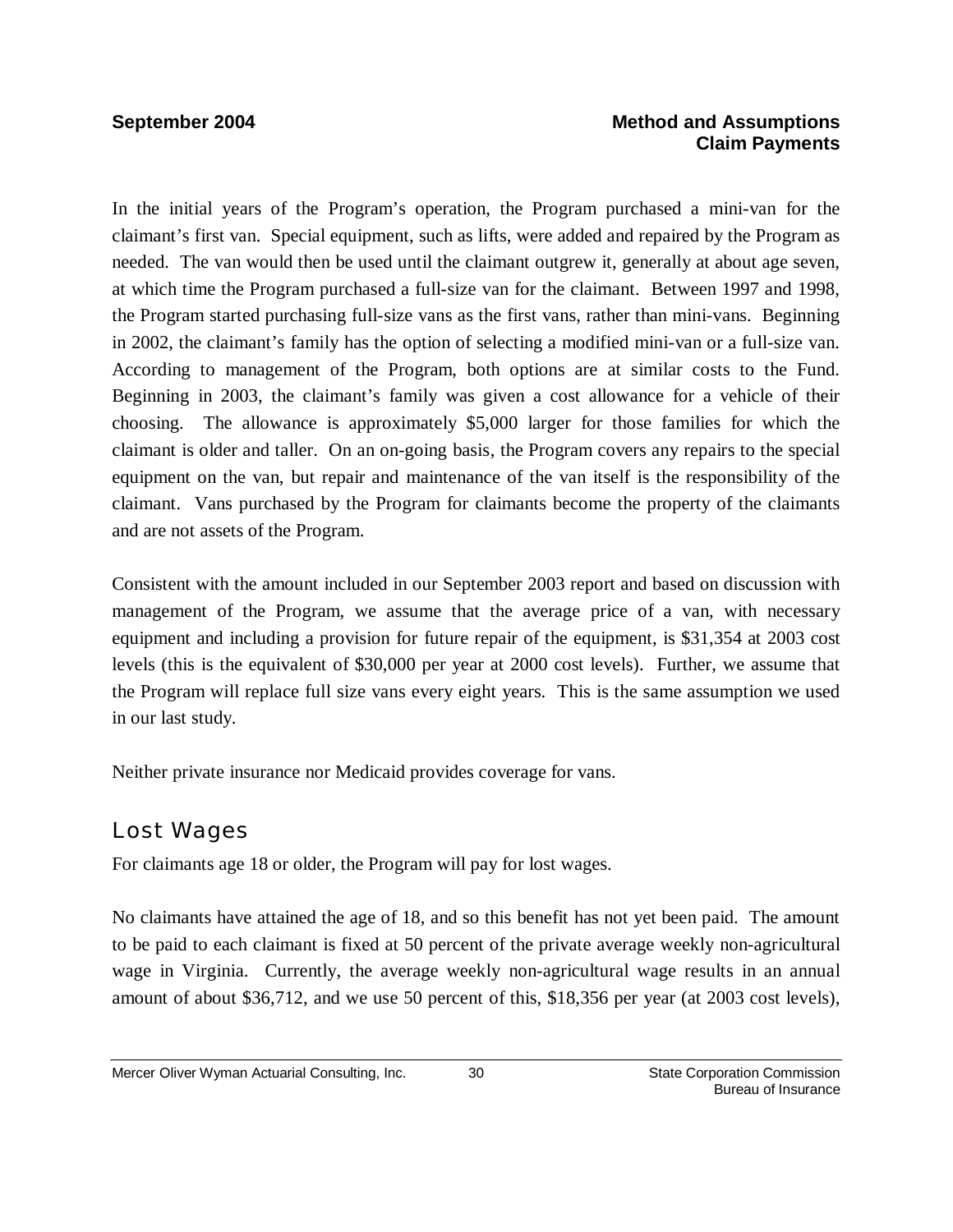for our forecast. For each claimant, we adjust the \$18,356 for inflation to forecast the annual amount that will be paid at age 18 and beyond.

## Physical Therapy

Most claimants receive physical therapy for several years.

According to our discussion with management of the Program during 2003, and consistent with our observations for older claimants, physical therapy expenses tend to decline over time.

We forecast that for most of the claimants: the costs for each of the next five years will equal the costs of the most recent year; the costs of each of the subsequent five years will be one-half of the costs of the most recent year; the costs thereafter will be \$0. Further, for four claimants who have had relatively high costs in recent years, we forecast that their future costs will remain at the level of the most recent year, and will not decrease over time. This is consistent with the methodology used in our September 2003 report.

We use the actual and forecasted claims experience of Group A claimants to forecast the future claims experience of claimants in Groups B and C and, therefore, our assumptions regarding the physical therapy expenses of Group A claimants also affects our estimates of the forecasted claims experience of claimants in Groups B and C.

We assume that private insurance and Medicaid provide coverage for physical therapy, in the same way that they provide coverage for hospital/physician expenses, as discussed above.

# Medical Equipment

The medical equipment payment category includes costs associated with durable medical supplies. The most expensive component is wheelchairs. The Program provides children with their first wheelchair at about the age of three and provides replacement wheelchairs as the children grow.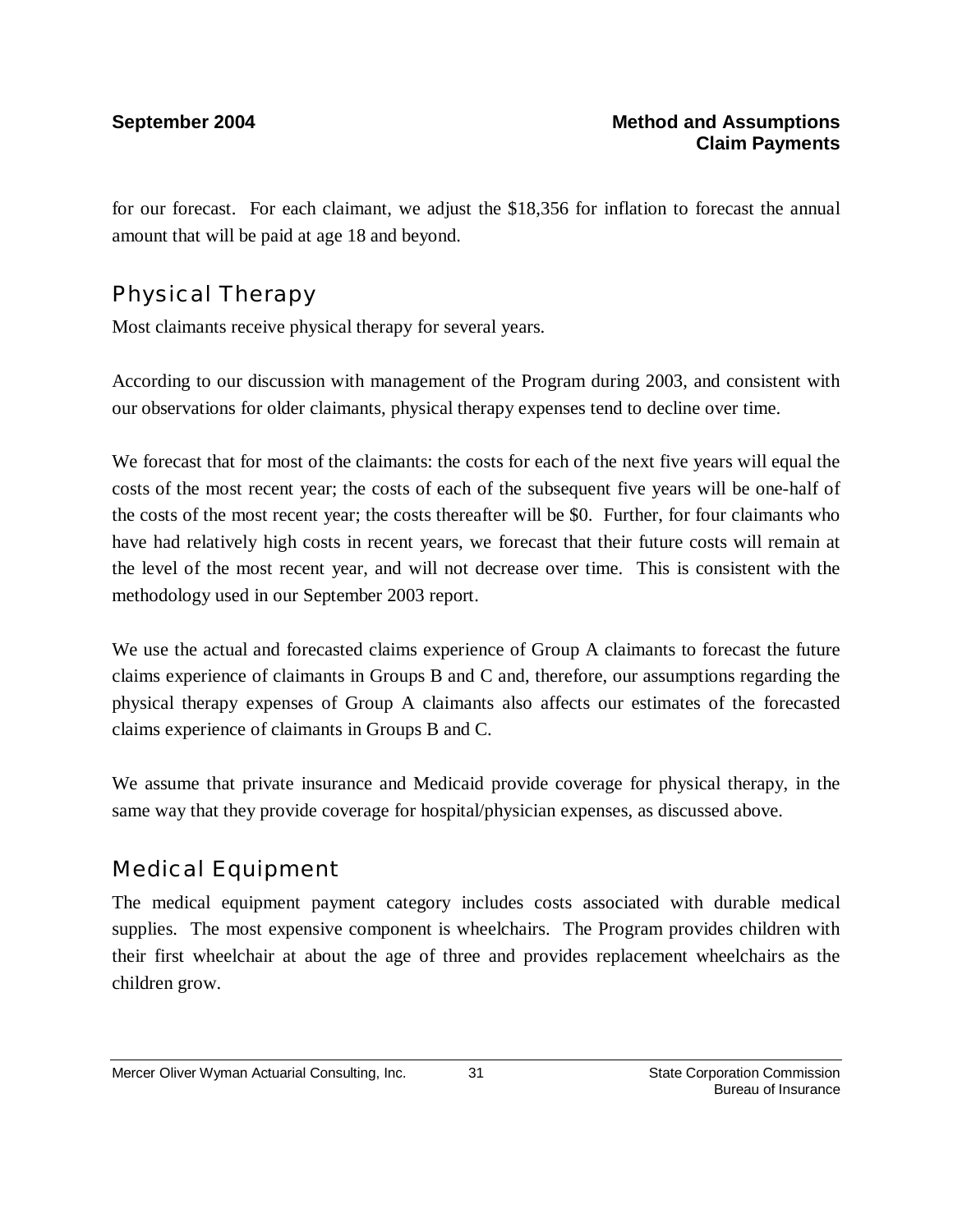For each of the claimants in Group A, we base our projections of future medical equipment costs on the actual payments made in the most recent three years. We use the actual and forecasted claims experience of Group A claimants to forecast the future claims experience of claimants in Groups B and C.

We assume that private insurance and Medicaid provide coverage for this payment category, in the same way that they provide coverage for hospital/physician costs, as discussed above.

### Prescription Drugs

The Program did not begin to use a separate category for prescription drugs until 2000. Prior to 2000, these costs were assigned to other categories. For Group A claimants we project future costs based on the actual payments to Group A claimants in the most recent year. We use the actual and forecasted claims experience of Group A claimants to forecast the future claims experience of claimants in Groups B and C.

We assume that private insurance will provide coverage for this payment category in the same way as discussed above for hospital/physician costs. Based on claims histories for claimants who have Medicaid, however, we generally assume that Medicaid will cover 100 percent of costs in this category. We have been told by management of the Program that not all drugs are covered by Medicaid, and the Program's records indicate that the Fund has made insignificant payments for prescription drugs for two Group A claimants who have Medicaid. We forecast that these payments will continue.

### Legal

Legal costs are incurred, by both the Program and the claimants, during the application process.

We assume that claimants in Groups A and B will not have any additional legal costs. For Group C, we forecast legal costs equal to the average legal costs for Group A.

Neither private insurance nor Medicaid provides coverage for legal costs.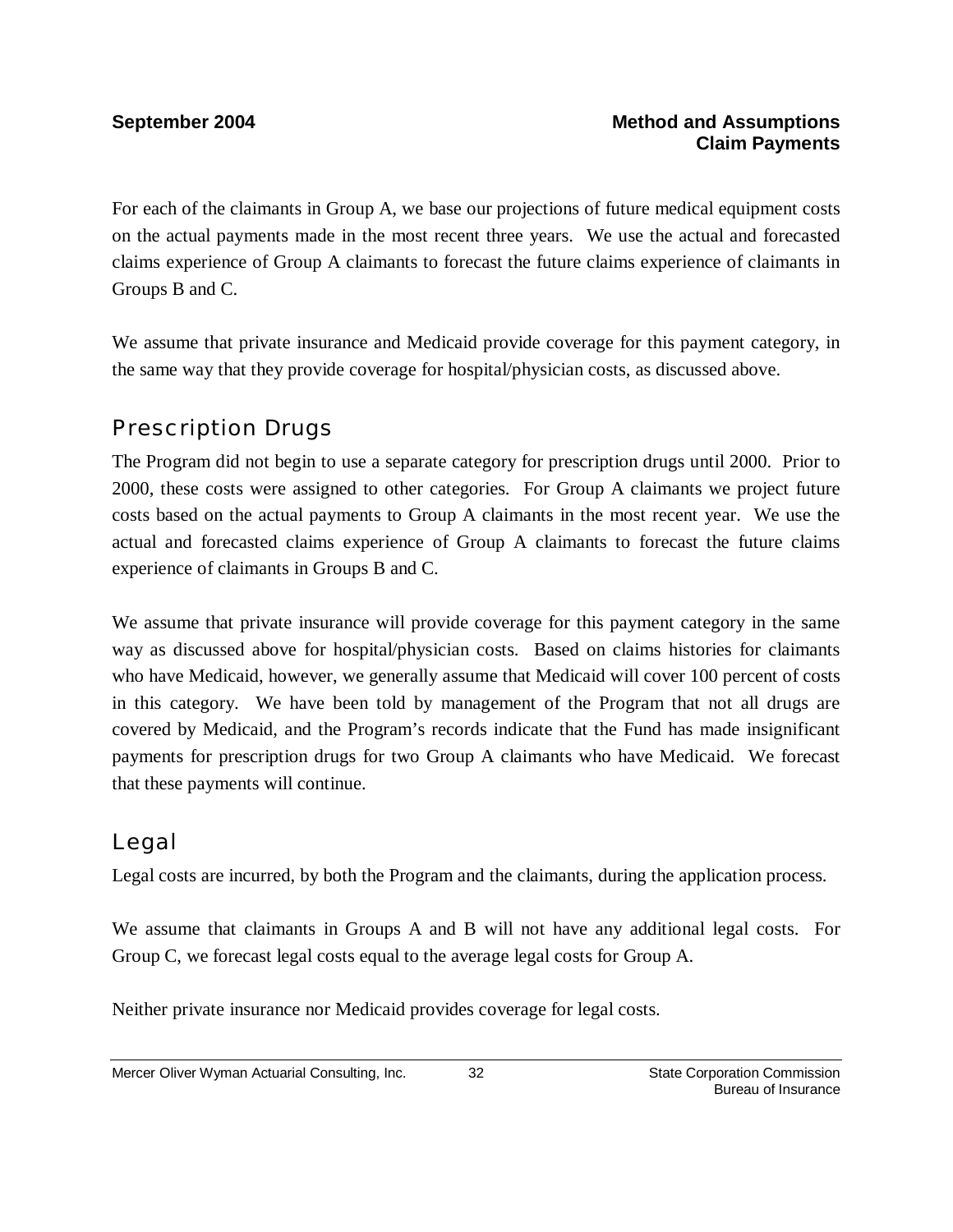### **Insurance**

The Program pays for automobile insurance for the vans, up to \$500 per year; this is equal to the amount paid in our September 2003 report. In addition, there are several claimants for whom the Program pays the premiums for private health insurance. We understand that the Program encourages families to purchase health insurance if they are otherwise uninsured, and the Program will pay the premium if necessary.

For each of the claimants in Group A, we project future automobile insurance costs at \$500 per year for each claimant who has, or is projected to have, a van. For the Group A claimants for whom the Program is paying for private health insurance, we forecast the future annual cost to be equal to the actual cost paid by the Program in 2003.

Neither private insurance nor Medicaid provides coverage for these costs.

## Medical Review/Intake

The medical review/intake category of payment includes costs that are paid by the Program during the claimant's application process.

The Program recently established this category of payment. However, as mentioned in our September 2003 report, we understand that the costs per claimant have generally increased in recent years as the admission process has become more involved. For example, three or four medical opinions are now generally required, rather than only one.

We forecast \$0 of future costs in this category for Group A and Group B claimants. For Group C claimants, we estimate the future costs based on the actual average costs for Group B claimants.

Neither private insurance nor Medicaid provides coverage for these costs.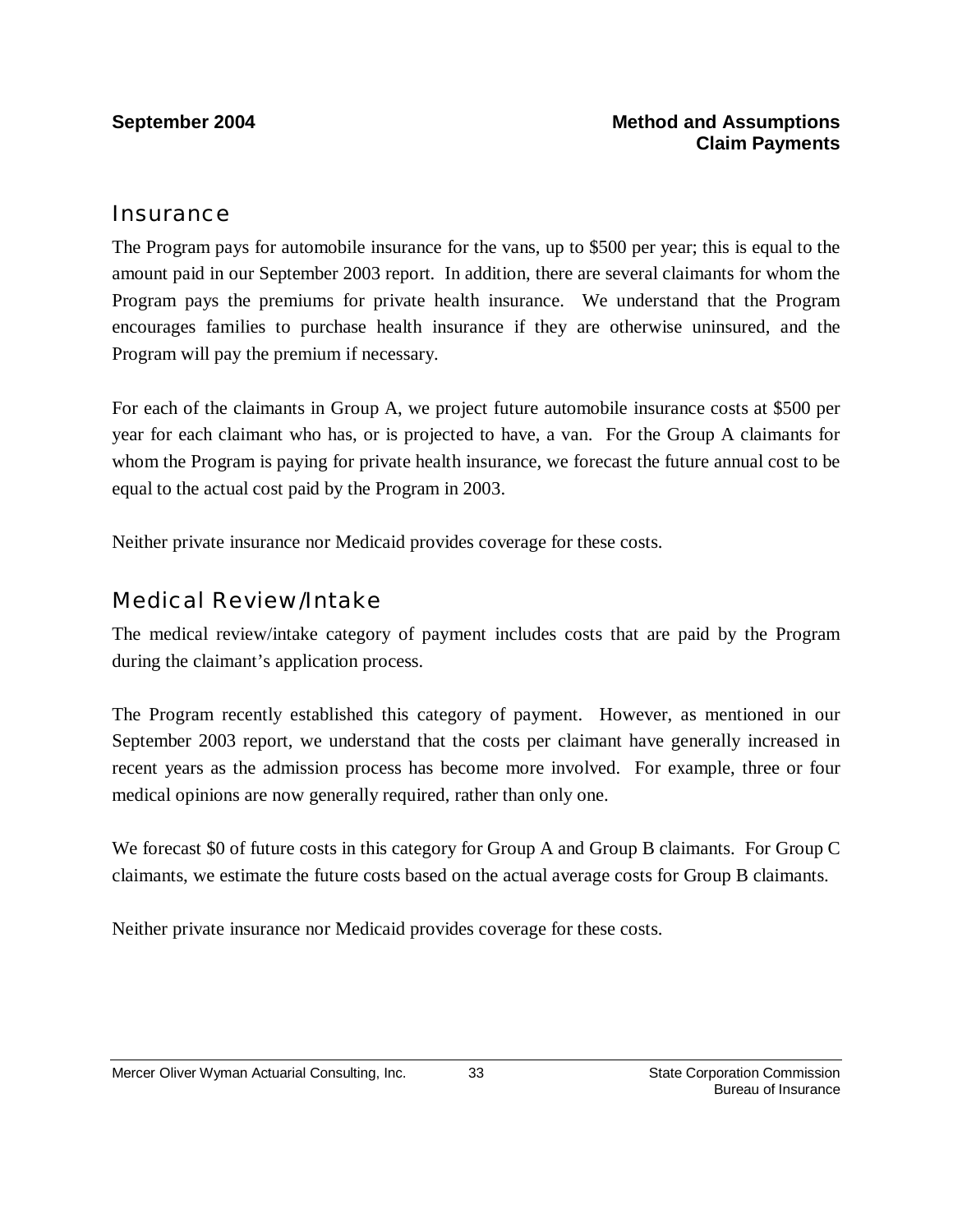# OTHER ASSUMPTIONS

## Inflation

For each of the payment categories discussed above, we estimate the annual inflation rate that will apply to future annual costs. We base these inflation rates on consumer price indexes published by the Bureau of Labor Statistics, including the "Consumer Price Index; All Urban Consumers; All Items," which we refer to as the "general inflation index." Our assumptions are shown in Table 8.

**Table 8**

| <b>Expense Item</b>          | Annual<br><b>Inflation</b><br>Rate<br>(Percent) | <b>Incremental</b><br><b>Difference</b><br>from General<br><b>Inflation</b> | <b>CPI Urban Index For:</b>                         |
|------------------------------|-------------------------------------------------|-----------------------------------------------------------------------------|-----------------------------------------------------|
| (1)                          | (2)                                             | (3)                                                                         | (4)                                                 |
| <b>General Inflation</b>     | 3.29                                            | 0.00                                                                        | All Items (1913-2003)                               |
| Incidental                   | 3.29                                            | 0.00                                                                        | All Items (1913-2003)                               |
| Hospital/Physician           | 5.09                                            | 1.79                                                                        | Medical Care Services (1991-2003)                   |
| Nursing                      | 4.51                                            | 1.22                                                                        | Professional Services (1991-2003)                   |
| <b>Physical Therapy</b>      | 4.51                                            | 1.22                                                                        | Professional Services (1991-2003)                   |
| <b>Medical Equipment</b>     | 4.75                                            | 1.45                                                                        | Prescription Drugs and Medical Supplies (1991-2003) |
| Vans                         | 1.26                                            | $-2.04$                                                                     | New and Used Motor Vehicles (1993-2003)             |
| Housing                      | 3.51                                            | 0.22                                                                        | Housing (1991-2003)                                 |
| Legal                        | 5.25                                            | 1.96                                                                        | Legal Services (1991-2003)                          |
| <b>Medical Review/Intake</b> | 3.29                                            | 0.00                                                                        | All Items (1913-2003)                               |
| Insurance                    | 3.29                                            | 0.00 <sub>1</sub>                                                           | All Items (1913-2003)                               |
| <b>Prescription Drugs</b>    | 4.75                                            | 1.45                                                                        | Prescription Drugs and Medical Supplies (1991-2003) |
| Lost Wages                   | 3.29                                            | 0.00                                                                        | All Items (1913-2003)                               |

For each specific consumer price index and for the general inflation, Table 8 shows the annual rate of inflation that we forecast and the incremental difference between this assumed inflation rate and the inflation rate we forecast for the general inflation. For example, as shown in Column 2, we forecast that the annual inflation rate for nursing costs will be 4.51 percent, and

34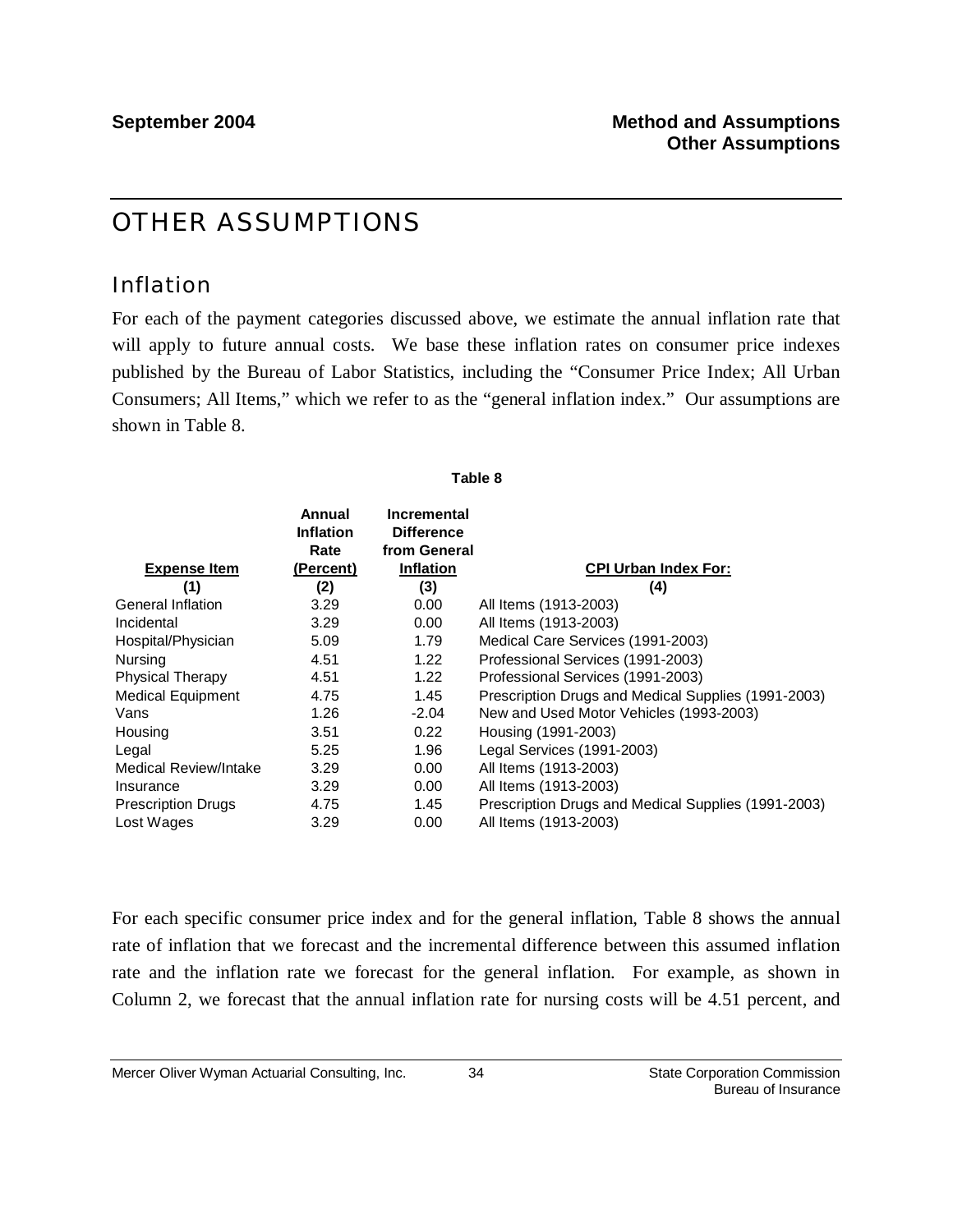### **September 2004 Method and Assumptions Other Assumptions**

this amount exceeds our forecast of the General Inflation rate by 1.22 percentage points  $(4.51 3.29 = 1.22$ ) as shown in Column 3.

In addition, the table identifies the specific cost index upon which we base our estimate.

As shown in Column 4 of Table 8, we have information on the general inflation from 1913, but we only have information on the other cost indexes for shorter periods, such as from 1991 or 1993. Therefore, we first compare each cost index to the general inflation index, for a comparable time period, in order to estimate the difference between the change in that cost index and the change in the general inflation index. We then estimate the long-term rate of general inflation based on data from 1913 through 2001, and estimate the long-term rate of change for the individual indexes based on the assumed difference between that index and the index for general inflation. For example, based on data from 1991 through 2003, we estimate that the increase in costs for nursing is equal to the increase in the general inflation rate, plus 1.22 percentage points. We estimate that the long-term rate of general inflation is 3.29 percent and, therefore, we estimate that the long-term increase in nursing costs will be 4.51 percent  $(1.22 +$  $3.29 = 4.51$ .

The rates of inflation that we select reflect only changes in the unit costs of goods and services and are not intended to include provision for changes in the utilization of the Program's benefits and services. Our assumptions regarding changes in utilization are discussed later in this report.

## Interest Rate

After forecasting the future costs, using the payment assumptions and inflation rates discussed above, we discount the future costs to a present value. This requires that we assume a specific interest rate for discounting purposes. We forecast an annual rate of return of 6.43 percent, which we use for discounting purposes.

In our September 2003 study we assumed a 6.34 percent rate of return. In that study, we based this interest rate assumption primarily on the expected rate of return on invested assets, as stated by Merrill Lynch, the Fund's investment manager. Merrill Lynch expected that it will realize a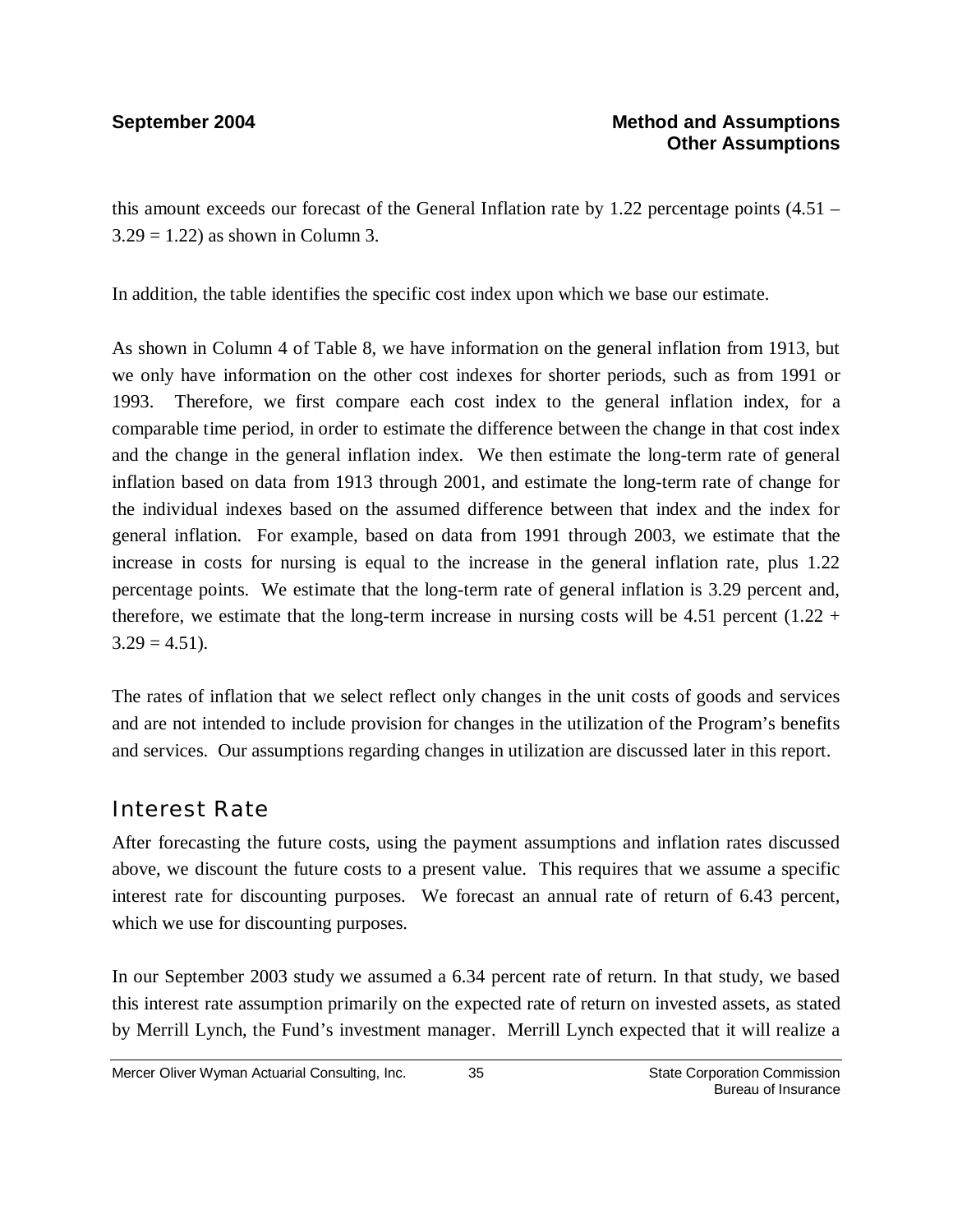### **September 2004 Method and Assumptions Other Assumptions**

rate of return that is *at least* 3 percentage points higher than the change in the overall cost of living, and we understand that Merrill Lynch still has the same performance objective. We selected a differential of 3.50 percentage points between our forecast of general inflation and the rate of return that Merrill Lynch will earn on invested assets, resulting in a rate of return of 6.78 percent for the assets invested by Merrill Lynch. This year Merrill Lynch has not changed its investment policy, and a differential of 3.50 percentage points between our forecast of general inflation and the Merrill Lynch rate of return results in a rate of return of 6.79 percent for the assets invested by Merrill Lynch.

We understand that Merrill Lynch earned approximately 9.9 percent on the invested assets during 2003. This information tends to support the reasonableness of our forecast of a 6.79 percent long-term rate of return for these assets.

Consistent with our September 2003 report we do not inflate the value of the trust houses. The value of the trust houses, \$6,226,617, or the cost of the houses, is the same value used in our September 2003 report. This is according to Generally Accepted Accounting Procedures (GAAP) that specifies that the value of the trust house is the *lesser* of the cost of the house or the market value of the house. We have not been provided with the market value of the trust houses and, to the extent that the market value of the trust houses is greater than the cost, our estimates of the value of this asset will be conservative. However, given the magnitude of this class of asset relative to the total assets of the Fund, it is our opinion that the difference will not be material.

# Mortality

For this report, we revised the mortality (life expectancy) table that we used in our 2003 report. In the discussion that follows, we review four mortality tables:

- § The 1999 Table, which is the table that we introduced at the time of our 1999 study.
- § The "Blended Table," which we calculated as one step in our approach to a new 2004 table.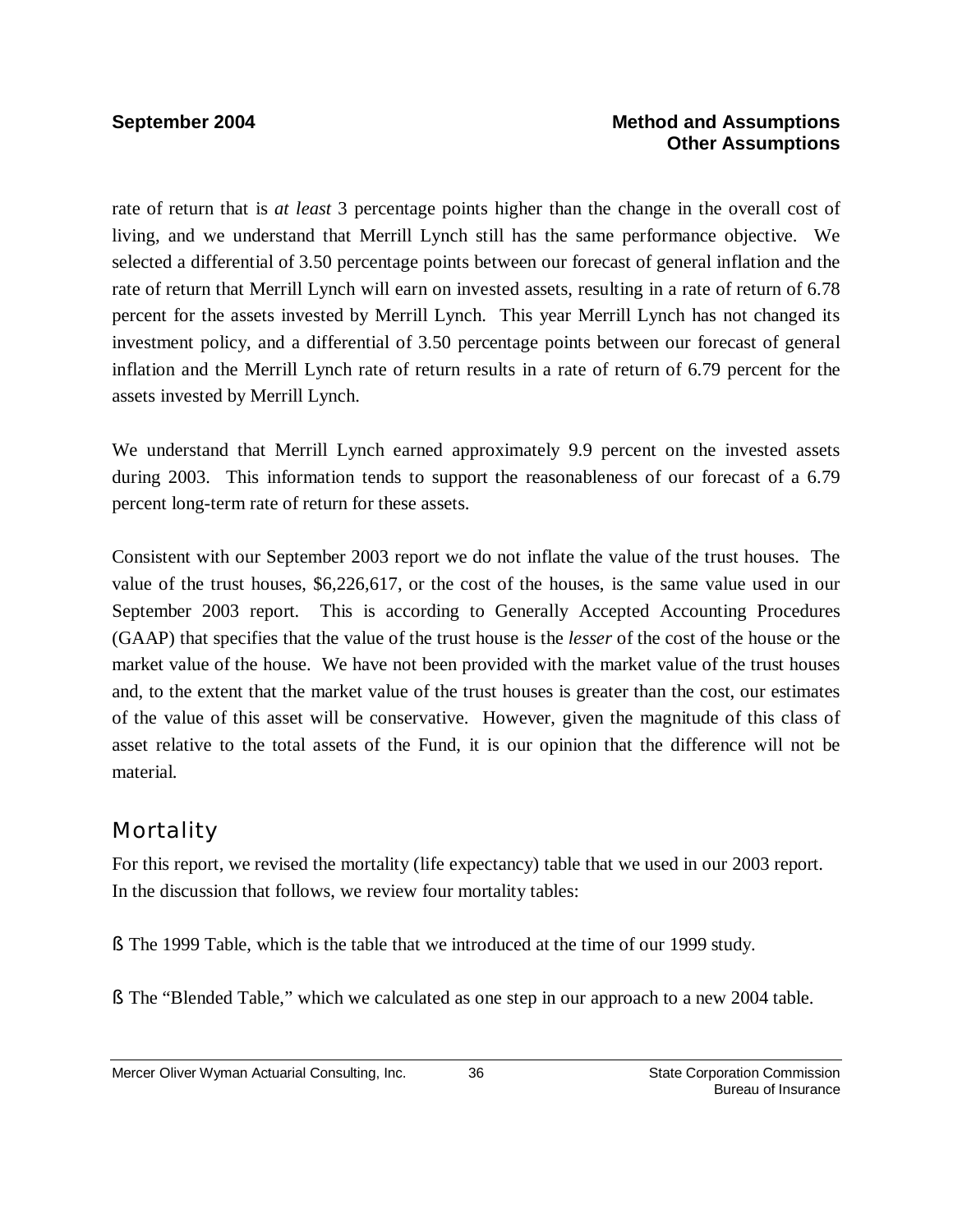§ The 2003 Table, which is the table that we used in our 2003 study.

§ The 2004 Table, which is the table that we are using in the 2004 study.

### *1999 Table*

At the time of our 1999 report, we revised the table that had been in use for previous reports. That prior table was based on the assumption that the mortality rate of claimants in the Program would be double the mortality rate of children with cystic fibrosis, and would be slightly more than double during the first year of life. That prior table had originally been based on the expectation that claimants in the Program would have a very short life expectancy.

At the time of our 1999 report, we observed that the actual number of claimant deaths was less than what we would have expected based on the mortality table previously used, and we revised the table for that report so that it was identical to the underlying cystic fibrosis mortality table.

This table has an underlying average life expectancy of 17.5 years from birth, and an average life expectancy of 19.5 years for a child that attains the age of three. (Because claimants generally neither apply to, nor are admitted by, the Program until after the age of three or four, it is useful to show the life expectancy for children that have reached the age of three in addition to the life expectancy at birth.)

### *Blended Table*

The Blended Table represents a combination of the 1999 Table and the 1998 U.S. Life Table, which is a mortality table for the population at-large. The blended table was created based on the following assumptions:

- § The 1999 table is appropriate for use through age 15.
- § Beyond age 15, the mortality of the claimants will gradually approach the standard mortality, merging with the standard mortality at age 85.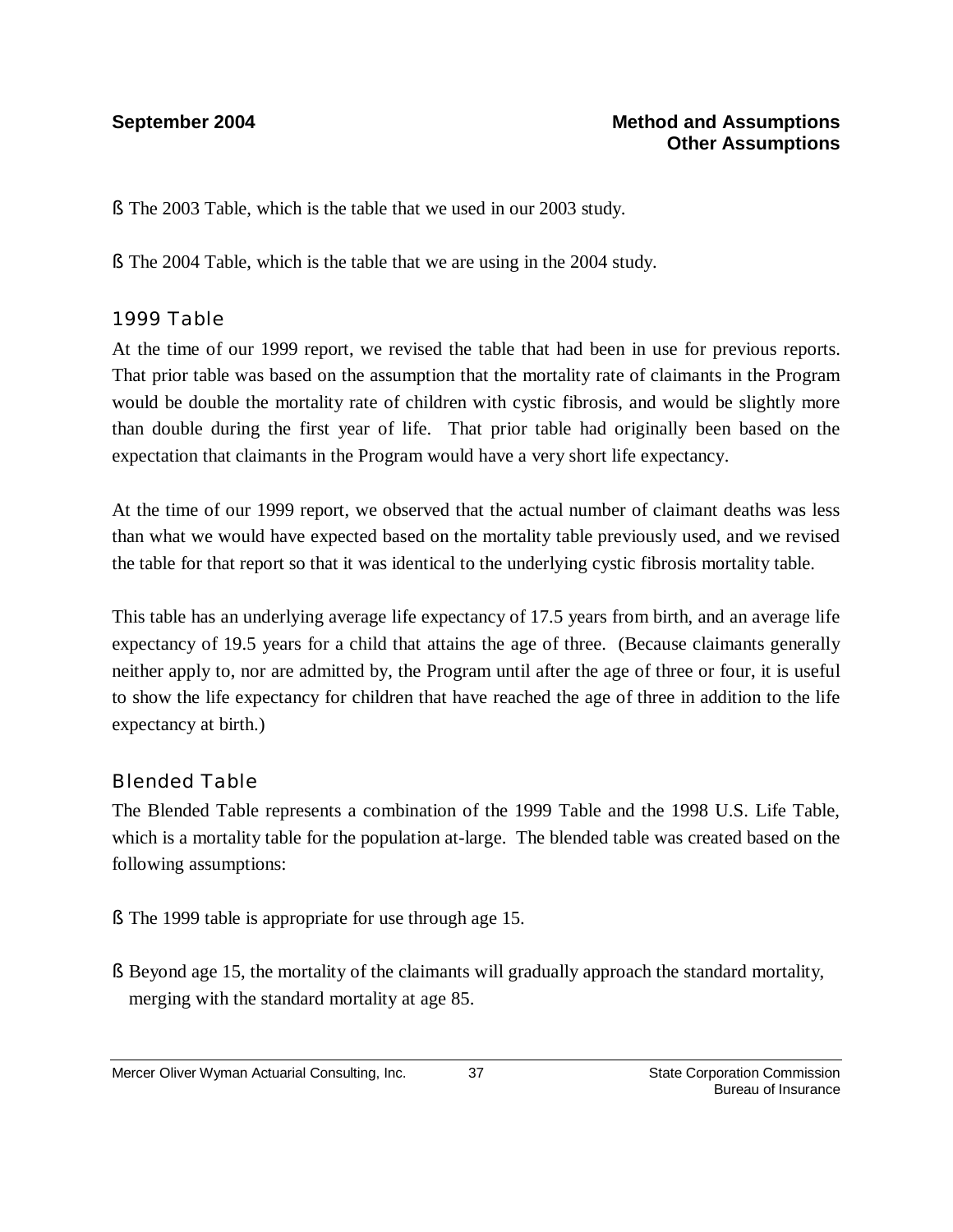The logic underlying the Blended Table is that the claimants will have relatively high mortality during the first 15 years of life. The longer the claimants live, however, the more their future mortality will mirror the mortality of the standard population.

We developed the Blended Table in 2001, based on information contained in "Life Expectancy of Adults with Cerebral Palsy" by Strauss, et al, which appeared in *Developmental Medicine & Child Neurology, 1998.* In this study, the authors make use of a large database covering the developmentally disabled in California. This study suggests that the mortality of a population with cerebral palsy, which is a non-progressive disease, will gradually approach the standard mortality as the population ages. Virtually all of the claimants in the Program have cerebral palsy. Therefore, there is reason to believe that the Blended Table may be appropriate.

This table has an underlying average life expectancy of 22.1 years, from birth, and an average life expectancy of 24.7 years for a child who has attained the age of three.

### *2003 Table*

In 2001 we began to move toward the Blended Table:

- The 2001 Table was an 80/20 weighting of the 1999 Table and the Blended Table
- The 2002 Table was a 70/30 weighting of the 1999 Table and the Blended Table
- The 2003 Table was a 60/40 weighting of the 1999 Table and the Blended Table

The 2003 Table had an underlying average life expectancy of 18.7 years, from birth, and an average life expectancy of 20.9 years for a child who had attained the age of three.

### *2004 Table*

Through December 31, 2003, thirteen claimants had died, as compared to the expected sixteen deaths based on the 2003 Table. (The 1999 Table and the Blended Table would also predict sixteen deaths, because these tables are identical through the first 15 years.) Therefore, we have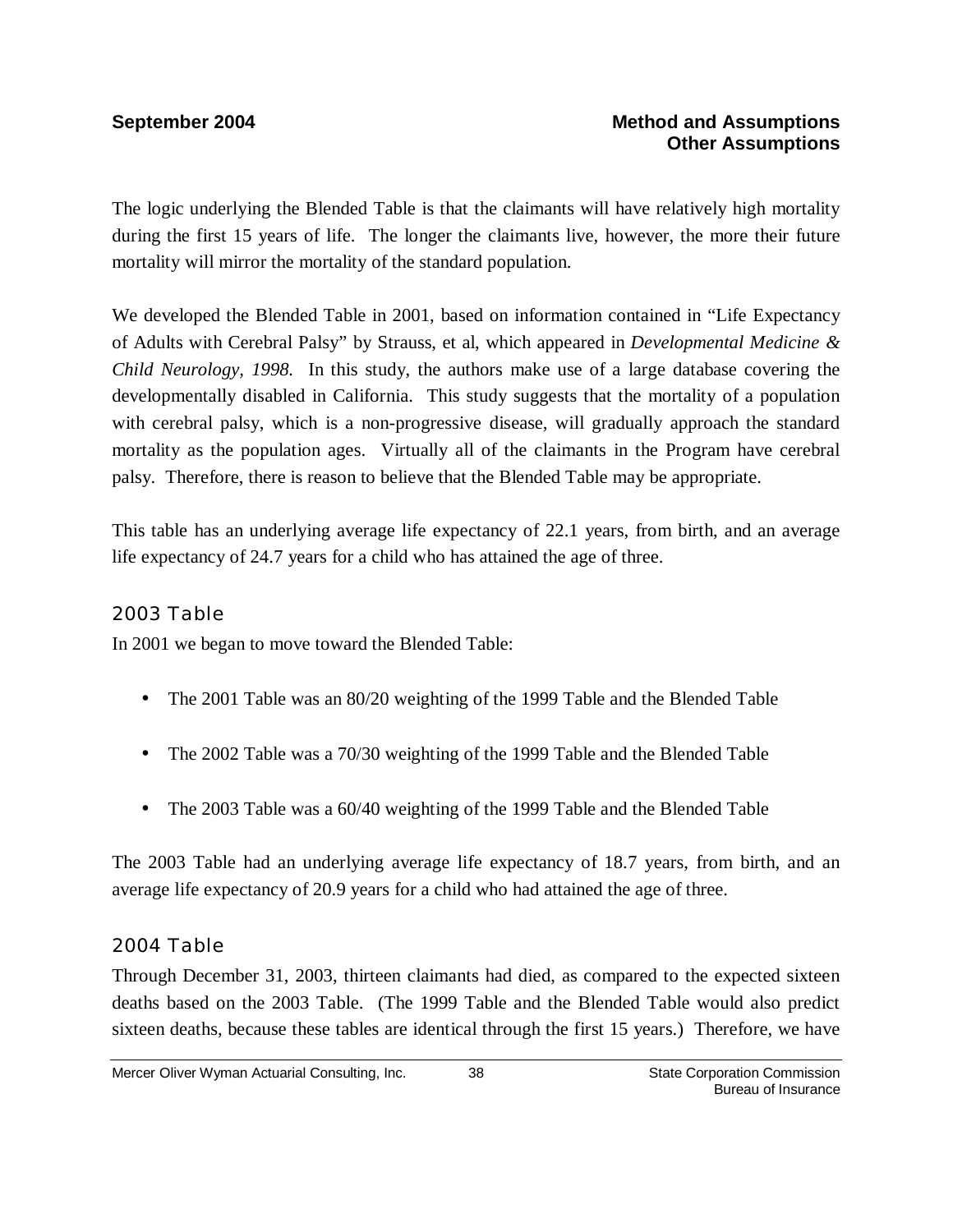### **September 2004 Method and Assumptions Other Assumptions**

continued to move toward the Blended Table, and the 2004 Table is a 50/50 weighting of the 1999 Table and the Blended Table. The 2004 Table has an underlying average life expectancy of 19.2 years, from birth, an average life expectancy of 21.5 years for a child who has attained the age of three, and an average life expectancy of 21.6 years for a child who has attained the age of four).

We have considered the fact that both the Census Bureau and Society of Actuaries frequently produce new mortality tables. In our opinion, for the purpose of estimating the liabilities of the Birth Injury Fund, it is not necessary for us to adopt these new tables as they become available. Instead, in our opinion, the appropriate approach is to (a) continue to ensure that the mortality table is reasonably consistent with the Program's actual experience at the younger ages (for which the Program has data), and (b) continue to use expected experience for the higher ages (grading to published standard mortality, as suggested by the study by Strauss, et al, cited on page 38).

### HMOs versus non-HMOs

We are unable to obtain exact information on the coverage provided by the claimants' underlying insurance because the Program does not maintain that information. However, we have been informed that all claimants are currently insured. For each claimant we determined whether they (a) have private insurance, or (b) receive Medicaid.

For those claimants who have private insurance, we cannot determine if they have group insurance or individual insurance, or if their insurance coverage is through an HMO or one of the various types of non-HMO programs. We assume that 15.6 percent of the insurance policies are HMOs, based on the average for all health insurance policies in Virginia as reported by Kaiser Family Foundation ([http://www.statehealthfacts.kff.org/\)](http://www.statehealthfacts.kff.org/).

We assume that each type of insurance coverage provides coverage for 80 percent of allowable costs, which reduces to 75 percent of actual costs for hospital/physicians, physical therapy, medical equipment, and prescription drugs. These assumptions (80 percent of allowable costs, and 75 percent of actual costs) are based on general knowledge of the insurance industry.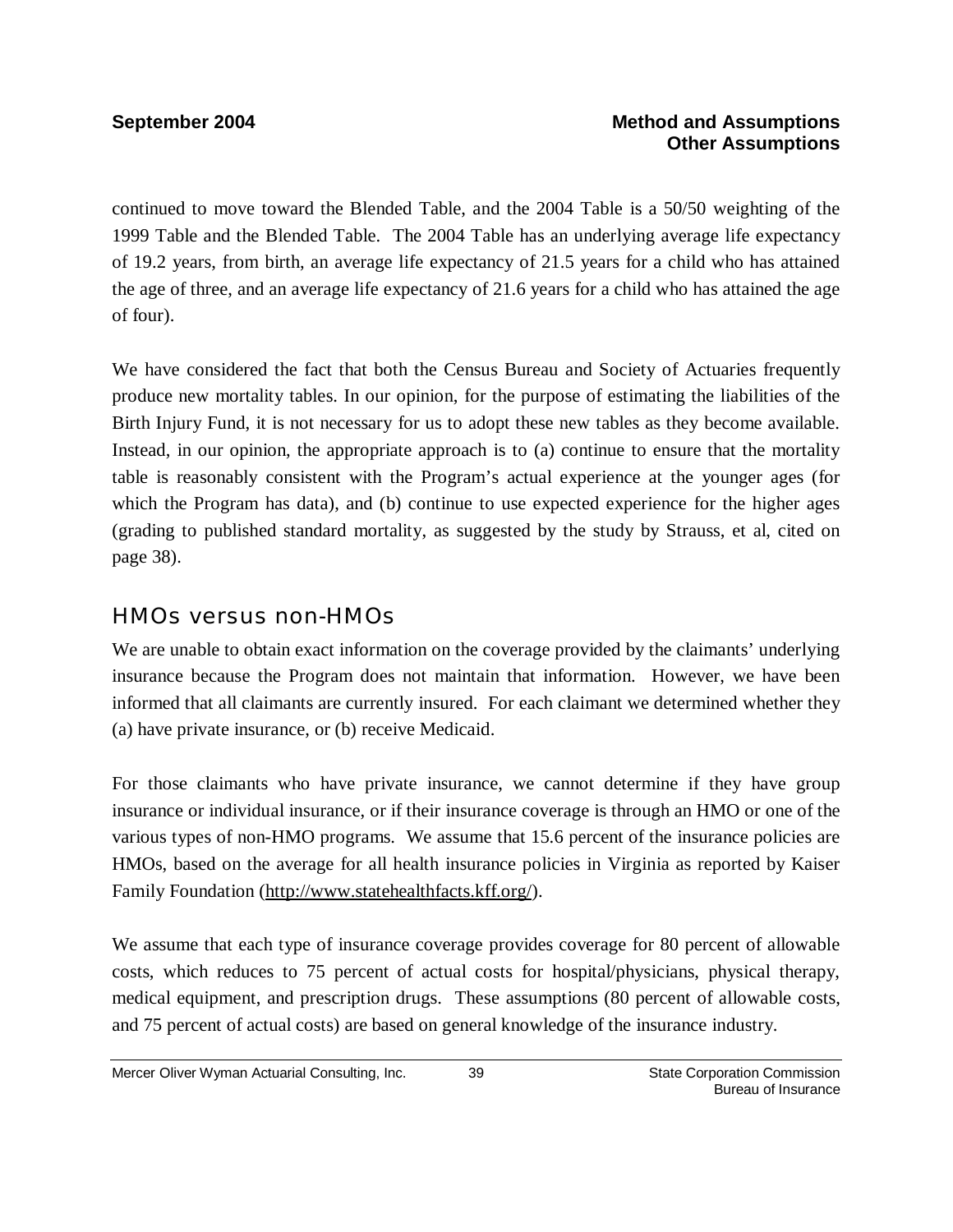Further, we assume that each non-HMO insurance policy provides a lifetime maximum benefit of \$1 million, and that there is no lifetime limit on an HMO insurance policy.

# Number of Group C Claims

The number of claimants in Group C, which represents our estimate of the number of claimants born on or before December 31, 2003 who were not yet admitted to the Program as of December 31, 2003, has a significant effect on our estimates of the total future claim payments. We estimate that there are 47 Group C claimants as of December 31, 2003. Our estimate is based on a review of how long it takes for claimants to be admitted to the Program.

# Group C Average Values

We estimate that Group C claimants have an average lifetime cost of \$1.8 million (at 2003 cost levels).

For most of the payment items, we estimate the future lifetime cost of a Group C claimant based on the average expected lifetime costs for Group A claimants. The only exceptions are as follows:

- § Housing We estimate these costs to be \$116,449 at 2003 cost levels.
- § Lost Wages We estimate these costs to be \$18,356 per year at 2003 cost levels, beginning at age 18.
- § Medical Review/Intake We estimate these costs to be equal to the actual average costs of Group B claimants.

# Future Claim Administration Expenses

As shown in Table 1, we estimate \$8.9 million as the present value of future claim administration expenses, for costs associated with the estimated 138 claimants as of December 31, 2003.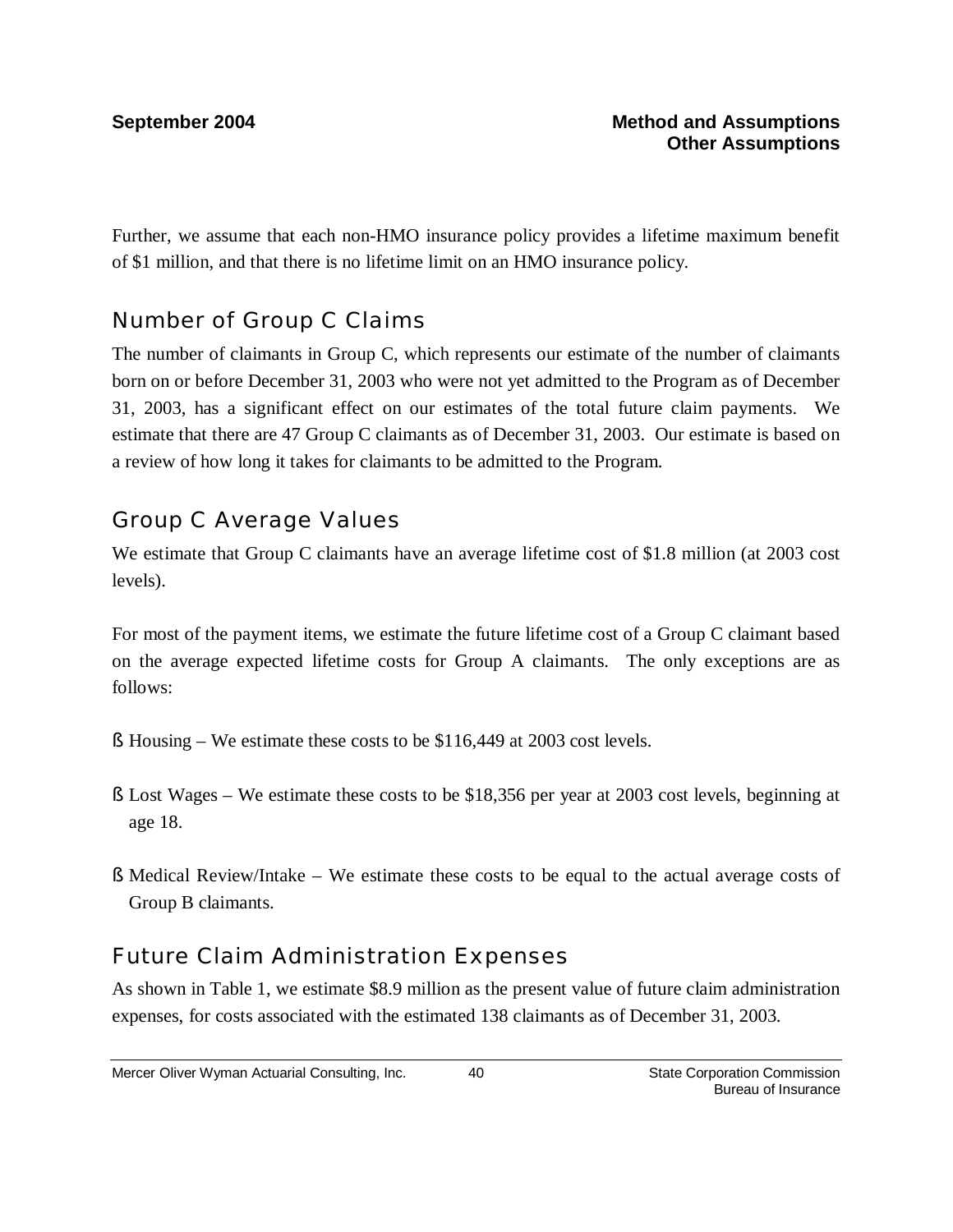- § In general, claim administration expenses have increased this year over those estimated last year. Last year, management of the Program estimated that the Program's total annual administrative expenses would be approximately \$750,000 of which approximately \$562,500 would be for claims administration. This year, management of the Program estimates that the Program's total annual administrative expenses will be approximately \$750,000 of which approximately \$600,000 will be claim related. That is, management of the Program has estimated that, although total administrative expenses have not increased, that portion of expenses that is claimant related has increased from 75% (assumed in our September 2003 report) to 80%.
- § Our estimate of the total liability for claim administrative expenses, \$7.3 million, is based on the estimated annual costs of \$600,000 extended over the expected lifetime of the existing claimants. This is an increase from the amount of \$6.7 million that we estimated as of December 31, 2003 as shown in our September 2003 report.

## Changes in Utilization

A significant factor that underlies the future payments that will be made by the Program is the degree to which the Program's benefits and services will be utilized. Nursing is the major expense, and to a large degree the extent of nursing care is the choice of the claimant's family. Significant increases in the utilization of nursing would significantly impact our estimates.

We provide in our estimate some degree of continued increases in the utilization of Program benefits and services. For example, we use an annual minimum, per claimant, of \$29,394 for nursing costs and \$2,318 for hospital/physician costs in 2003 dollars. In addition, we assume that future nursing costs paid by the Program will increase at a rate of one percent per year due to increases in utilization of services and benefits. This one percentage point rate of increase is in addition to the provision for cost inflation discussed earlier.

## Assessment Income

Mercer Oliver Wyman Actuarial Consulting, Inc.  $\qquad 41$  State Corporation Commission Bureau of Insurance 41 In the "Methodology" section of this report, the subsection titled "Forecasts of Program's Financial Position Through 2006" beginning on page 48 explains the process that we follow to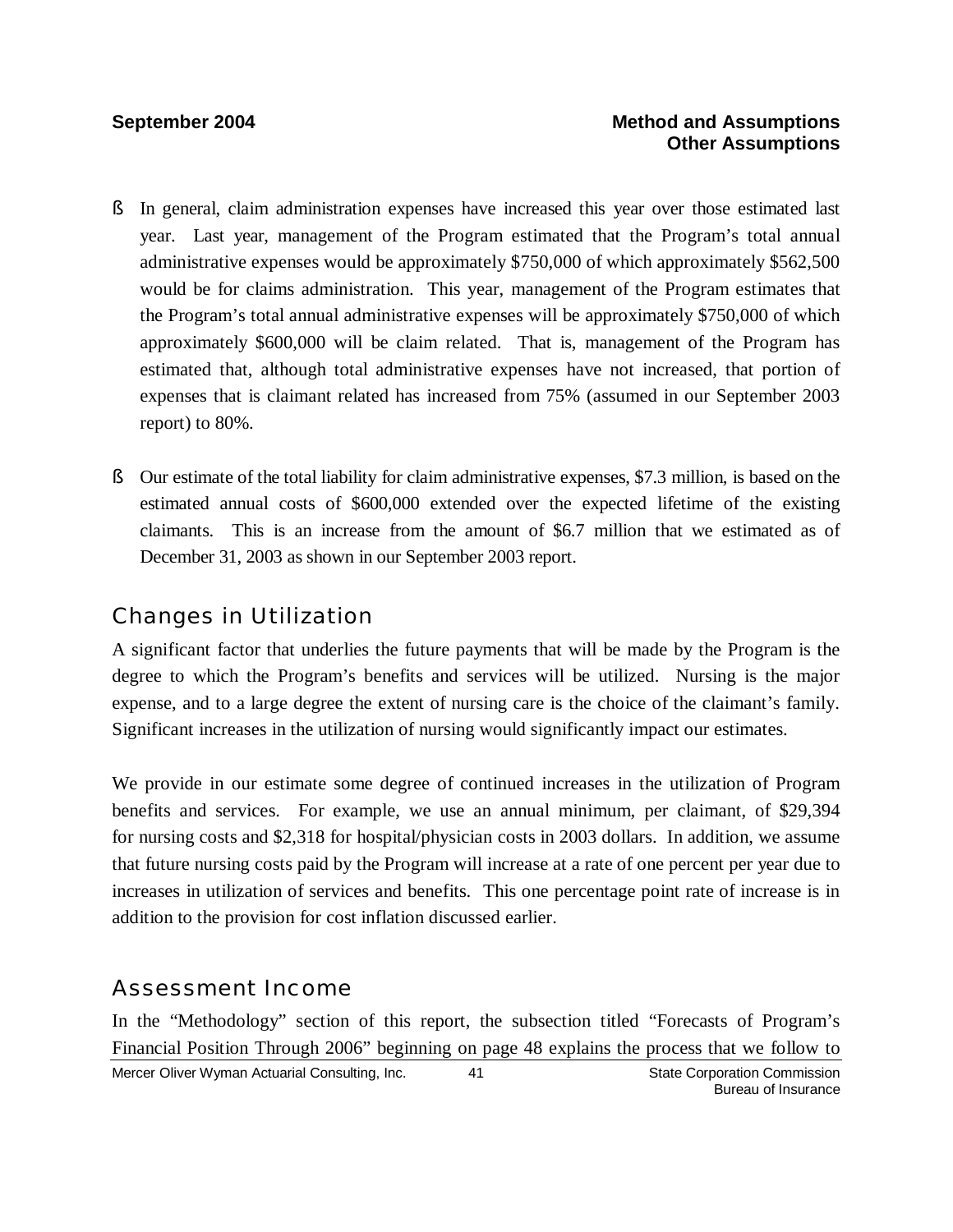forecast the financial position of the Program as of the end of 2004, 2005, and 2006. Our assumptions regarding the future assessment income are important elements of these forecasts. In the "Methodology – July 1, 2004 Legislation" section of this report we detail the assumptions regarding future assessment income.

The "Background" section of this report provides a narrative history of the assessments. Exhibit 3, in the Appendix, shows the history of the assessment income, by program year, from 1988 through 2004.

### *Participating Physicians and Hospitals*

As shown on Exhibit 3, 2004 assessment income is about \$2,297,000 from participating physicians (490 participating physicians, each paying \$5,000, or the pro-rata share of \$5,000) and about \$2,731,000 from participating hospitals (there are 34 participating hospitals, each paying \$50 per live birth subject to a maximum of \$150,000 per hospital).

For program year 2004, we select the amounts of assessment income actually collected through July 30, 2004 as our estimate of the assessment income for all of program year 2004. We recognize that there may be additional assessment income for program year 2004 if new doctors and hospitals join the program during the last half of the year. However, we estimate that any such additional assessment income will not be significant.

For program years 2005, and 2006, our baseline forecast is that the level of participation by physicians and hospitals will remain at the 2004 level. However, based upon the July 1, 2004 legislation, which will become effective with the 2005 Program year, assessment income will increase. As discussed in the "Methodology – July 1, 2004 Legislation" section of this report, assessment income for participating physicians is expected to grow by \$49,000 per year, through 2009 (that is, 490 participating physicians times an increase of \$100 per year) and for hospitals, assessment income is expected to increase by \$59,350 in 2005 and by \$43,550 in 2006, due to the raising of the cap on assessments for each of these years.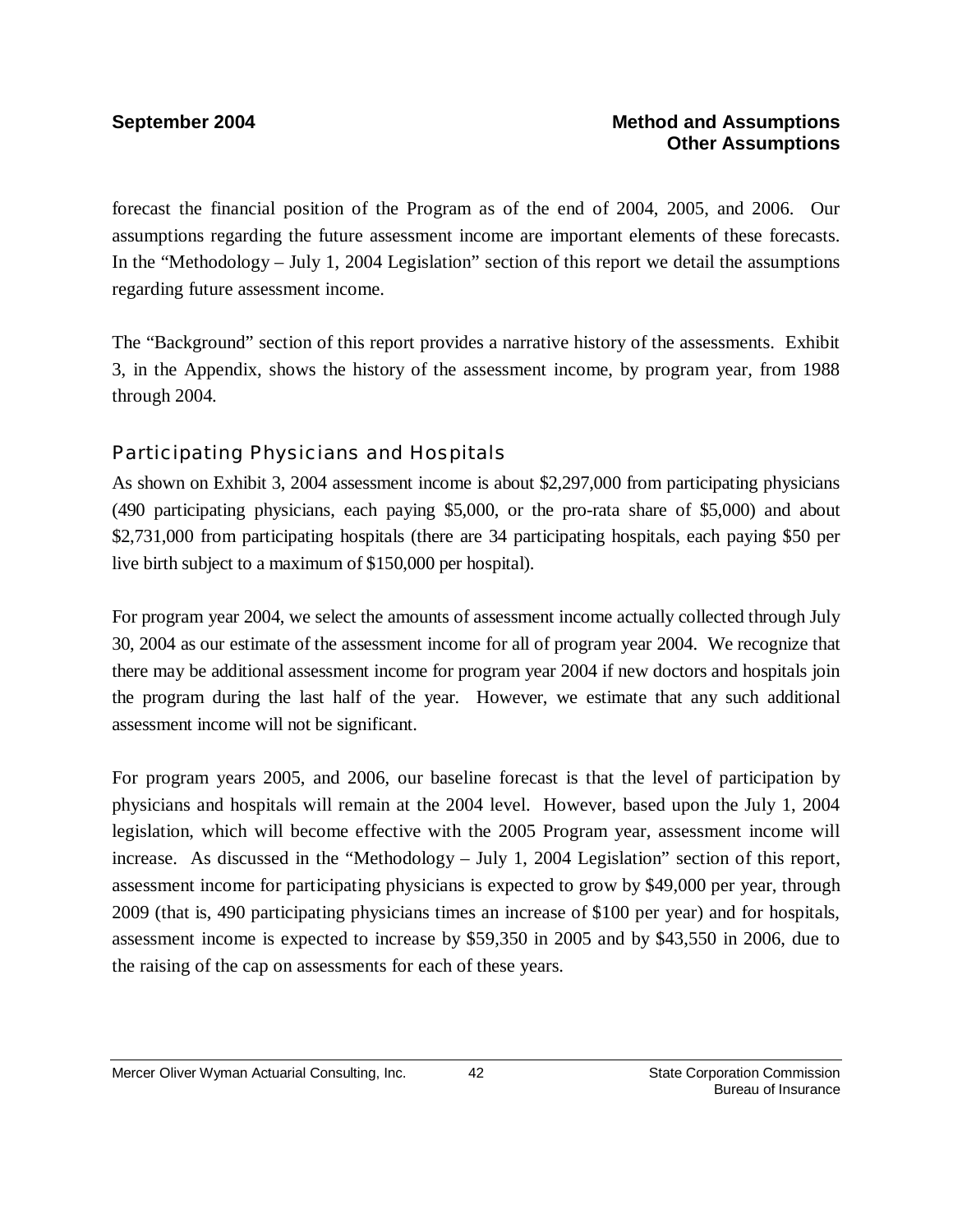### *Non-Participating Physicians*

According to information supplied by the program, for program year 2004, the assessment income from non-participating physicians is about \$3,394,000 (approximately 13,576 doctors, each paying \$250).

The assessment income stated above represents the amount collected by the Program as of July 30, 2004; this may change somewhat, but we do not expect that the magnitude of any such change will be material.

For program years 2004 and 2005, based upon the July 1, 2004 legislation, the assessment income from non-participating physicians is expected to increase by \$135,760 per year (that is, 13,576 non-participants times an increase of \$10 per year).

### *Liability Insurers*

For program year 2004, the assessment income from liability insurers is about \$9,950,000 equal to one-quarter of one percent of net direct liability premiums written in Virginia, the maximum permissible assessment.

For program year 2005, the State Corporation Commission, Bureau of Insurance Commonwealth of Virginia has estimated that the assessment income from liability insurers will be about \$11,160,000.

For program year 2006, we forecast that the Program will continue to assess liability insurers at the rate of one-quarter of one percent of net direct liability premiums written in Virginia. Based upon the 2005 assessment value of \$11,160,000 and the insurance inflation rate of 3.29 percent per year, we forecast that this future assessment will be equal to about \$11,527,000.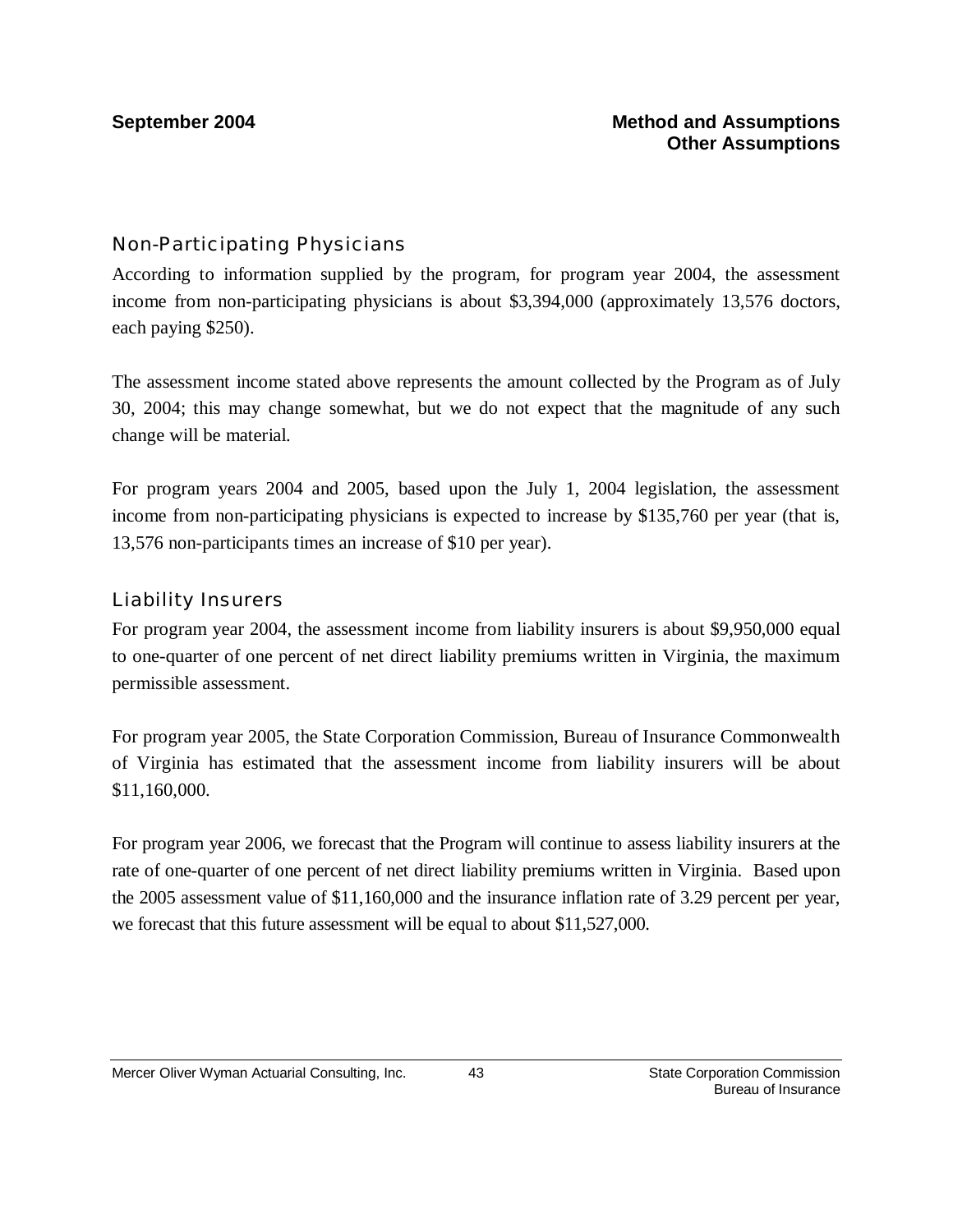# Methodology

The two prior subsections – Claim Payments and Other Assumptions – provide a fairly complete description of how we estimate the future payments. The purpose of this subsection is to provide some additional details.

# Number of Claimants

In this report we estimate the number of claimants based upon: the estimates made in our September 2003 report, the claims emergence during 2003, and consideration of the July 1, 2003 legislation.

In our September 2003 report we estimated that there would be a total of 89 admitted claimants as of December 31, 2003. As of December 31, 2003 there were actually a total of 87 admitted claimants. Of the 12 claimants who actually entered the program in 2003 (87 minus the 75 admitted claimants who were in the program as of December 31, 2002), we have assumed that 7 entered without consideration of the July 1, 2003 legislation (as projected in our September 2003 report) and 5 entered as a direct result of the legislation (rather than the 7 projected in our September 2003 report). This allocation of claimants entering the program is somewhat arbitrary because we have no means of determining which claimants entered the program due to the July 1, 2003 legislation.

# Estimated Future Costs of Group A Claimants

The Program's database of payment information is "net," after the claimants have collected for any private insurance or Medicaid coverage that they may have. We assume that the non-HMO insurance contracts have lifetime maximum payments of \$1,000,000. Therefore, in order to project the future costs, we need to estimate when the underlying insurance policy will reach the maximum cap of \$1,000,000.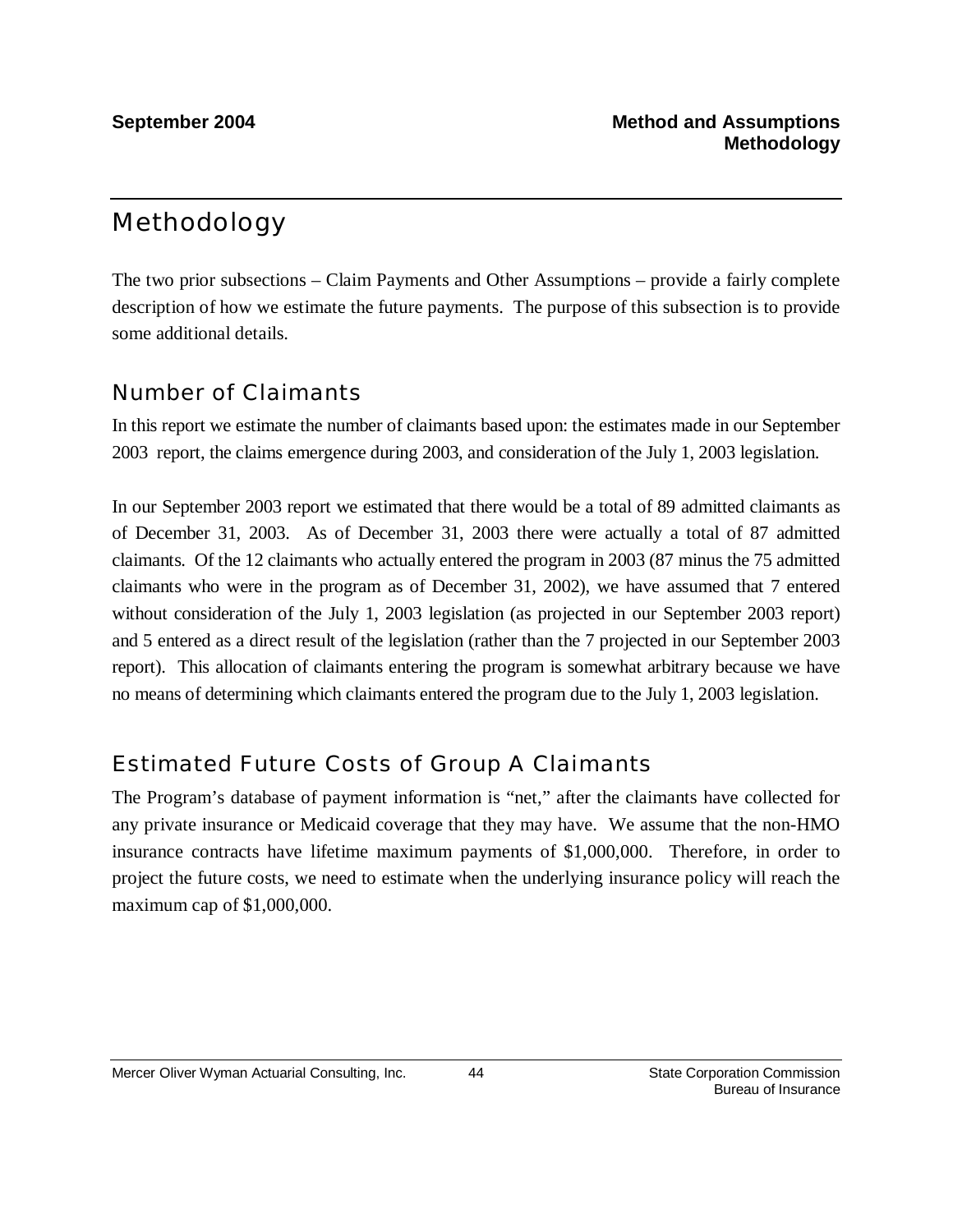We do this as follows:

- § For each claimant, we adjust the "net" losses to a "gross" basis.
	- For claimants with insurance, for the three expense categories covered by insurance, the gross losses are assumed to equal four times the net losses (in other words, we assume that insurance covers 75 percent of the total cost). For the expense categories that are not covered by insurance, we assume that the gross amount is equal to the net amount.
	- For claimants who receive Medicaid, we make the same adjustment as for claimants with insurance; however, we assume that 80 percent of the costs will be covered rather than 75 percent.
	- For claimants who do not have insurance and do not receive Medicaid, we assume all of the gross costs are equal to the net costs.
- § We project the gross annual costs for each expense category, applying the selected inflation rates.
- § We calculate when the insured portion of the gross costs will reach \$1,000,000, for the non-HMO population of claimants, and assume that there will be no insurance coverage beyond this point.
- § We convert the projected gross costs back to a net basis, based on the assumed amount of insurance coverage.

We then apply assumptions regarding life expectancy and the investment earnings rate to these projected net costs.

The series of calculations that involve converting the expenses to a gross basis, and then converting them back to a net basis, only affects the timing of when the assumed \$1,000,000 insurance cap will be reached, and does not have a material impact on our estimates.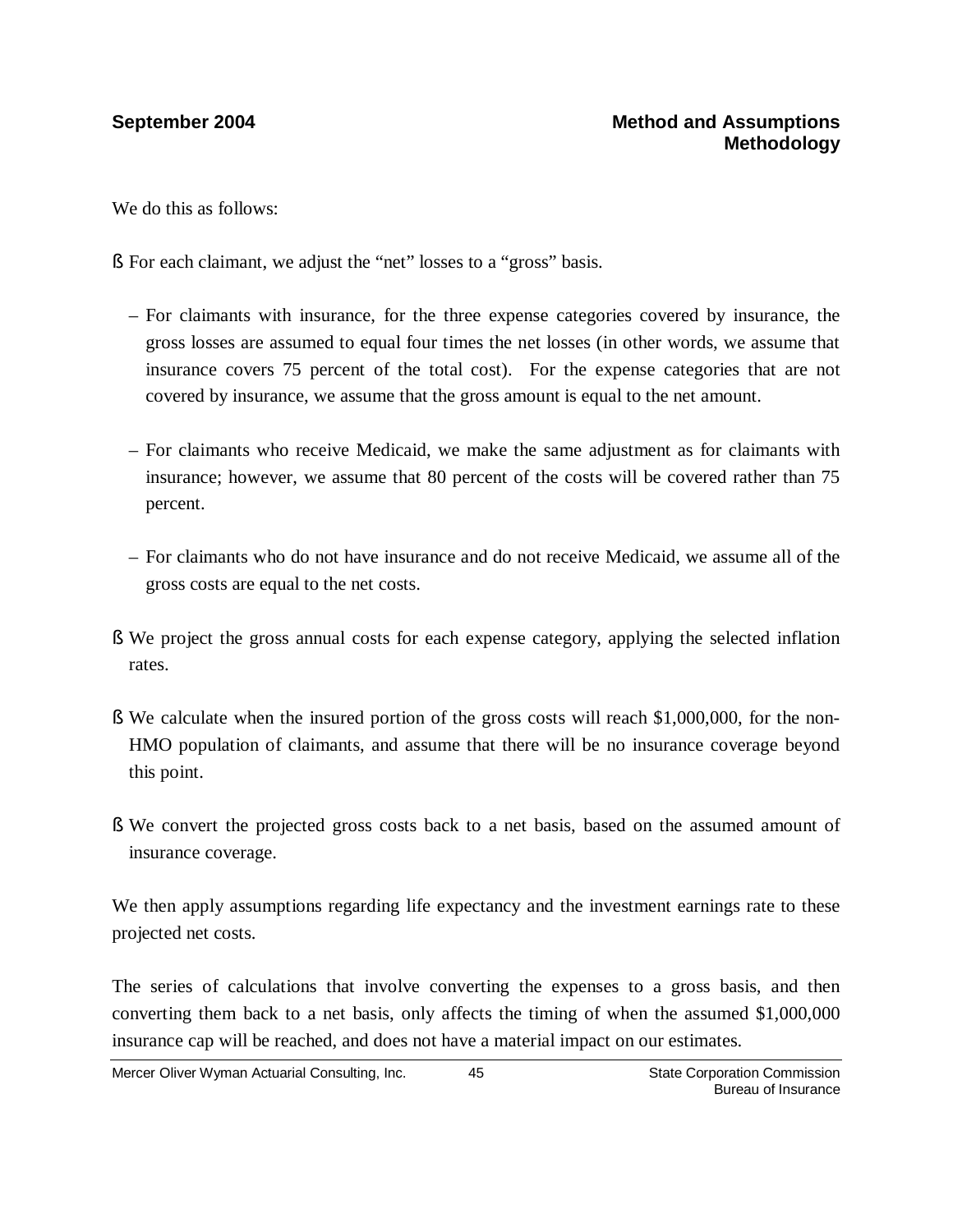# Estimated Future Costs of Group B Claimants

We generally use the estimated average lifetime costs of Group A claimants (claimants who were admitted to the Program in 2000 or prior) to estimate the lifetime costs of Group B claimants (claimants who were admitted to the Program in 2001, 2002, or 2003). This implies, among other things, that the Group B claimants will have the same distribution of insurance coverages as Group A claimants. Based on the information that we have about insurance coverages, this assumption appears to be appropriate.

For claimants that were Group A claimants as of 12/31/02, the payments made during 2003 were \$3.8 million. In our September 2003 analysis we forecasted that these payments would be \$4.8 million. In addition, we have observed that, in 2003, the actual claim payments for Group B claimants (which would include Claimants Not Yet Admitted to the Program as of 12/31/02, but admitted during 2003), were \$1.6 million as compared to the forecast of \$4.5 million (of the \$2.9 million difference, \$1.7 million is caused by nursing). This discrepancy occurred last year, also, and was discussed in our September 2003 report. There are two possible explanations for this:

(1) It is possible that Group B claimants will actually have average lifetime costs that are significantly less than those of Group A claimants, rather than consistent with those of Group A claimants, as forecast.

We do not yet have sufficient claimant history to reach a definitive conclusion about whether the more recent claimants (Group B) will have lower lifetime costs than the claimants who have been in the Program for more than three years (Group A).

We note that if (1) occurred, our estimation process will tend to be "self-correcting" as the Group B claimants move into the Group A category.

(2) It is possible that Group B (and Group C) claimants will have average lifetime costs consistent with those forecast, but that we overestimated the percentage of lifetime costs that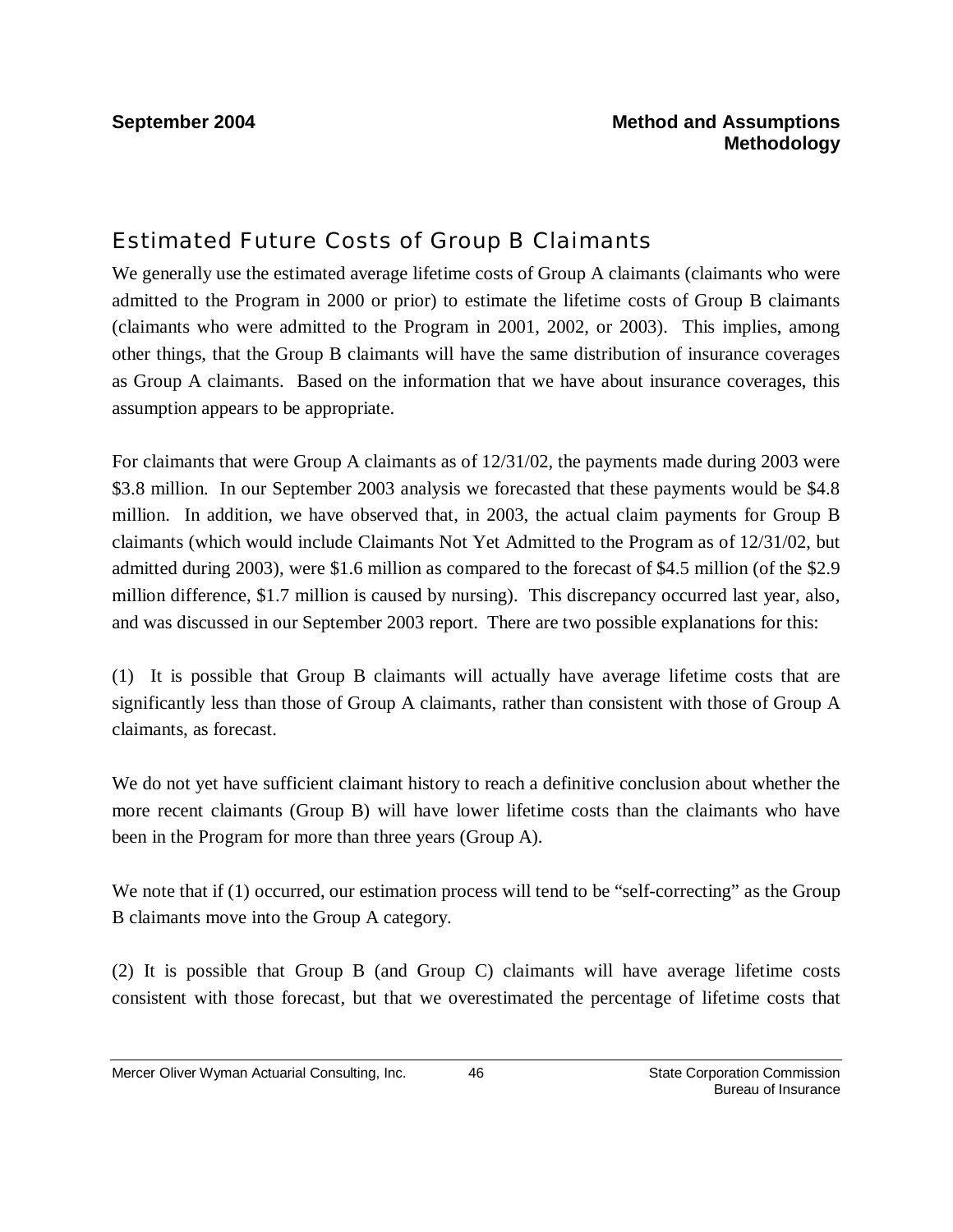would be paid in 2003. In other words, the issue could be related to the timing of the payments rather than to what the total amount of payments will ultimately be.

If (2) occurred, then the forecasted Deficit would nevertheless have been appropriate, because an overstatement of the forecasted payments would have been offset by the understatement of the liabilities. In other words, as stated above, this issue would be a timing difference.

We do not yet have sufficient claimant history to reach a definitive conclusion on the timing of the payment of claimant expenses. We intend to examine these issues over time, and make adjustments to our assumptions as may be appropriate.

# General Administration Expenses (Other Than Claim Administration)

For the purpose of forecasting the value of the Program's assets through December 31, 2004, December 31, 2005, and December 31, 2006, we estimate the amount of the Program's general administration expenses (other than claim administration expenses). General administration expenses include that portion of salaries, rents, costs of office equipment, and all other expenses not directly related to claims.

General administration expenses are not shown on Tables 1, 2, 3, or 4, because they do not represent a future obligation, or liability, of the Fund. However, in order to forecast the Fund's assets through 2004, 2005, and 2006, we estimate the general administration expenses that will be paid each year and deduct these from the assets that the Fund would otherwise hold.

In total, we estimate that the annual cost of general administration will be \$150,000 at current cost levels. We assume that the general administration expenses will increase over time due to inflation (see page 40 for a discussion of claim administration expenses).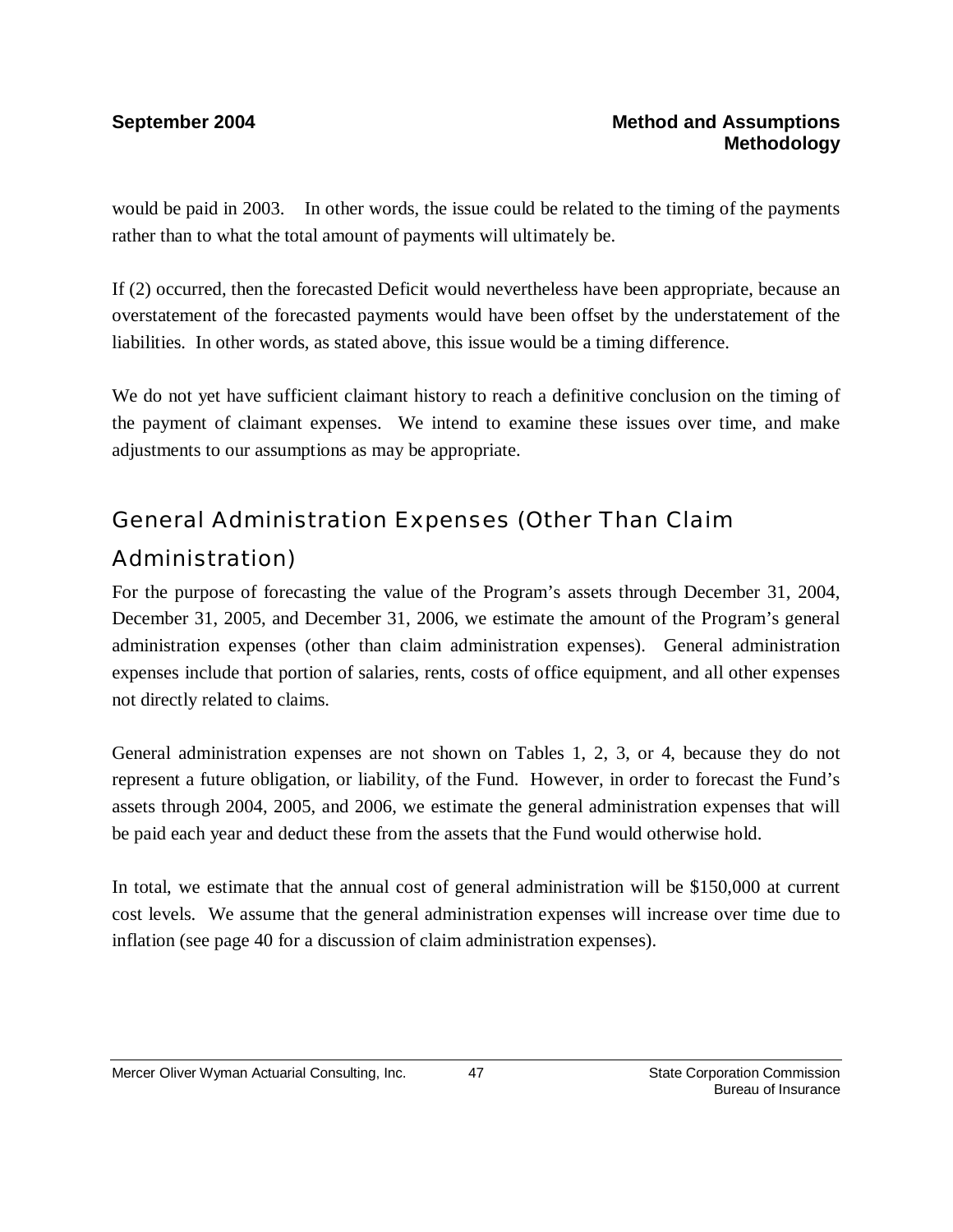# Forecasts of Program's Financial Position Through 2006

The method we use to forecast the Program's financial position as of December 31, 2004, as of December 31, 2005, and as of December 31, 2006, is to estimate for each year:

- § Assessment income
- § Claim payments
- § Claim administration payments
- § Payments for other administration expenses
- § Investment earnings

Then we calculate the assets to be equal to the assets as of the end of the prior year, plus estimated assessment income and estimated investment income, minus the estimated payments.

Then we calculate the obligations for future claim payments and future claim administration expenses, as equal to the obligations for such future payments as of the end of the prior year, plus the future claim payments and claim administration expenses associated with the new claimants that will be born during the year, minus payments for claims and claim administration expenses.

The surplus/(deficit) is calculated as estimated assets minus our estimate of the Program's future claim payments and future claim administration expenses.

Appendix Exhibit 5 provides an example of our calculations for December 31, 2005, showing how we calculated the values for future claim payments and assets.

In performing these calculations, we estimate the claim payments based on our long-term forecasts of claim payments by year. We recognize that, after having estimated the present value of lifetime claim payments, the procedure that we use to allocate these lifetime claim payments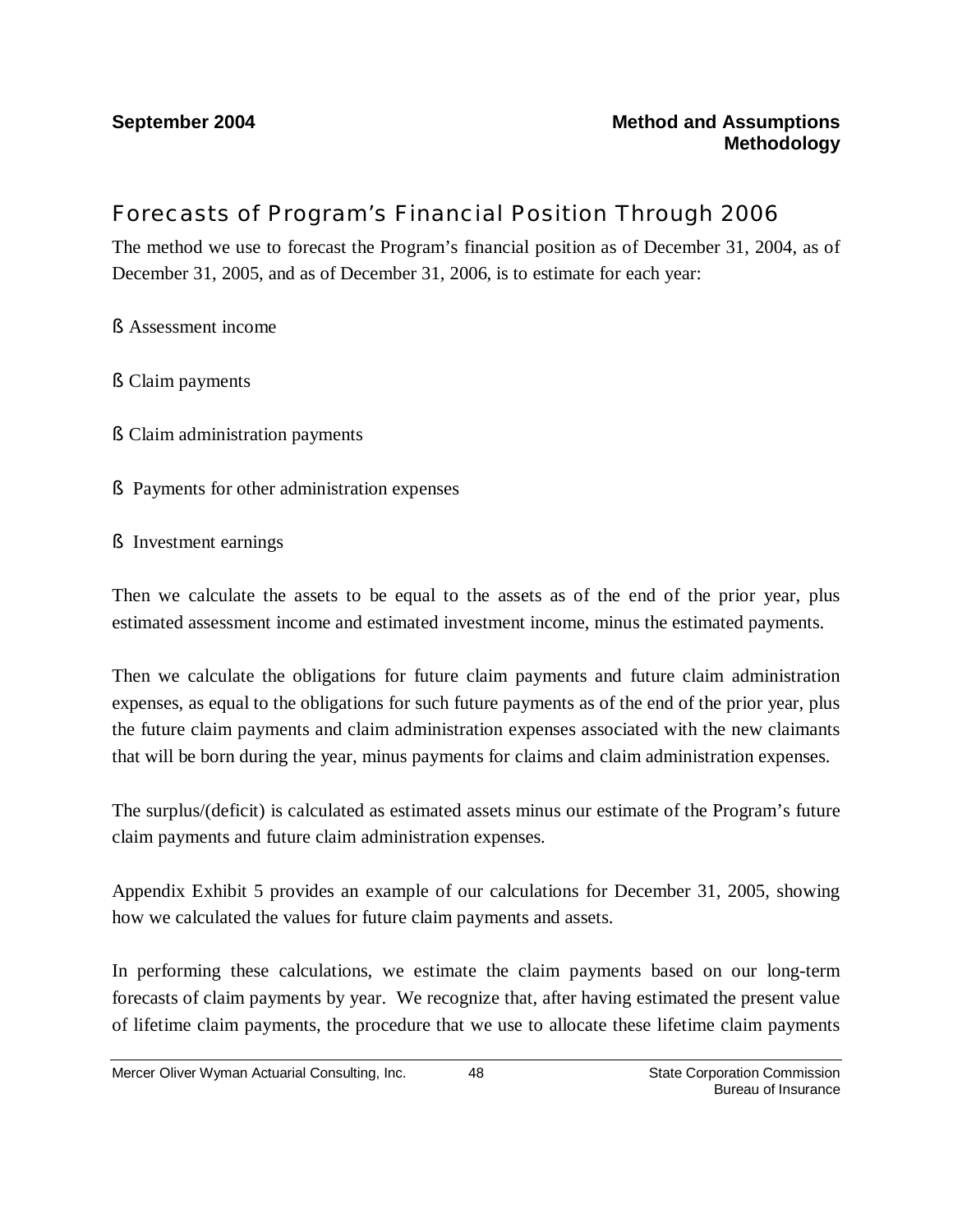### **September 2004 Method and Assumptions Methodology**

to each payment year may tend to overstate the amount of claim payments in the early years. However, the impact of this on our estimate of the surplus/(deficit) is not material.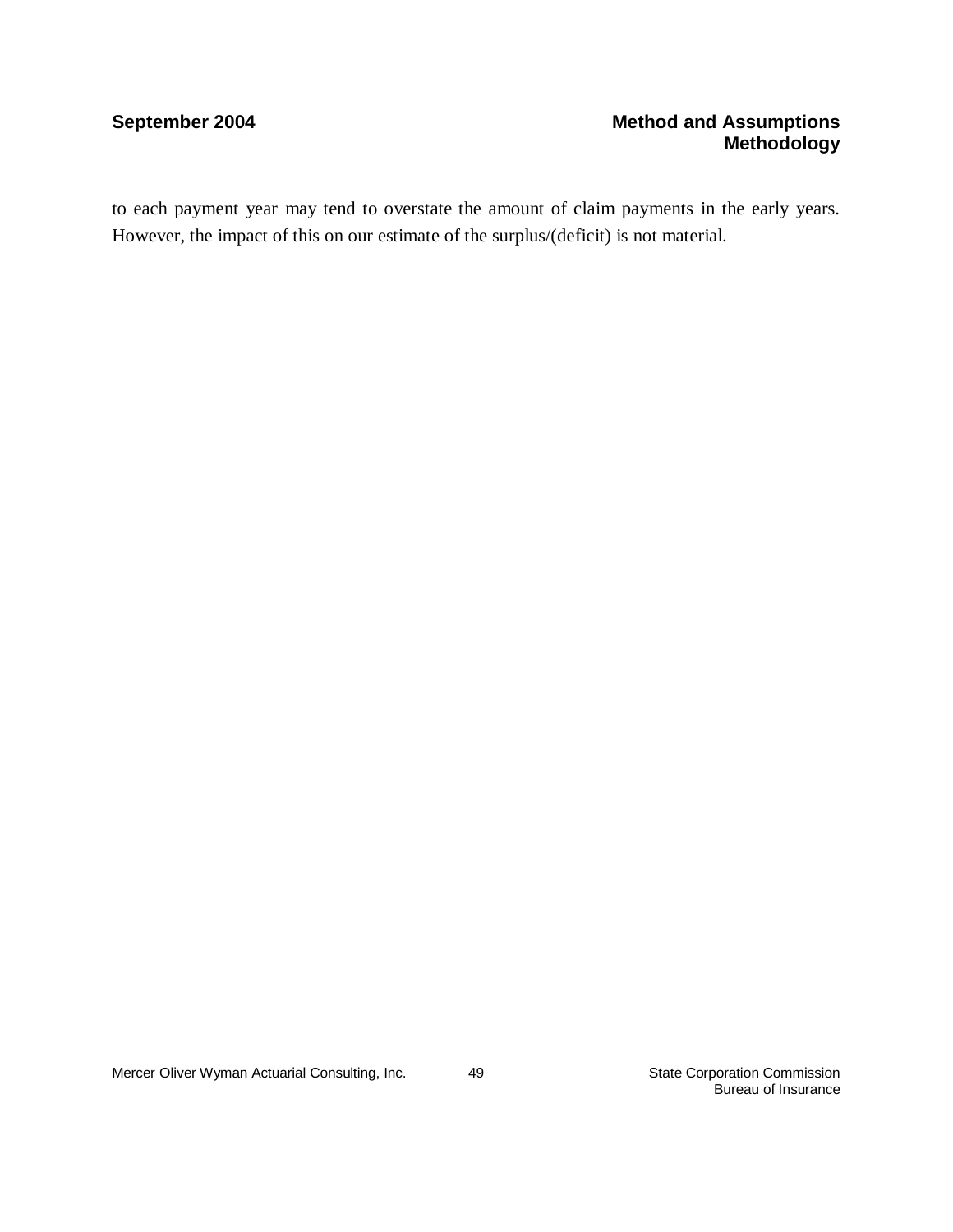# Methodology – July 1, 2003 Legislation – Revisited

In our September 2003 report we presented a complete review of the anticipated increases to the costs of the Program resulting from the July 1, 2003 legislation. Based upon the July 1, 2004 legislation, review of the Program's experience for 2003 and the first half of 2004, and discussions with the Program's director, we have revised some of the assumptions made in our September 2003 report regarding the potential impact of the July 1, 2003 legislation on the costs of the Fund.

We have reflected these revised estimates in Tables 1 through 4 of the Executive Summary of this report.

The revisions to the impacts of the legislative changes fall into four categories:

- § administrative expenses;
- § legal expenses;
- § number of claimants;
- § number of claimants eligible for the \$100,000 award.

As was the case in our September 2003 report, our estimates of the impact of the legislative changes, as discussed below, are subject to significant uncertainty. These estimates will undoubtedly change again over the next several years, as we ascertain the actual administrative expenses of the Program under the new legislation, and review how many new claimants come into the program. However, there will be no way to determine which additional costs are actually attributable to the legislative changes.

50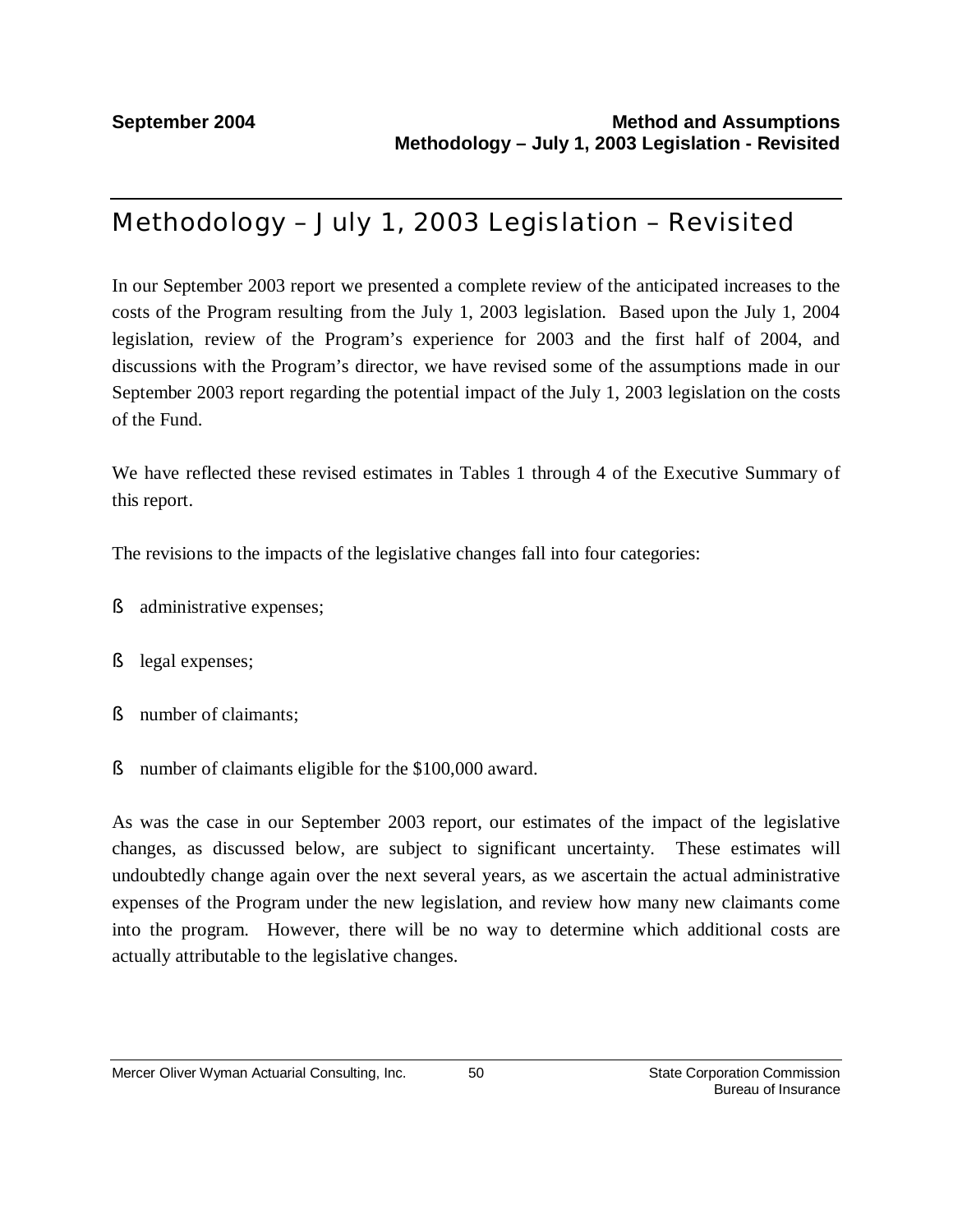### **September 2004 Method and Assumptions Methodology – July 1, 2003 Legislation - Revisited**

### **Changes to Assumptions Regarding July 1, 2003 Legislative Changes**

### **Administrative Expenses**

In our September 2003 report we included an annual value of \$80,000 for the cost of legal services to be provided to the Program by the Attorney General's Office. Based upon information supplied by the director of the Program, we have refined this value to \$75,000 for the 2003 through 2005 years (based upon the cost of a contract between the Program and the Attorney General's Office), adjusted for subsequent years by the amount of assumed inflation.

### **Legal Expenses**

In our September 2003 report, in accordance with a provision contained in the July 1, 2003 legislation concerning all petitions to enter the Program that are made subsequent to July 1, 2003, we included an annual value of \$44,000 to cover the legal costs of attorneys representing those potential claimants who are not, ultimately, accepted into the Program. The July 1, 2004 legislation removed this provision of the July 1, 2003 legislation. That is, for all petitions to enter the Program that are made subsequent to July 1, 2004, the Fund will not be required to pay for the legal expenses of attorneys who represent unsuccessful claimants. As of July 1, 2004, no attorney fees for unsuccessful claimants have been paid by the Fund; however, it can take several years to determine which claimants prove to be unsuccessful in their bid to enter the Fund. Based on discussion with the director of the Program, we have replaced the annual value of \$44,000 (included in our September 2003 report) with an estimate of \$30,000 (\$15,000 assumed to be paid in 2004 and \$15,000 assumed to be paid in 2005) to cover the costs for these attorney fees for the July 1, 2003 through June 30, 2004 filing period.

### **Number of Claimants**

In our September 2003 report, we assumed that the July 1, 2003 legislation would result in seven additional claimants in 2003, six additional claimants in 2004 and 2005, and three additional claimants in each year thereafter. During 2003, twelve claimants entered the Program, and it is not possible to determine how many came in as a result of the new legislation. We have assumed that five of those claimants entered as a result of the July 1, 2003 legislation (see Methodology, Number of Claimants on page 44). Given the lower than expected claimant emergence during 2003 (five rather than seven new claimants as a result of the July 1, 2003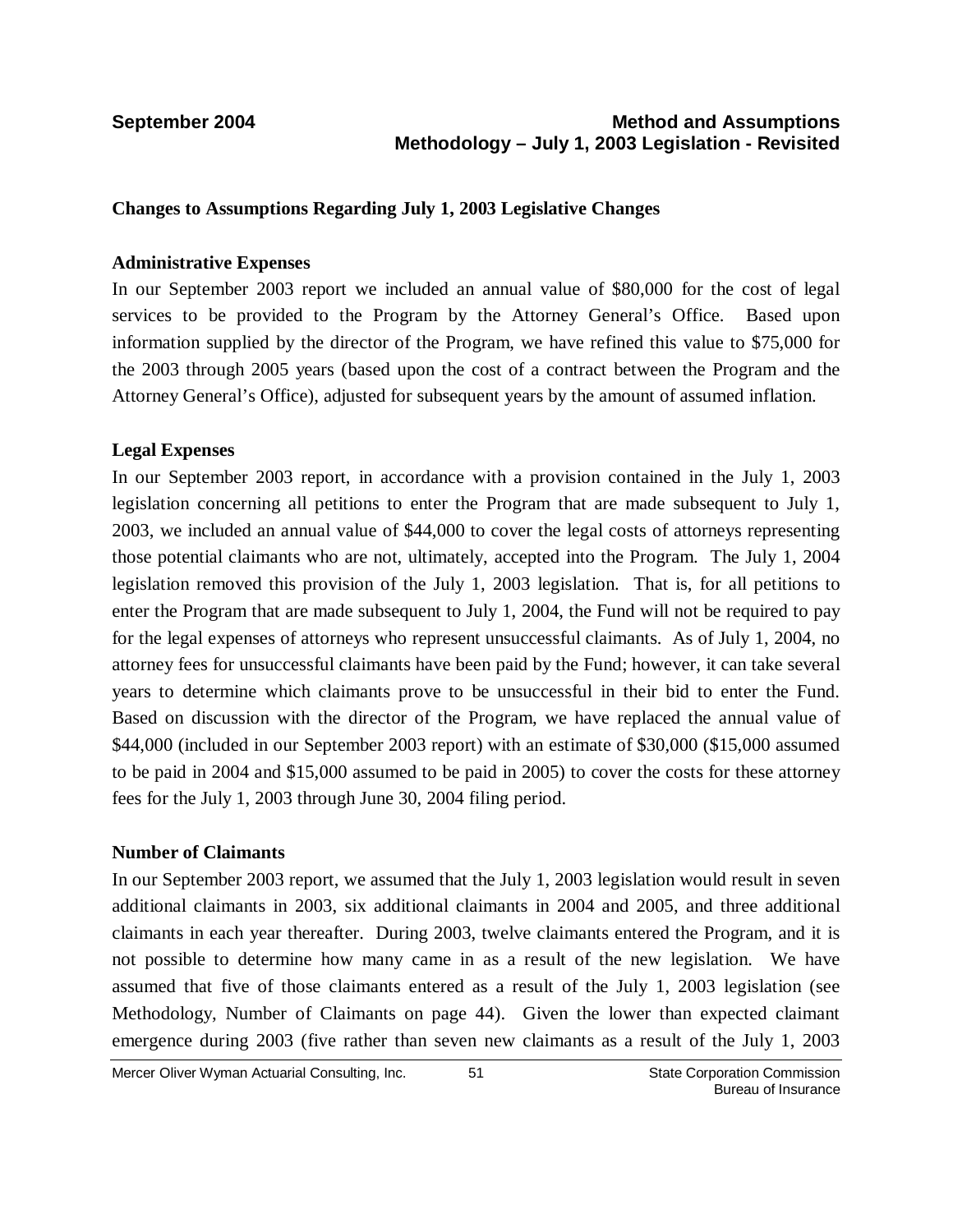legislation), we have revised our estimate of the number of claimants who will enter the Program as a result of the July 1, 2003 legislation to five in 2004, five in 2005, and three per year thereafter.

### **Number of Claimants Eligible for the \$100,000 Award**

In our September 2003 report, we assumed that the number of claimants eligible for this award would be 50 percent of the claimants otherwise admitted to the Program. This estimate was based on a review of claimant information for Florida's program. The director of the Virginia Program has indicated that, as of July 1, 2004, no such award has been granted. Therefore, we have lowered the assumed percentage from 50 percent of the claimants otherwise admitted to the Program to 40 percent. Since only one year has elapsed since the July 1, 2003 legislation became effective, we do not believe it is prudent to lower the value below 40 percent at this time. However, we will continue to monitor the future payments, both in number and amount, under this provision of the July 1, 2003 legislation.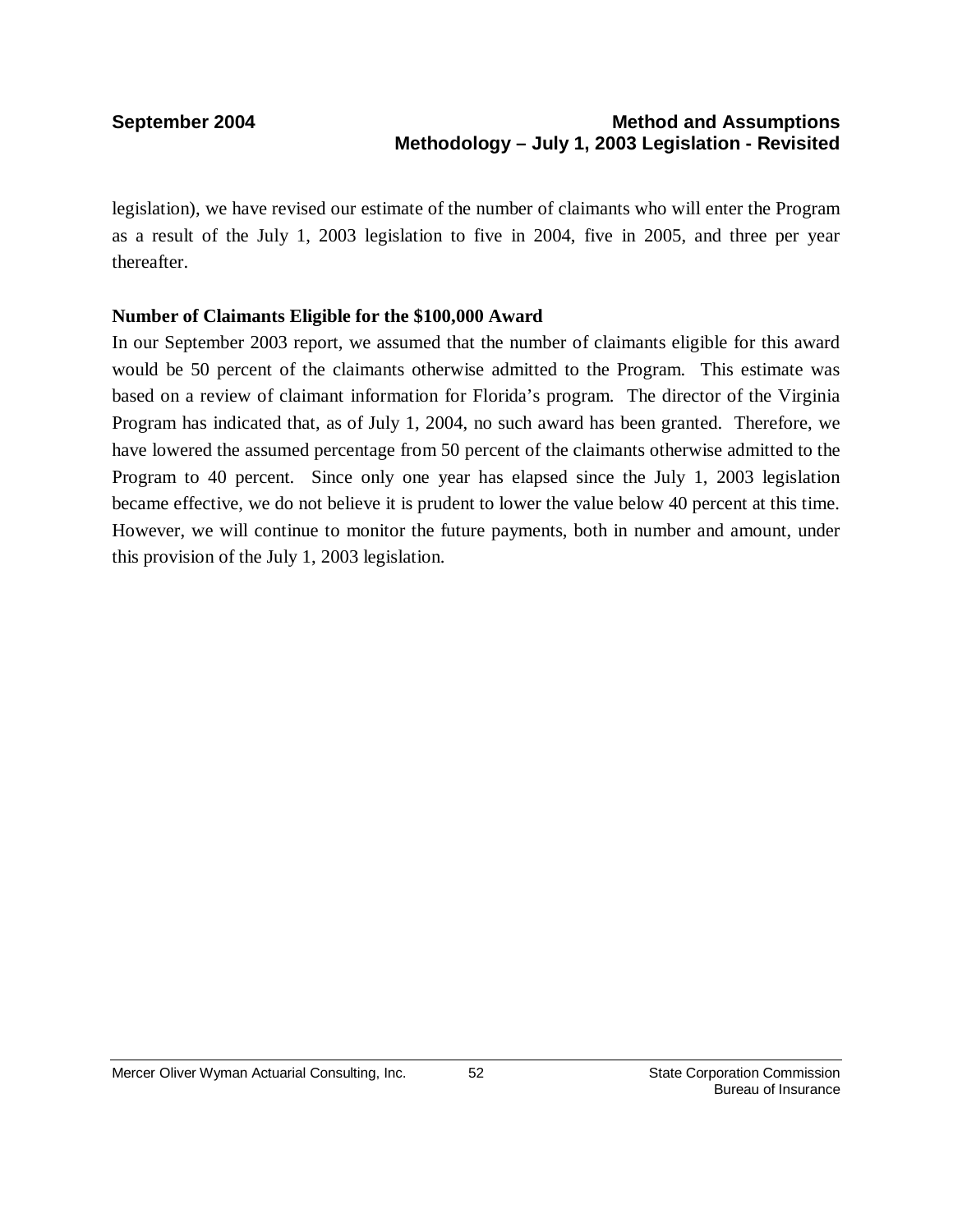# Methodology – July 1, 2004 Legislation

The legislation that became effective on July 1, 2004, has two effects: (1) it removes a provision included in the July 1, 2003 legislation regarding attorney fees incurred in connection with the filing of a claim which is ultimately not accepted into the Program (this is discussed in the previous section of this report); (2) it results in an increase in assessment income beginning with the 2005 program year. This is discussed in this section.

The following sections of the legislation are discussed in so far as each one affects the estimated assessment income of the Program. The discussion is limited to those sections that are expected to materially impact the Program's income.

(In the following paragraphs, the material in italics is quoted directly from the new legislation; HB No.1407 and SB No. 687)

### *Section 38.2 - 5020. Assessments*

*A. A physician who otherwise qualifies as a participating physician pursuant to this chapter may become a participating physician in the Program for a particular calendar year by paying an annual participating physician assessment to the Program in the amount of \$5,000 on or before December 1 of the previous year, in the manner required by the plan of operation. Effective January 1, 2005, the total annual assessment shall be \$5,100 and shall increase by \$100 each year thereafter, to a maximum of \$5,500 per year.* 

Based upon the number (490) of participating physicians as reported by the Program as of July 30, 2004, we estimate that this will result in additional assessment revenue to the Program of \$49,000 (that is, 490 times \$100) for each year from 2005 through 2009. The assessment revenue is estimated to remain constant from 2009 forward. Based upon the 2004 program year assessment income reported to us as collected by the Program for participating physicians (\$2,297,383), we estimate that the assessment income from participating physicians will equal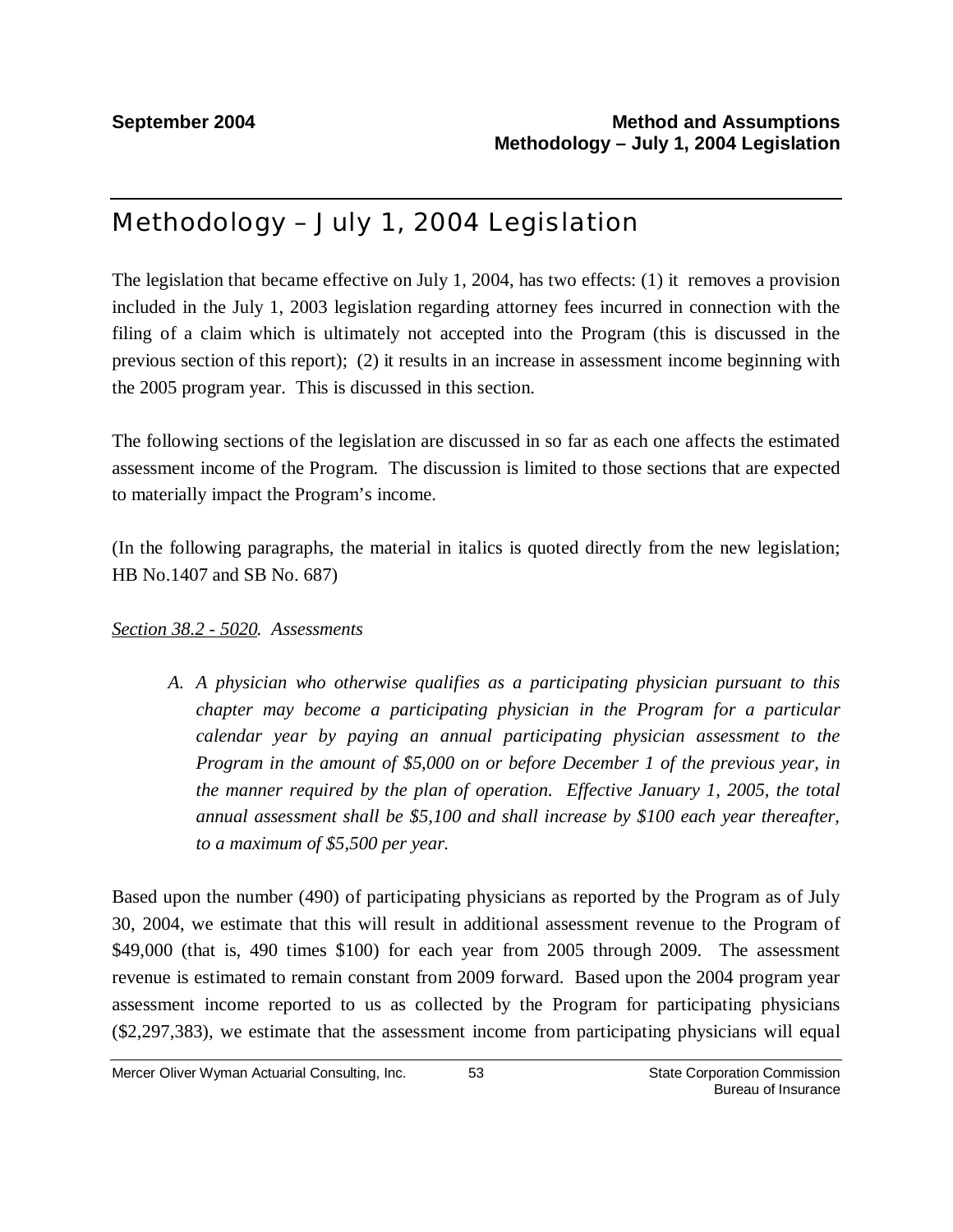\$2,297,383 for 2004, increasing by \$49,000 per year until it reaches \$2,542,383 for program year 2009 and will remain at that level. We have included these values in line (c) of Tables 1 though 4 of the Major Findings section of this report.

*C. A hospital that otherwise qualifies as a participating hospital pursuant to this chapter may become a participating hospital in the Program for a particular year by paying an annual participating hospital assessment to the Program, on or before December 1 of the previous year, amounting to \$50 per live birth for the prior year, as reported to the Department of Health in the Annual Survey of Hospitals. The participating hospital assessment shall not exceed \$150,000 for any participating hospital in any 12-month period until January 1, 2005. Effective January 1, 2005, the total annual assessment shall be \$160,000, and shall increase by \$10,000 each year thereafter, to a maximum of \$200,000 in any 12-month period.* 

We have assumed that the above provision means that the *maximum cap* on assessment income increases by \$10,000 each year beginning in 2005 and results in a *maximum cap* of \$200,000 in 2009 and thereafter.

Based upon the participating hospitals in the Program as of July 30, 2004 (as supplied by management of the Program) and the number of live births for each of these hospitals for the year 2002 (as supplied by the State Corporation Commission Bureau of Insurance Commonwealth of Virginia\*), we estimate that this will result in the following assessments for participating hospitals:

2004 program year: \$2,730,909 (as supplied by the Program)

 program year: \$2,790,259 (increase of \$59,350 due to raising the cap to \$160,000) program year: \$2,833,809 (increase of \$43,550 due to raising the cap to \$170,000) program year: \$2,873,809 (increase of \$40,000 due to raising the cap to \$180,000) program year: \$2,903,059 (increase of \$29,250 due to raising the cap to \$190,000) program year: \$2,913,059 (increase of \$10,000 due to raising the cap to \$200,000) and subsequent years: \$2,913,059.

\* Information from Virginia Health Information (VHI) 2002 public information data set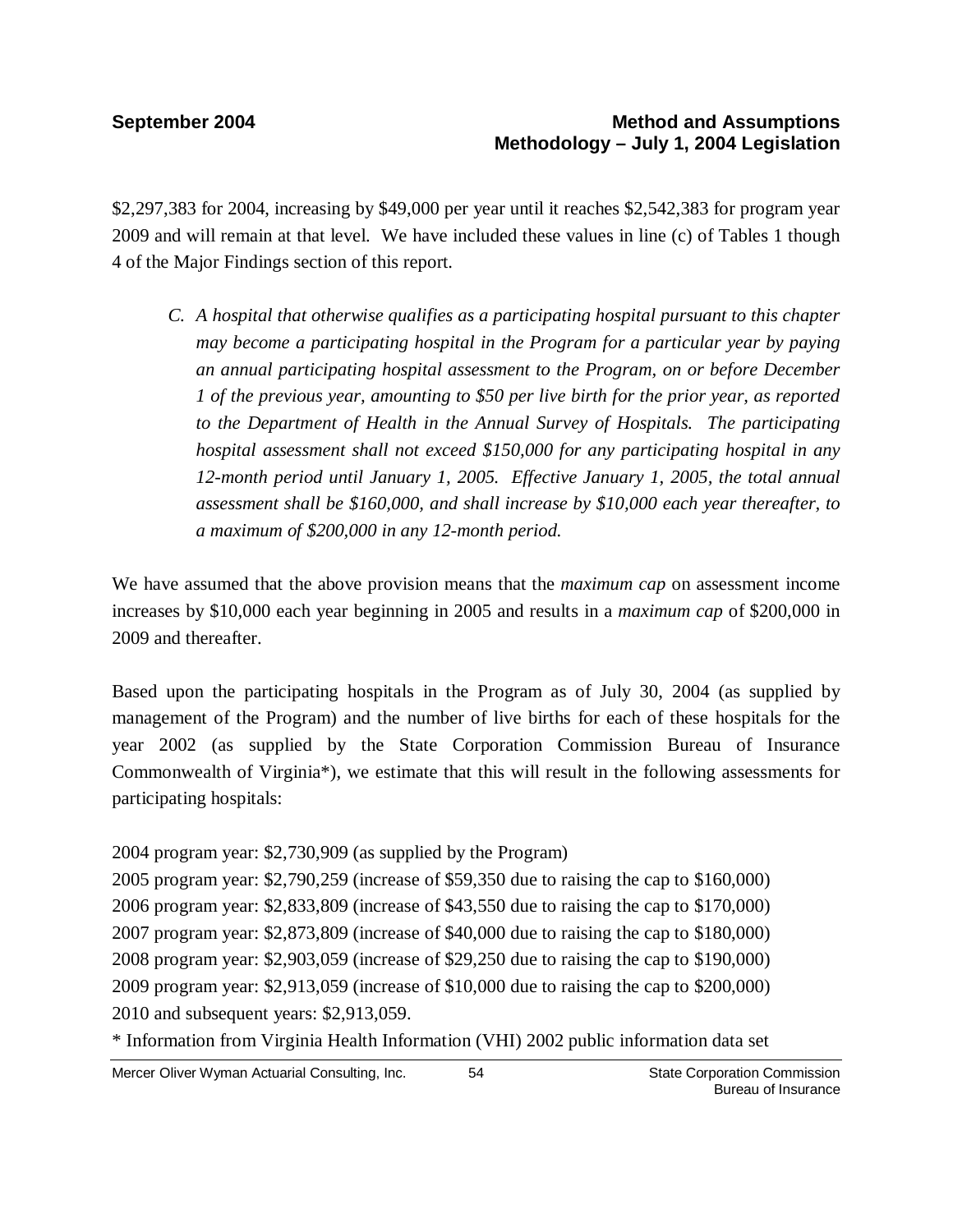We have included these values in line (c) of Tables 1 though 4 of the Major Findings section of this report.

*D. All licensed physicians practicing in the Commonwealth on September 30 of a particular year, other than participating physicians, shall pay to the Program an annual assessment of \$250 for the following year, in the manner required by the plan of operation until January 1, 2005. Effective January 1, 2005, the total annual assessment shall be \$260, and shall increase by \$10 each year thereafter to a maximum of \$300 per year.* 

Based upon the number (13,576) of non-participating physicians as reported by the Program as of July 30, 2004, we estimate that this will result in additional assessment revenue to the Program of \$135,760 (that is, 13,576 times \$10) for each year from 2005 through 2009. The assessment revenue is estimated to remain constant from 2009 forward. Based upon the 2004 program year assessment income reported to us as collected by the Program, for nonparticipating physicians (\$3,394,000), we estimate that the assessment income from nonparticipating physicians will equal \$3,394,000, for 2004, increasing by \$135,760 per year until it reaches \$4,072,800 for program year 2009 and will remain at that level. We have included these values in line (c) of Tables 1 though 4 of the Major Findings section of this report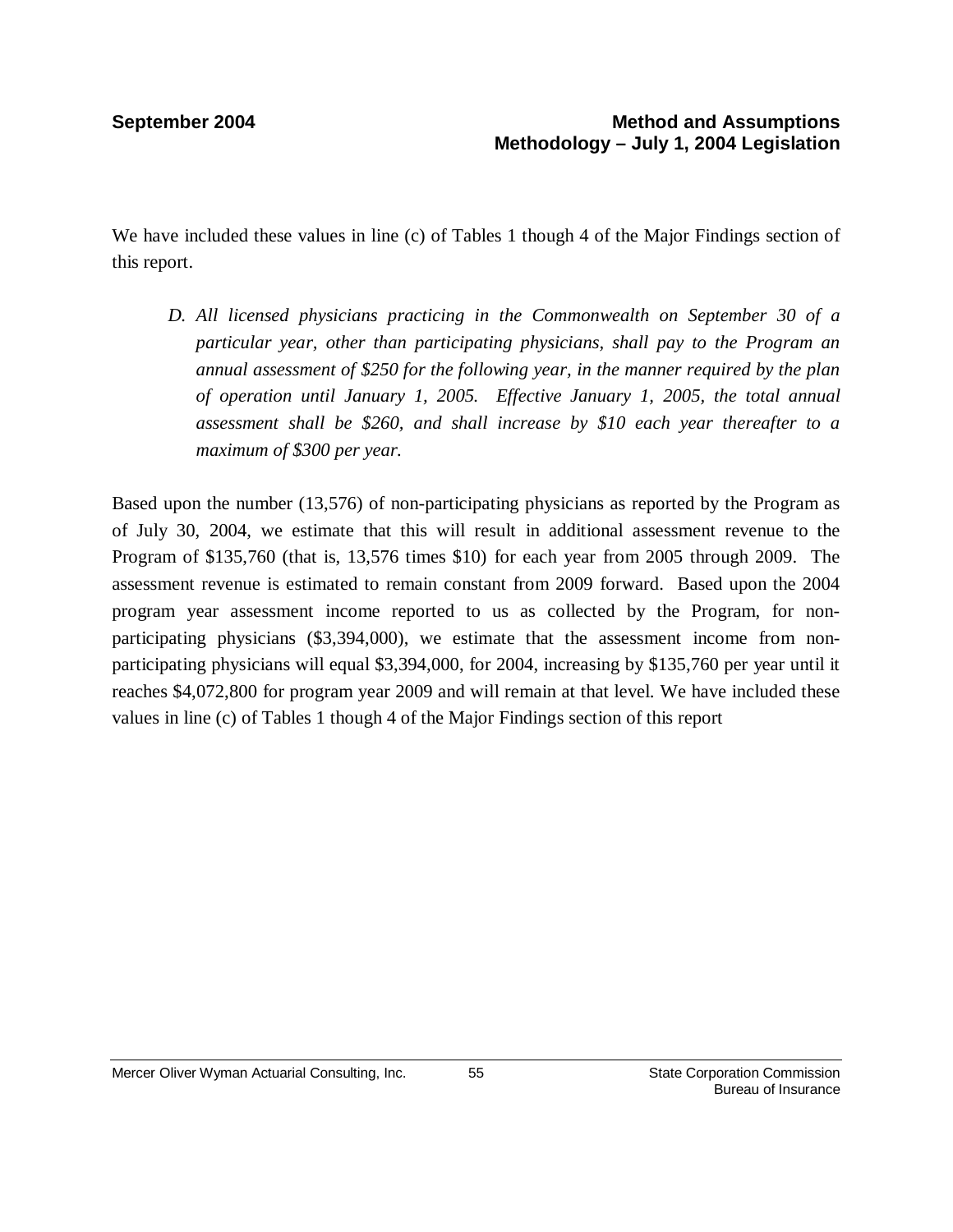# Sensitivity Testing

Our forecasts of future claim payments are for the lifetime costs of the Program's claimants. Although the *average* life expectancy of claimants is relatively short, many of the individual claimants are likely to live well into their adult years. Our forecasts, in fact, include provision for the remote chance that an individual claimant lives to age 99. Given the long-term nature of the forecast, the forecasted future claim payments are highly sensitive to slight changes in certain assumptions, such as inflation, interest rates, and mortality. In this section of the report, we show how our estimate of the present value of future claim payments as of December 31, 2003, changes as we vary our assumptions.

In addition, many of the basic assumptions, such as forecasted nursing costs, are subject to a high degree of uncertainty. We provide for some increase beyond the current level of benefit and service utilization, but changes in the level of utilization could be higher or lower than what we assume. It is important, therefore, to consider the potential for the Program's actual payments to differ from our forecasts.

The remainder of this section presents results of sensitivity testing, as well as further discussion of the claim payment categories.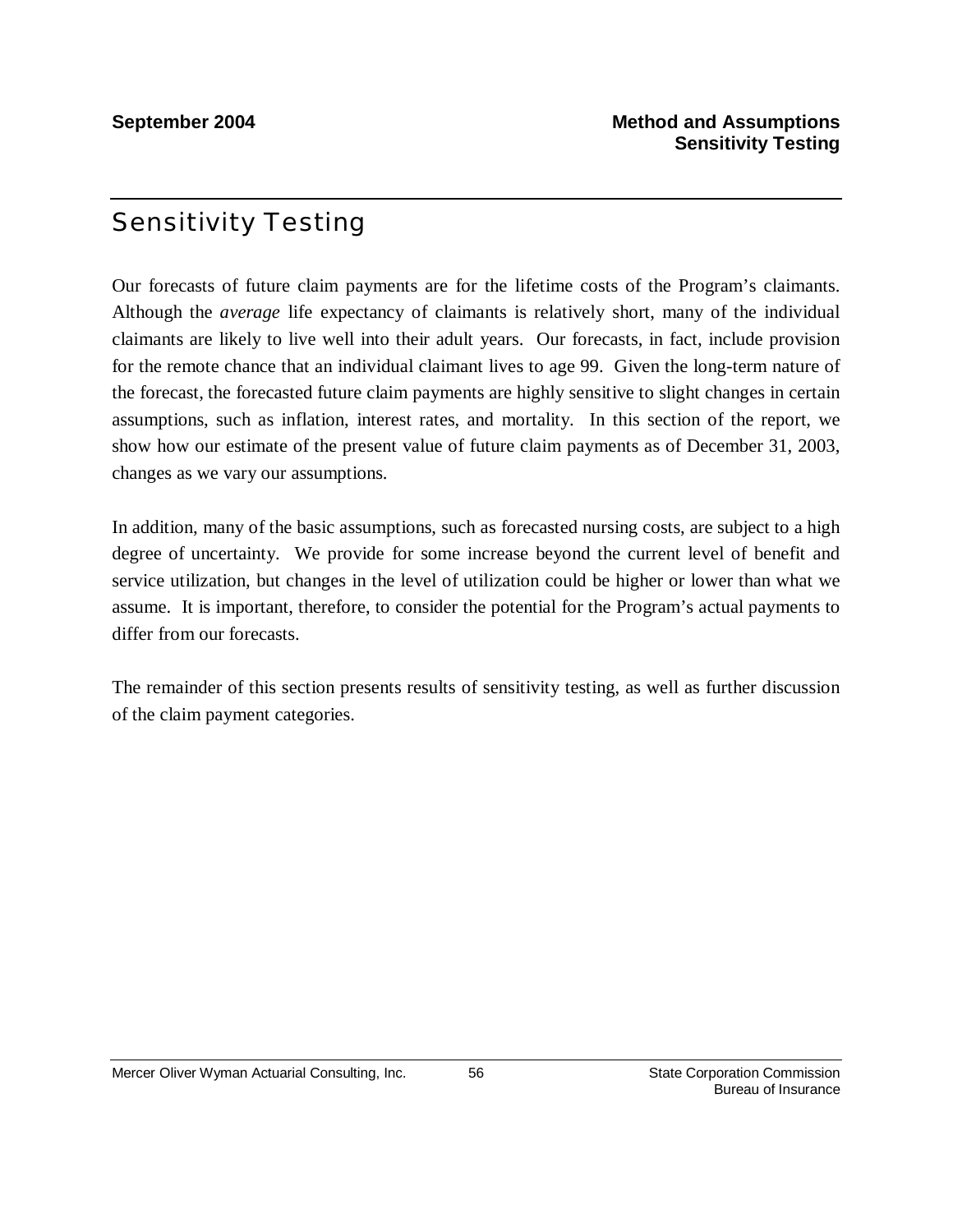## Inflation

Table 9 shows the sensitivity of our estimates, as of December 31, 2003, to various inflation rates:

| Table 9                           |                       |  |  |
|-----------------------------------|-----------------------|--|--|
|                                   | Estimated             |  |  |
|                                   | <b>Future</b>         |  |  |
| Annual                            | Claim                 |  |  |
| Inflation                         | <b>Payments</b>       |  |  |
| Rates                             | (\$ in millions, on a |  |  |
| (Baseline +/-)                    | present value basis)  |  |  |
| (1)                               | (2)                   |  |  |
| $-1.50%$                          | \$170.7               |  |  |
| $-1.00\%$                         | 179.0                 |  |  |
| $-0.50%$                          | 188.2                 |  |  |
| <b>Baseline</b>                   | 198.6                 |  |  |
| $+0.50%$                          | 210.5                 |  |  |
| $+1.00%$                          | 223.9                 |  |  |
| $+1.50%$                          | 239.2                 |  |  |
| The baseline inflation rates vary |                       |  |  |
| by expense category, as shown     |                       |  |  |
| in Table 8.                       |                       |  |  |

Table 9, Column 2 shows that our baseline estimate of future claim payments is \$198.6 million, corresponding to the amount shown in Table 1. Column 1 lists various departures from our baseline assumptions regarding annual inflation rates, and Column 2 shows how our estimate of the Program's total future payments changes given the indicated departure from the baseline assumptions. For example, the first row shows that if we select annual inflation rates that are 1.50 percentage points less than our baseline estimates, the estimated present value of future claim payments will be \$170.7 million, rather than the \$198.6 million that results from our baseline estimates. As another example, the last row shows that increasing the inflation assumptions by 1.50 percentage points will increase the estimated present value of future claim payments to \$239.2 million.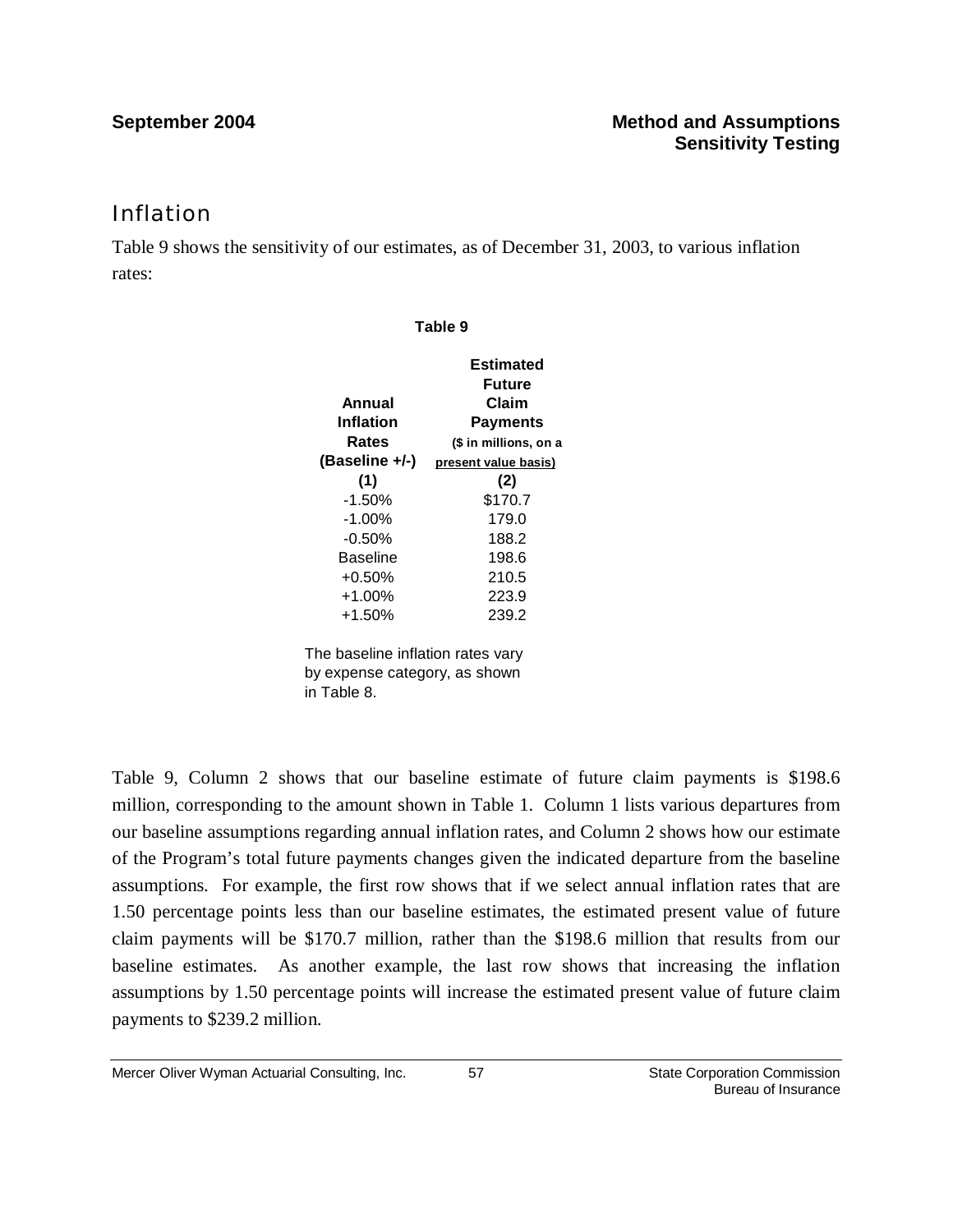The higher the annual rates of inflation, the greater the estimated present value of future claim payments. This results directly from the fact that we are forecasting claim payments into the future and, therefore, the forecasted claim payments are higher if we assume higher inflation rates.

This sensitivity test only changes the inflation rates. In our actual analysis, inflation rates and the interest rate are related.

# Interest Rate

Table 10 shows the sensitivity of our estimates, as of December 31, 2003, to various interest rates used for discounting:

| 1 U.J.V IV      |                       |  |
|-----------------|-----------------------|--|
|                 | Estimated             |  |
|                 | Future                |  |
|                 | Claim                 |  |
| <b>Interest</b> | <b>Payments</b>       |  |
| Rate            | (\$ in millions, on a |  |
| (Baseline +/-)  | present value basis)  |  |
| (1)             | (2)                   |  |
|                 |                       |  |
| $-1.50\%$       | \$234.0               |  |
| $-1.00\%$       | 220.4                 |  |
| $-0.50%$        | 208.9                 |  |
| Baseline        | 198.6                 |  |
| $+0.5%$         | 189.9                 |  |
| $+1.00%$        | 182.2                 |  |
| $+1.50%$        | 175.4                 |  |

**Table 10**

Table 10, Column 2 shows that our baseline estimate of future claim payments is \$198.6 million, corresponding to the amount shown in Table 1. If we had used an annual interest rate that was, for example, 1.00 percentage point less than the baseline estimate of 6.43 percent, then the present value of future claim payments would be \$220.4 million.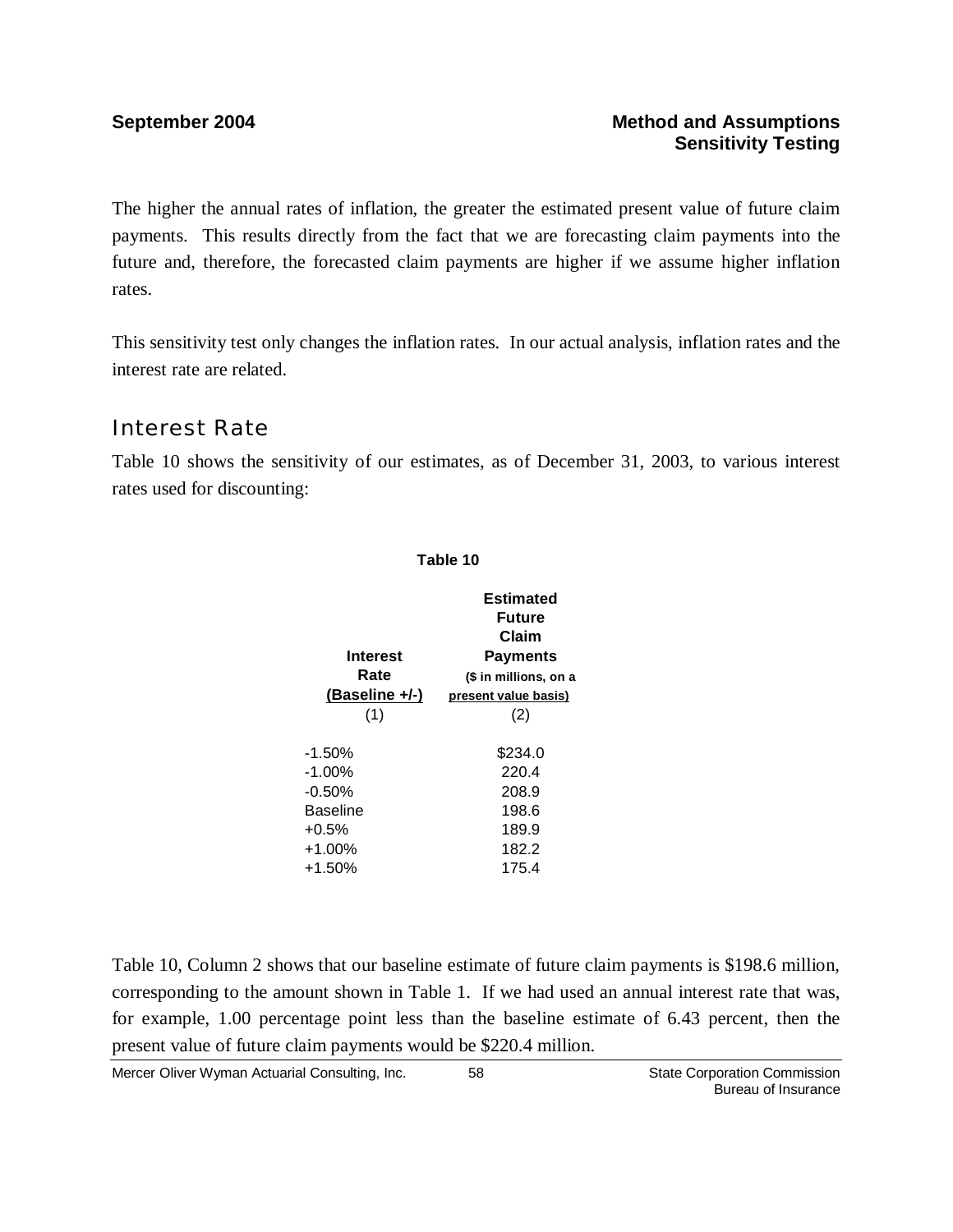The interest rate is used for the purpose of discounting future payments to a present value basis. The higher the interest rate used for discounting, the lower the estimated present value, all other things being equal. Similarly, the lower the interest rate, the higher the estimated present value. This is because use of a higher interest rate implies that the Fund is able to earn more investment income and, therefore, would need fewer assets as of December 31, 2003, in order to make all future payments. Similarly, a lower interest rate implies that the Fund is able to earn less investment income and, therefore, would need more assets as of December 31, 2003 in order to make all future payments.

This sensitivity test only changes the interest rate. In our actual analysis, inflation rates and the interest rate are related.

# Mortality

Table 11, below, shows the sensitivity of our estimates, as of December 31, 2003, to the mortality table that is used:

|                  | Estimated             |
|------------------|-----------------------|
|                  | Future                |
|                  | Claim                 |
|                  | Payments              |
| <b>Mortality</b> | (\$ in millions, on a |
| Table            | present value basis)  |
| (1)              | (2)                   |
| 1999 Table       | \$168.3               |
| 2001 Table       | 180.4                 |
| 2002 Table       | 186.5                 |
| 2003 Table       | 192.6                 |
| 2004 Table       | 198.6                 |
| Blended Table    | 229.0                 |

**Table 11**

Table 11, Column 2 shows that our baseline estimate of future claim payments is \$198.6 million, corresponding to the amount shown in Table 1. Table 11 also shows, for example, that if we had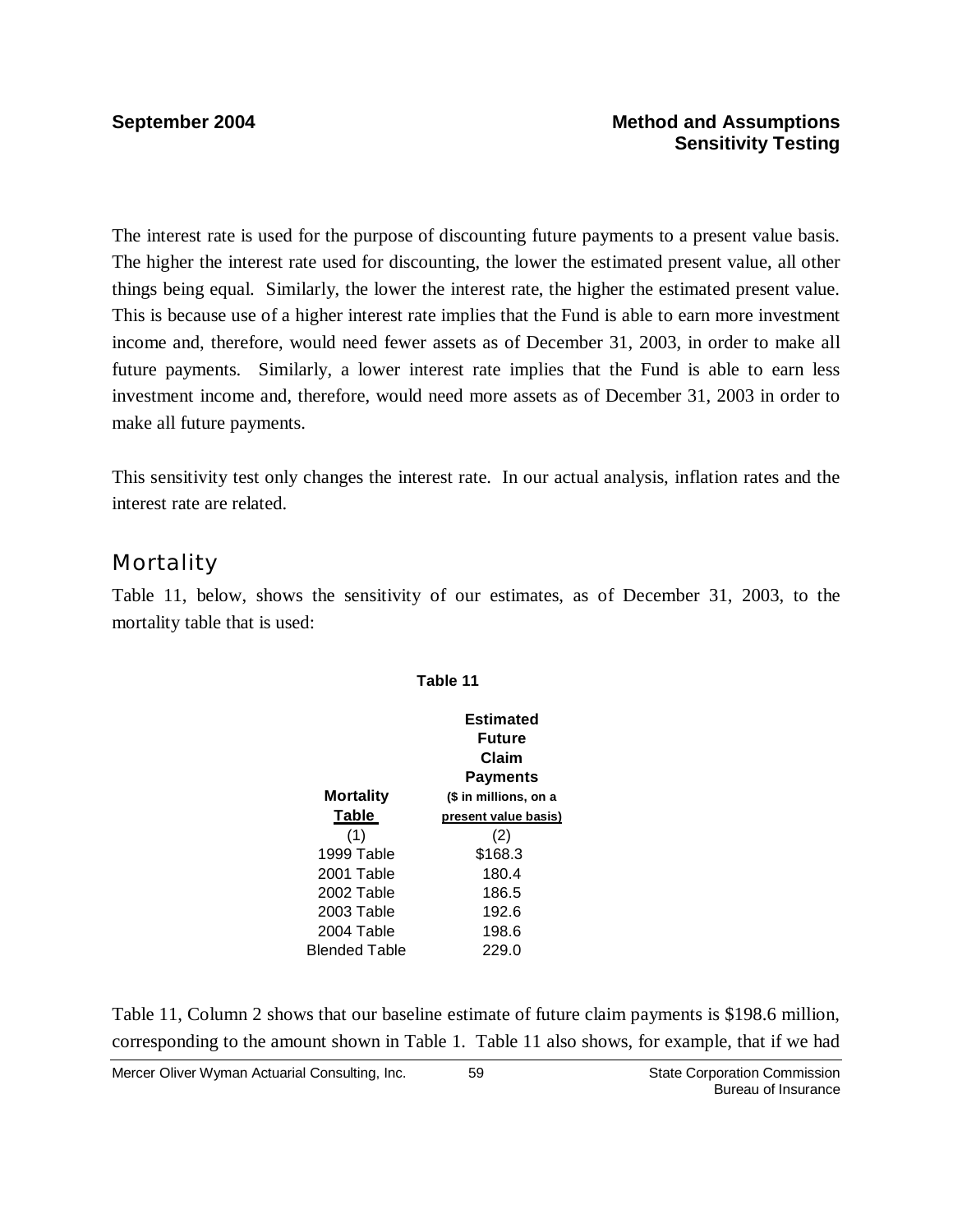not changed from the 2003 Table, which we used in our last study, the estimated present value of future claim payments would be \$192.6 million, which is \$6.0 million less than our baseline estimate of \$198.6 million. This lower value would still not be low enough for the Fund to be considered actuarially sound. Similarly, use of the Blended Table would have increased our estimate to \$229.0 million.

## Percentage of Insured Claimants Who Have HMO Coverage

As discussed previously, we estimate the percentage of insured claimants who have HMO coverage as opposed to other forms of coverage. Because we assume that HMOs have no lifetime cap on benefits, our assumption regarding the percentage of insured claimants who have HMO coverage affects our estimates. However, the impact of this assumption is not material. For example, if we assume that 30 percent (rather than 15.6 percent) of insured claimants are insured by HMOs, our estimate of total future payments of the Program, as of December 31, 2003, would be reduced by approximately \$1.6 million in total. This value is relatively small (only about one percent of the estimate of future claim payments, as of December 31, 2003, of \$198.6 million as shown in Column 3 of Table 1) and consistent with the \$2 million calculated in our September 2003 report.

## Nursing

This is the major claim payment category, and our forecast of the Program's future claim payments is very sensitive to our forecast of this item.

As shown earlier in this report, in Table 7, we estimate about \$1.1 million per claimant as the present value of future claim payments for this payment category for claimants in Group C. Group C claimants are those who have not yet been admitted to the Program, so this estimate of \$1.1 million per claimant can be considered the estimated present value of a claimant's lifetime costs for nursing care under the Program.

While we have provided for future increases in the utilization of nursing care, there remains significant uncertainty regarding this cost item. Some claimants have little or no nursing costs, whereas others have large nursing costs. For example, during 2003, there were 58 claimants who

60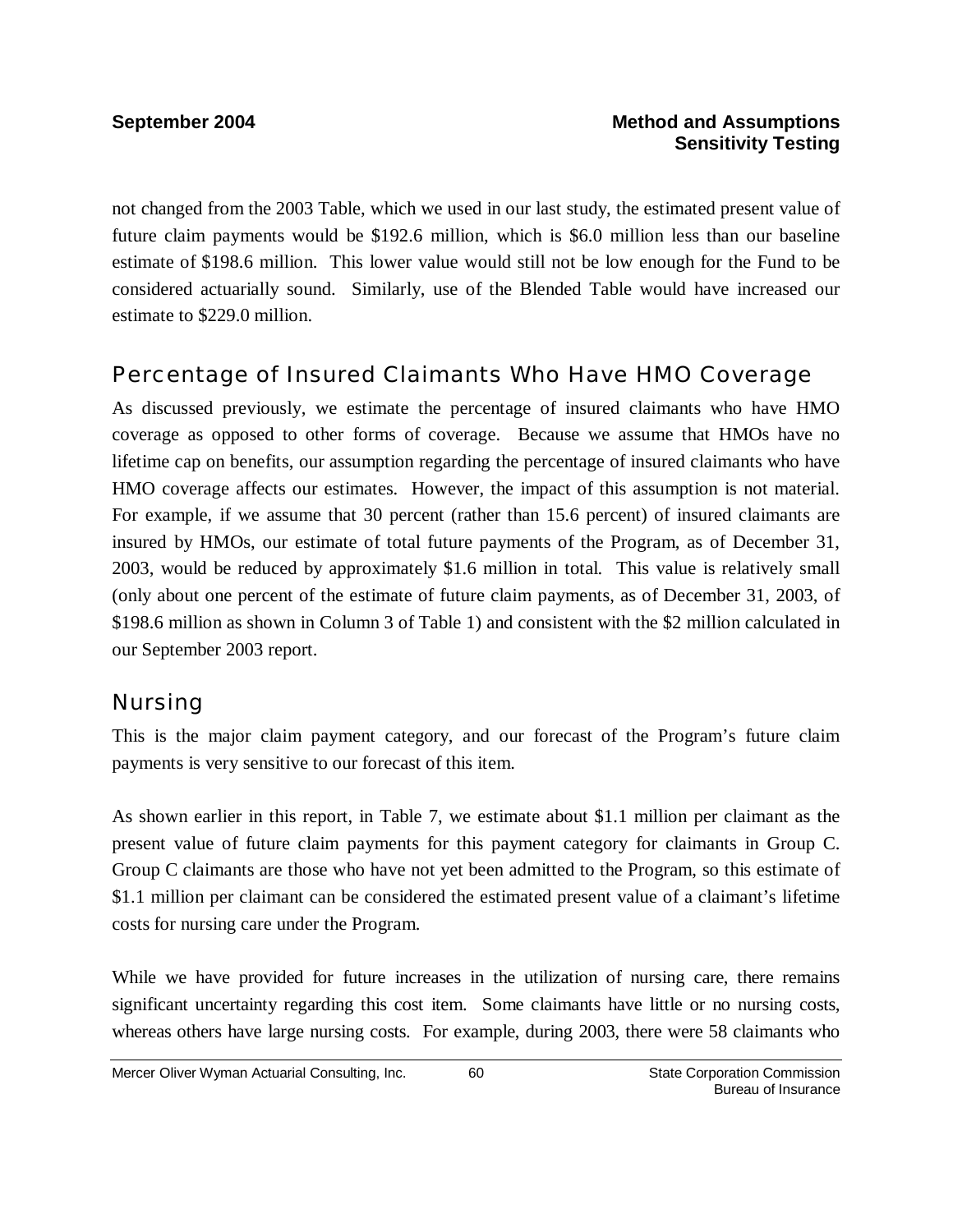each had nursing costs that were less than \$25,000, and 9 claimants who each had nursing costs in excess of \$200,000. The largest amount paid on behalf of any one claimant for nursing costs in 2003 was \$237,000. This probably represents round-the-clock nursing costs.

We include in our estimate an explicit provision of one percent per year for future increases in the utilization of the Program's nursing services and benefits. Should the future increase in utilization of nursing services and benefits exceed this level, our estimate of the present value of the Fund's future claims payments is understated. For example, if the utilization of nursing services and benefits were to increase at a rate of two percent per year, our baseline estimate of the present value of the Fund's future payments would increase by about 9% (\$18.4 million) which is comparable to the increase indicated in our September 2003 report as of December 31, 2002.

# Hospital/Physician, Medical Equipment, Incidental, and

# Prescription Drugs

These claim payment categories are much smaller than the nursing category but, in our opinion, there is also significant uncertainty regarding the future utilization of services. There are a number of questions regarding future utilization. For example:

- § Will utilization increase, decrease, or remain level (as we assume) as the claimants age?
- § Will claimants require new and more expensive medical services, equipment, and drugs when they become available?
- § Will claimants require increasingly expensive computers (an "incidental" cost), as new designs become available that may be especially useful to the impaired population?
- § Will administrative controls be in place that will serve to limit the requests for extraordinary costs?
- § Will any restrictions be imposed on future Program claim payments?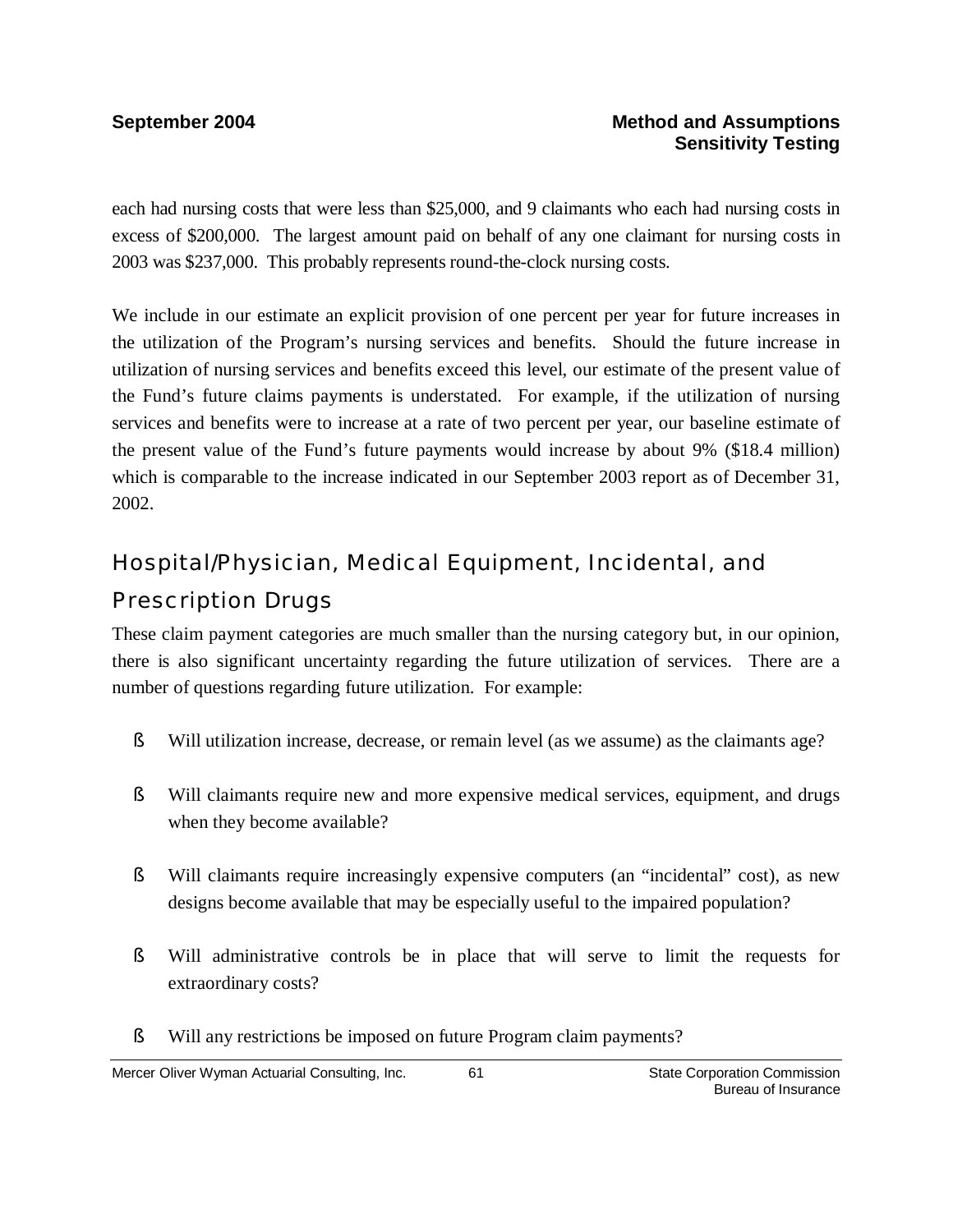Our estimates might prove to be significantly understated, or overstated, depending on the answers to the above questions.

# Housing, Vans, Lost Wages, Legal, Insurance, Medical Review/Intake

The costs associated with these claim payment categories are fairly well defined and, in our opinion, there is not a significant uncertainty regarding the future claim payments for these payment categories under the current housing provisions.

# Numbers of Eligible Claimants

Our forecasts of the Fund's deficit at various points in time are dependent on the assumptions regarding the number of eligible claimants who will eventually be admitted to the Program. Estimates and forecasts of the numbers of eligible claimants who will be admitted are uncertain, for several reasons:

- § Claimants can wait for many years before applying to the program, so the number of claimants already born as of any given date, who have not yet been admitted to the Program, is a significant issue.
- § The number of eligible claimants born each year is dependent on the numbers of physicians and hospitals participating in the program. Generally, the number of eligible claimants will increase as the numbers of participating physicians and hospitals increase, but the increase in the number of eligible claimants is less than proportional because of the fact that the claimant has to have either been treated by a participating physician or born in a participating hospital. As an example, a ten percent increase in the number of participating physicians would have no impact on the number of eligible claimants if the additional physicians were all working in hospitals that were participating.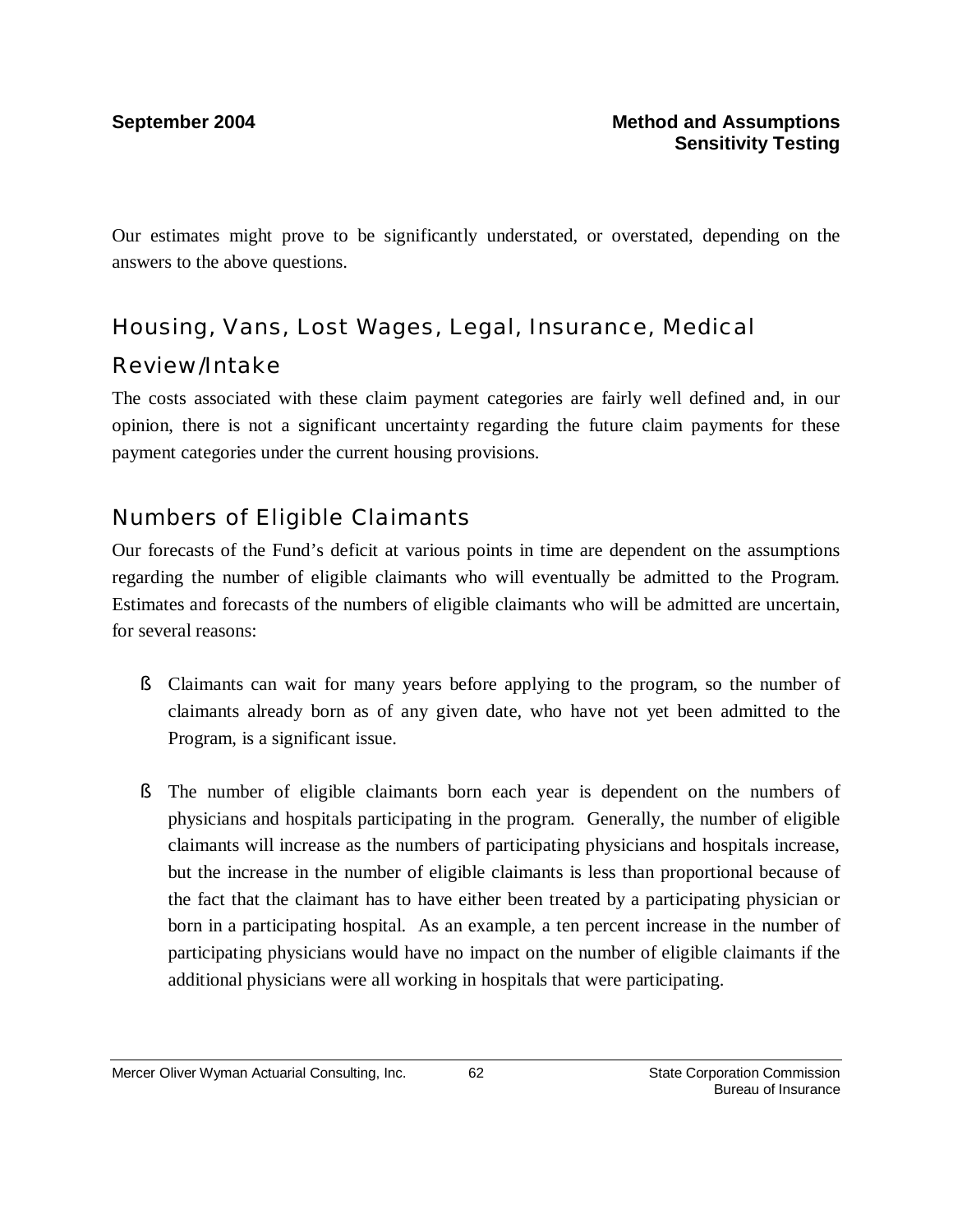§ The impact of the legislation effective July 1, 2003 on the number of claimants who will ultimately enter the Program is still unclear. The actual impact of the legislation is uncertain and will only be measurable after several years.

Basically, any increase in the numbers of eligible claimants will have a direct impact on the numbers of claimants admitted to the program, and will therefore increase the costs of the program proportionately. Each additional claimant, beyond what we have estimated, will impact the liabilities of the Fund, and increase the deficit, by approximately \$1.8 million.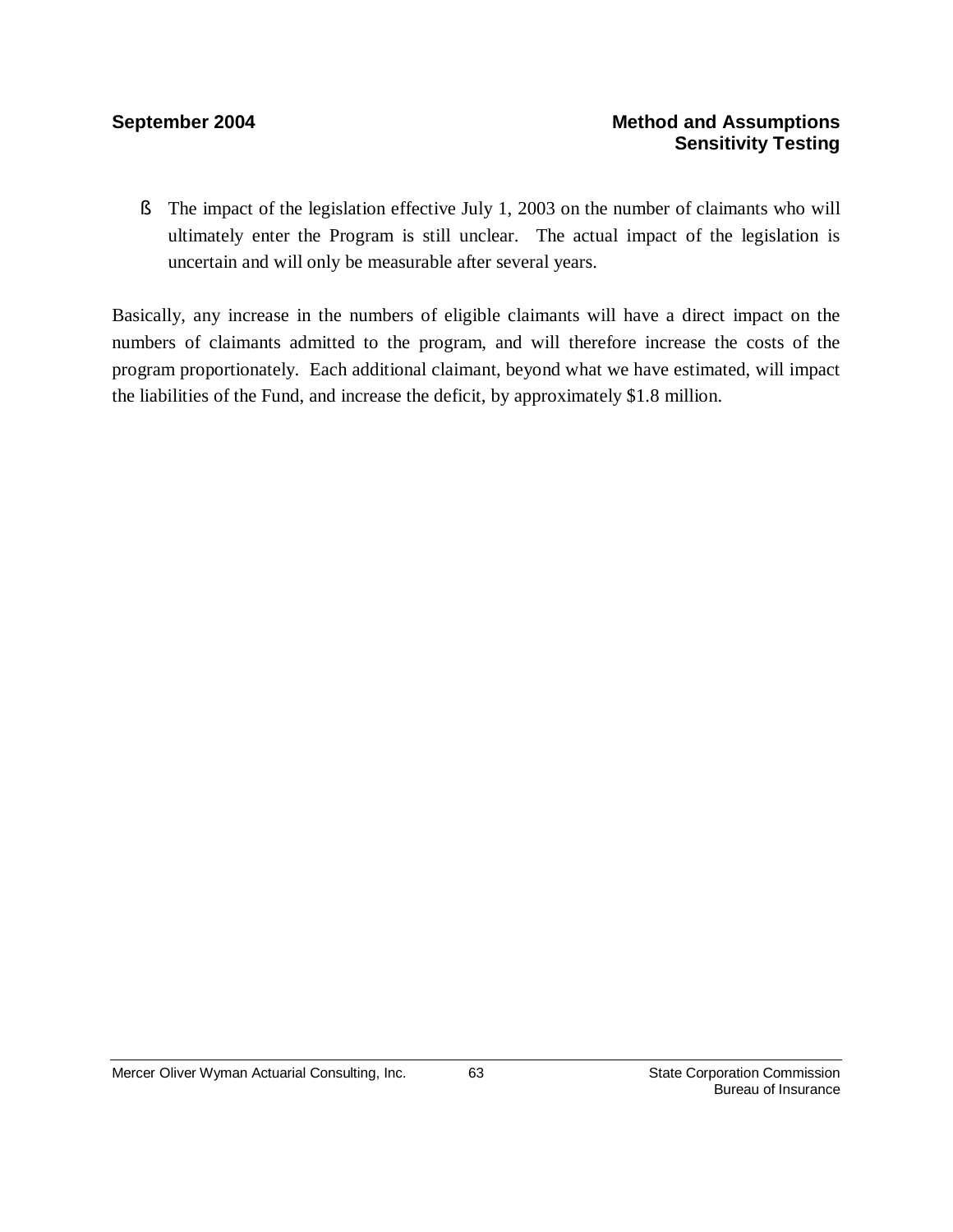# Changes in Assumptions from Prior Report

As discussed in the preceding text, we have changed many of our assumptions since the time of our September 2003 study. This was not unexpected because we intended to review all of the assumptions and adjust them as appropriate. Many of the assumptions, such as the inflation rates, interest rate, and the amount of annual wage losses, are numbers that we expect to revise, based on updated economic data, each time we update the study. Other assumptions, such as mortality, number of claimants, and claim payment amounts are assumptions that we expect to review at the time of each report, and to revise as appropriate.

The most significant change that we made in this study is the adoption of the 2003 Table for mortality. As indicated in the sensitivity section of this report, in Table 11, this has the impact of increasing our estimate of future claim payments by \$6.0 million, all other things being equal. This change, and other changes, are discussed below.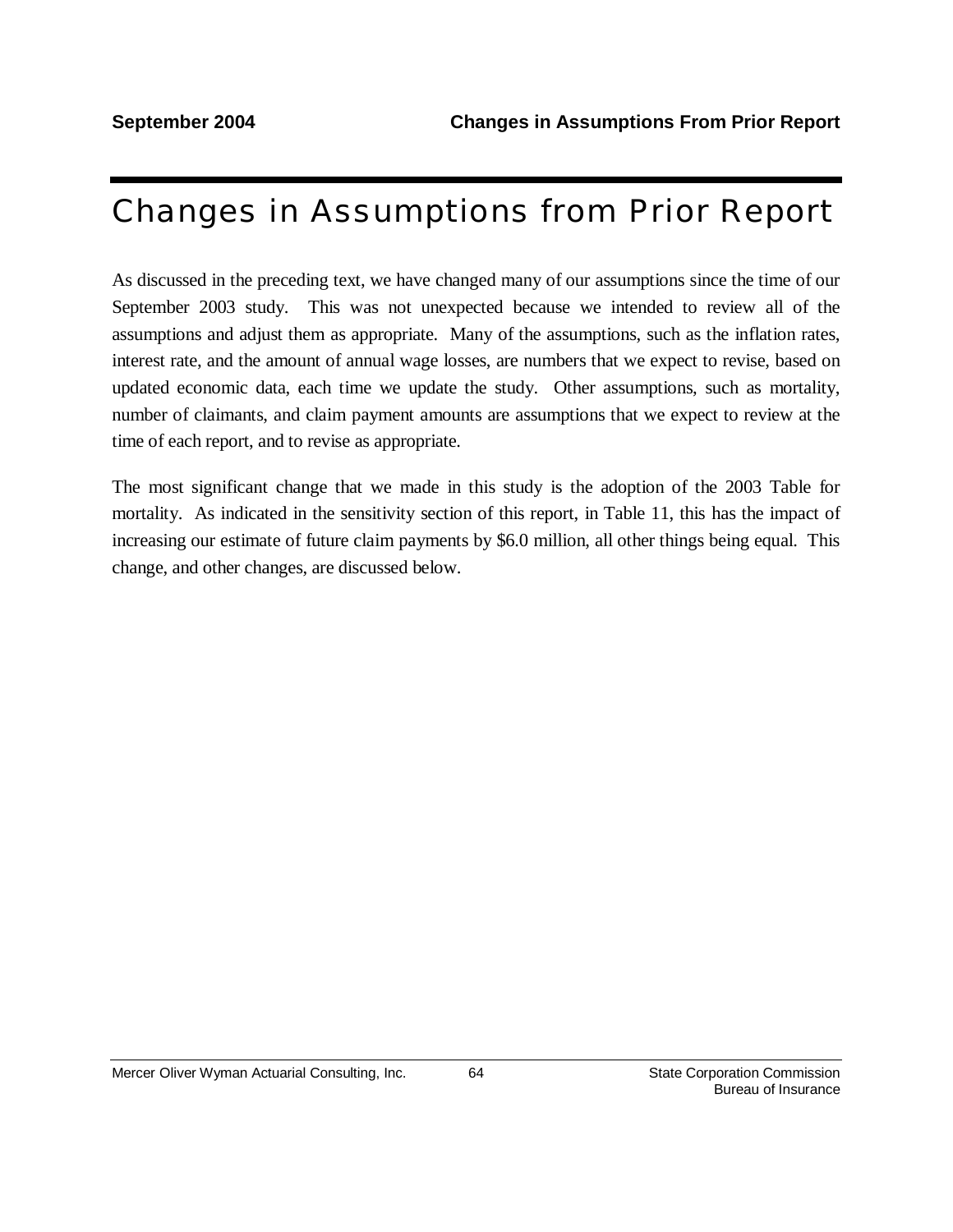## Mortality

We have revised our mortality assumption to anticipate that claimants in the Program will live longer than had been expected at the time of our 2003 study. This change is consistent with our plan, as stated in our 2003, 2002, and 2001 reports.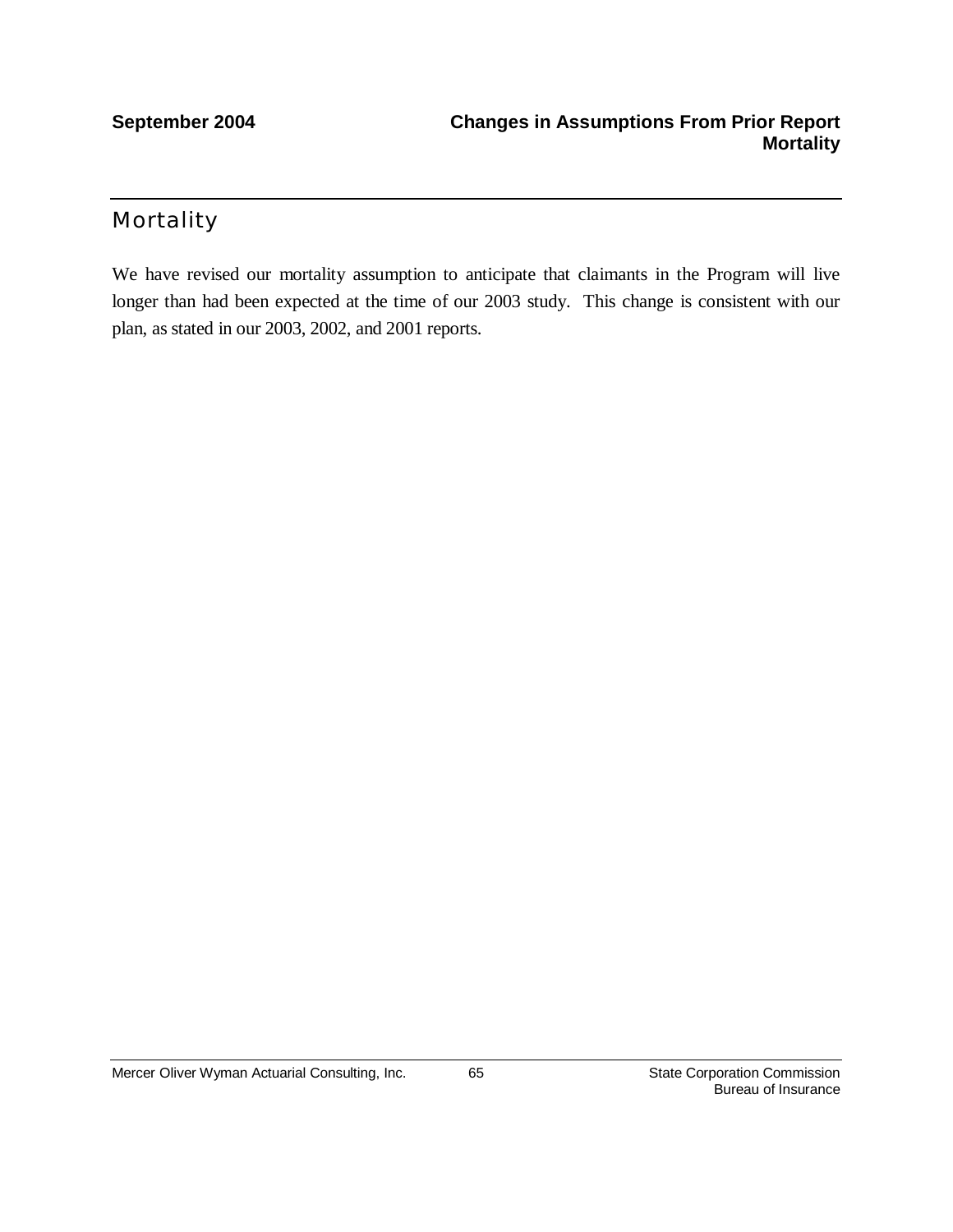## Other Assumptions

There are other assumptions that we revised, as discussed previously in the report:

- § We have revised the inflation assumptions to reflect 2003 economic data.
- § We have revised the interest rate assumption (discount rate) to reflect 2003 economic data.
- § We have revised certain assumptions (as discussed in the section of this report titled "Methodology – July 1, 2003 Legislation – Revisited" beginning on page 50) concerning the July 1, 2003 legislation.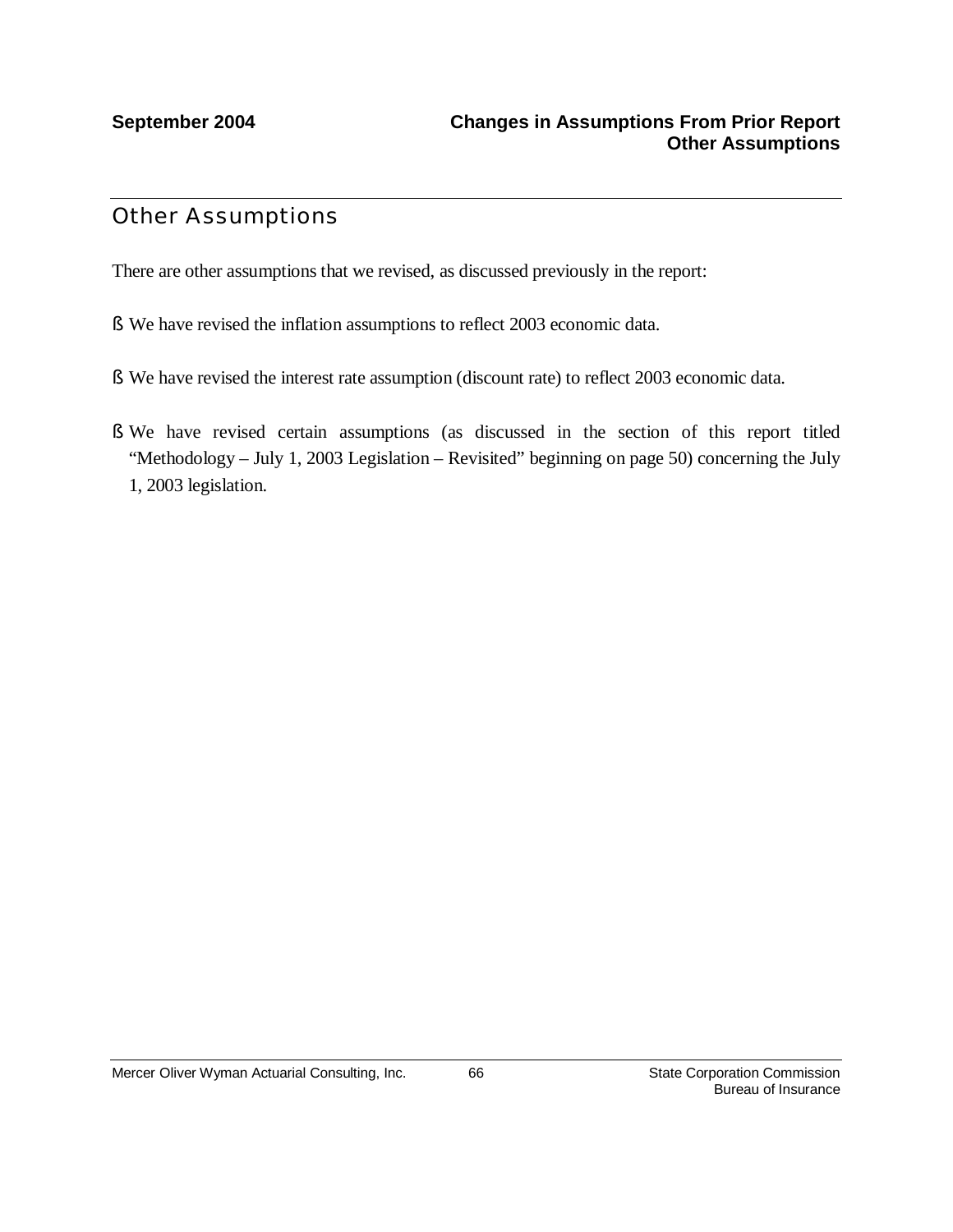# Background

# General

Chapter 50 of Title 38.2 of the Code of Virginia, enacted by the 1987 General Assembly, established the Virginia Birth-Related Neurological Injury Compensation Program. The Program began collecting assessments in late 1987, and the compensation mechanism became effective for births as of January 1, 1988.

Among the stated purposes of the Program is to assure the payment of the financial costs for the lifetime care of infants born with birth-related neurological injuries. The Program is financed by the Virginia Birth-Related Neurological Injury Compensation Fund.

Participation in the Program is optional for both physicians and hospitals. Participating physicians and hospitals receive the benefit of the exclusive remedy provision of the law, and physicians and hospitals that participate are eligible for lower premiums for medical malpractice insurance.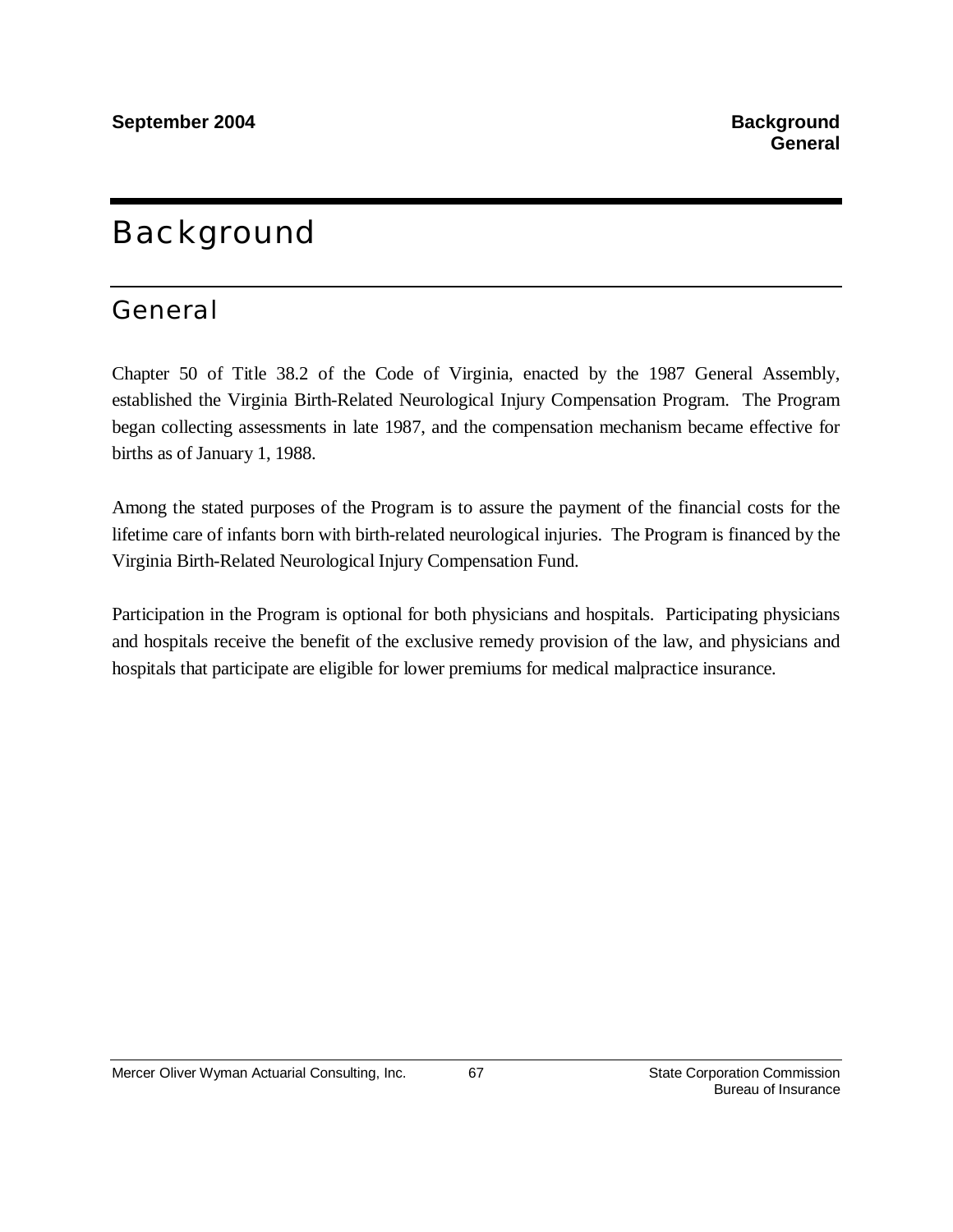# History of Funding

# Participating Physicians and Hospitals

Funding for the Program comes from both physicians and hospitals. In addition, the Virginia State Corporation Commission (the SCC) is empowered to assess liability insurers in Virginia up to onequarter of one percent of net direct liability premiums written in Virginia if needed to maintain the Fund on an actuarially sound basis.

The original schedule of funding assessments for program year 1988 was as follows:

- 1. Participating physicians paid an annual assessment of \$5,000. (The definition of participating physicians was amended in 1989 to include licensed nurse midwives who perform obstetrical services, either full-time or part-time, as authorized in the Plan of Operation. They have been assessed since 1989, but the number of licensed nurse midwives is not material.)
- 2. Participating hospitals paid an annual assessment equal to \$50 per live birth in the previous year, subject to a maximum assessment of \$150,000.

Beginning with the 1995 program year, the fixed fee schedules were changed to sliding scale fee schedules under which the fees decreased the longer the participant was in the Program. This fee schedule is shown on Appendix Exhibit 2.

Beginning with the 2001 program year, assessments of participating physicians and hospitals were restored to their original level. For the 2002 program year, assessments of participating physicians and hospitals remain at the original level.

Based upon the July 1, 2004 legislation, assessment income to the Program will increase, effective with the 2005 program year (see section on July 1, 2004 legislation).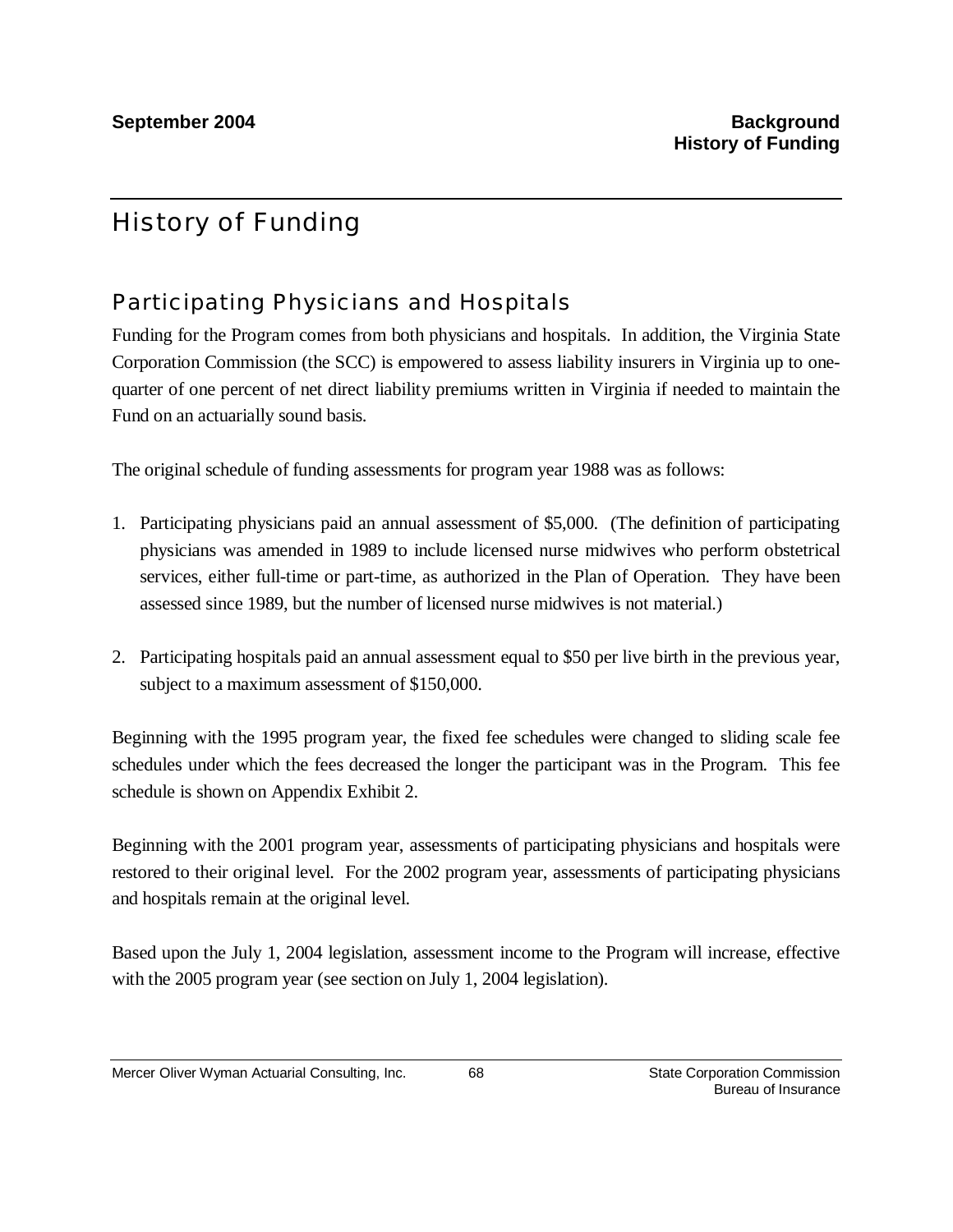### Non-Participating Physicians and Liability Insurers

Assessment income of the Program can be modified in a given year in either of the following two ways:

- 1. Beginning with program year 1993, if the income of the Program is estimated to be in excess of that required for actuarial soundness, income can be reduced by eliminating assessments *of nonparticipating physicians* in a given program year. The assessment of non-participating physicians was, in fact, eliminated for program years 1993 through 2001. Assessments of nonparticipating physicians can be reinstated in any amount up to \$250, whenever the SCC determines that such assessment is required to maintain the Fund's actuarial soundness and the \$250 assessments were reinstated beginning with program year 2002 and continuing into program year 2003. Effective with program year 2005, assessments for non-participating physicians will increase (see July 1, 2004 legislation).
- 2. If the income of the Program is estimated to fall short of that required for actuarial soundness, income can be increased by assessments of *liability insurers* up to one-quarter of one percent of net direct liability premiums written in Virginia. Insurers were assessed an amount equal to one-tenth of one percent of net direct liability premiums written in Virginia for the 1990 program year, and were assessed one-quarter of one percent of net direct liability premiums written in Virginia beginning with the 2002 program year and continuing into the 2003 program year.

Appendix Exhibit 3 presents a history of the Program's assessment income. Appendix Exhibit 4 presents a history of the numbers of participating physicians and hospitals.

69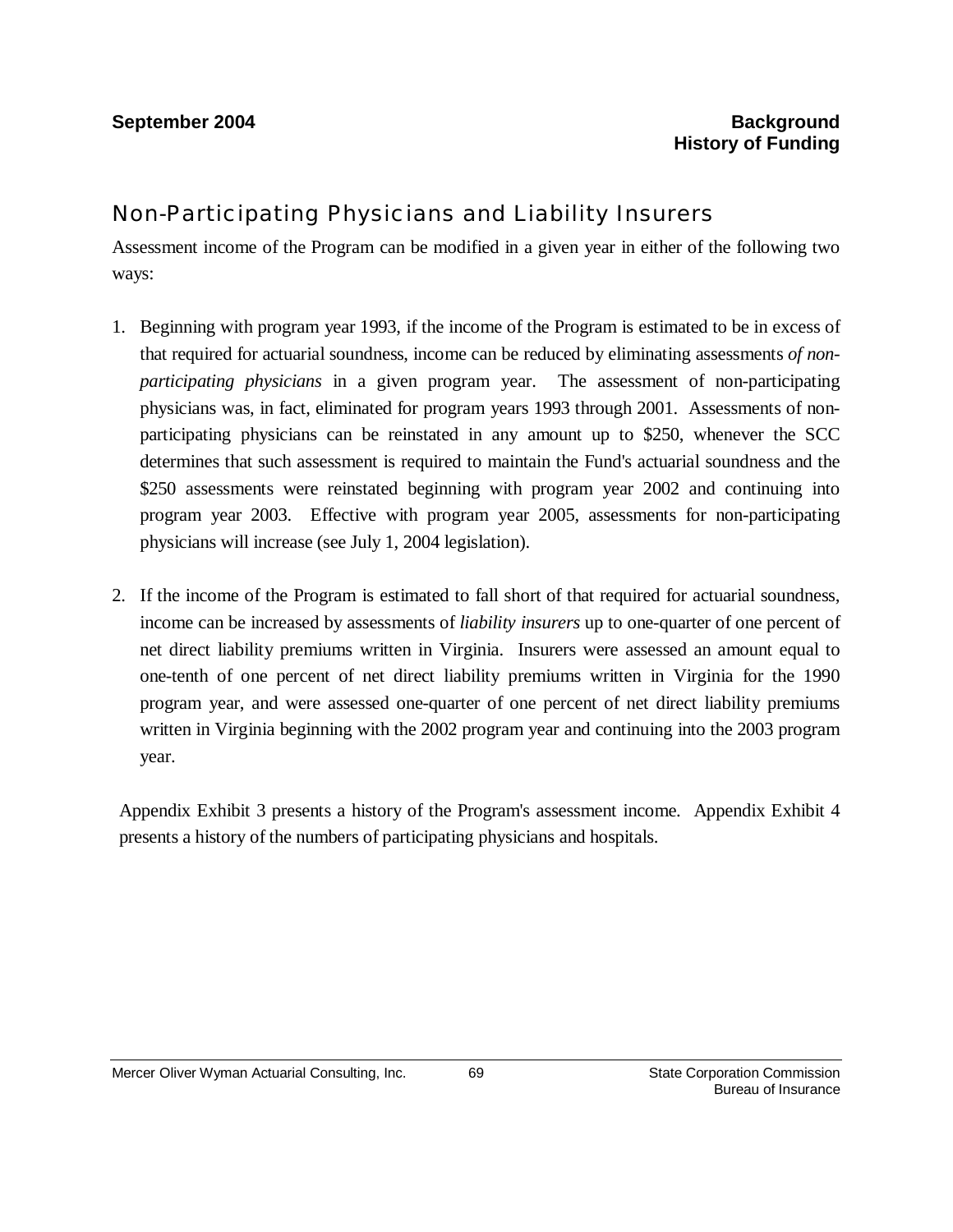# Eligibility

To be eligible to receive payment from the Program, a claimant must file a claim with the Virginia Workers' Compensation Commission. The Commission must then determine that the claim meets the criteria for reimbursement from the Program. The original law provided that, for a claim to be paid, all three of the following criteria had to be met:

- 1. The injuries claimed are birth-related neurological injuries as defined in the law,
- 2. Obstetrical services were performed by a participating physician,
- 3. The birth occurred in a participating hospital.

Pursuant to Senate Bill 72, the law was amended in 1990 so that criterion 1 and *either* criterion 2 *or* 3 must be met for a claim to qualify for payment.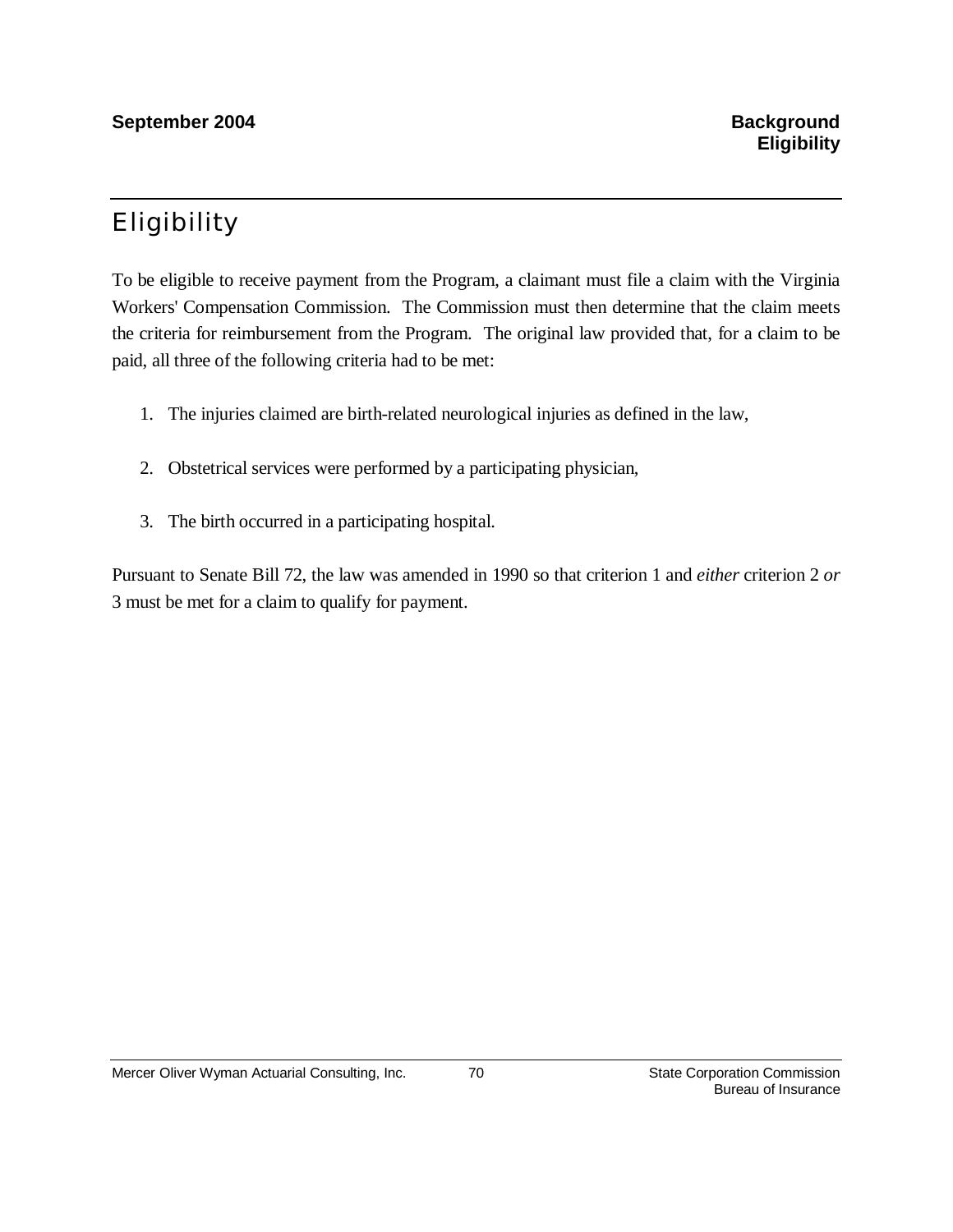## History of Actuarial Studies

An actuarial study of the adequacy of funding of the Program is required to be performed at least once every two years. Mercer RFI provided its initial funding study covering the years 1988 through 1990 on October 13, 1989. We issued three supplemental reports which modified our original funding estimates, as follows:

- First Supplement dated December 22, 1989: Mercer RFI was requested to confer with Dr. Barbara Brown, then of the Williamson Institute for Health Studies, Department of Health Administration, Medical College of Virginia, Virginia Commonwealth University, to determine whether amendments to the Mercer RFI findings (specifically claim frequency) should be considered. As a result, Mercer RFI revised its estimates of the Program's expected frequency and future claim payments.
- Second supplement dated January 24, 1990: Reflected the opinion of the Virginia Attorney General's office that Medicaid would be primary as respects the Program.
- Third supplement dated May 22, 1990: Reflected the effects of Senate Bills 70 and 72. (Pursuant to Senate Bill 70, the original definition of "birth-related neurological injury" was clarified.)

The recommendation in our initial reports was for the assessment of participating and nonparticipating physicians and participating hospitals, and for an assessment against liability insurance carriers of 0.1 percent of liability premiums for program year 1990.

On March 20, 1991, we issued a report that built on our original work (as amended by our supplementary reports) and provided updated funding estimates for program years 1988 through 1990 and projected estimates for 1991. In that report, we recommended continuation of the assessments of participating hospitals and physicians and non-participating physicians, and no assessment against liability insurance carriers for program year 1991.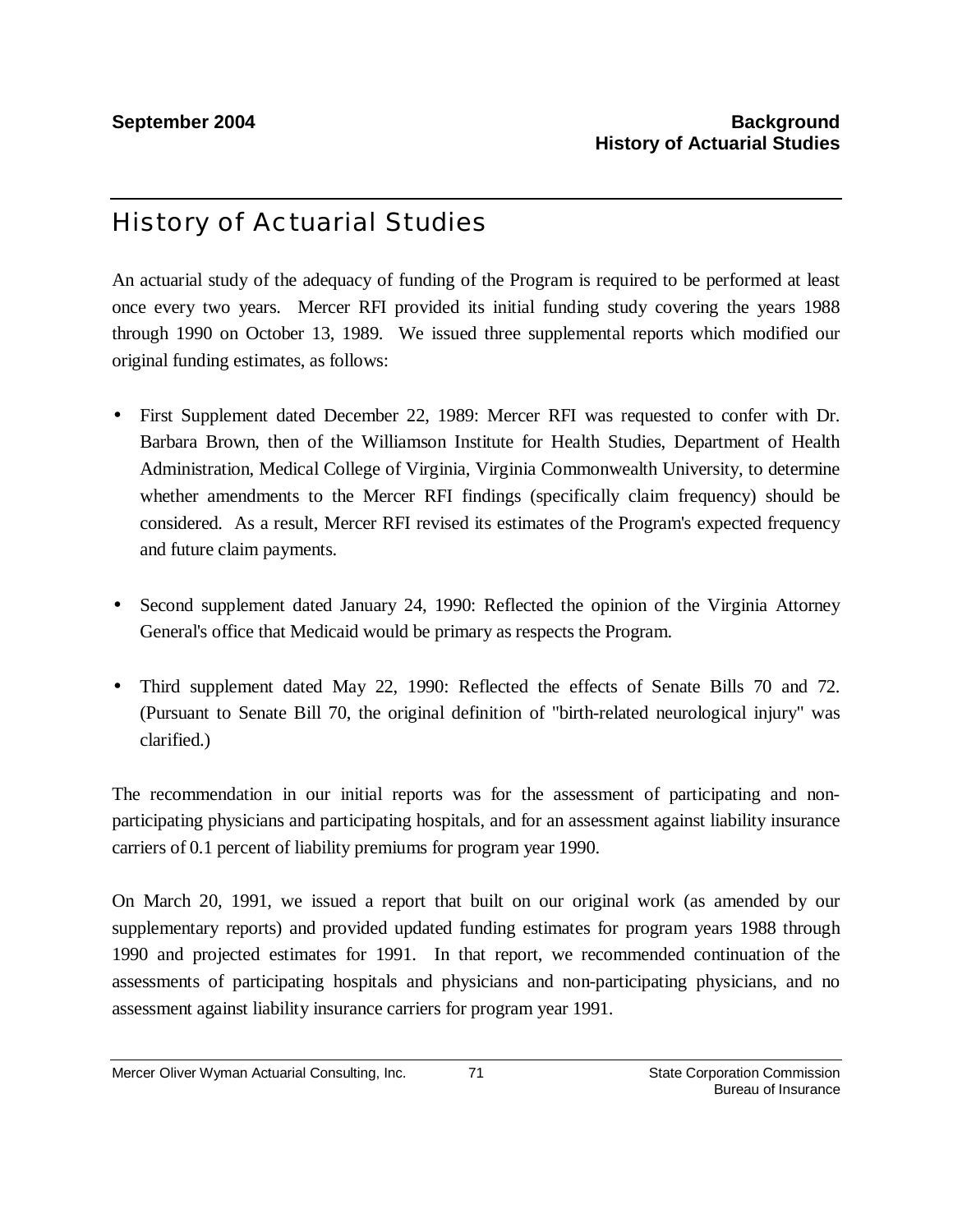### **September 2004 Background Background History of Actuarial Studies**

On July 17, 1992, we provided revised funding estimates for 1988 through 1991 and projected estimates for 1992 and 1993. In addition, we evaluated the criteria for actuarial soundness of the Program within the context of the law change effective in 1992, which provided that the assessments of non-participating physicians be suspended whenever the Fund was found to be actuarially sound. We recommended that non-participating physicians and liability insurers not be assessed for program year 1993. Accordingly, the SCC suspended the assessment of nonparticipating physicians.

On September 24, 1993, we provided revised funding estimates for 1988 through 1993 as well as projected estimates for 1994 and 1995. We also recommended that non-participating physicians and liability insurers not be assessed for program years 1994 and 1995.

An amendment to Section 38.2-5016(F) of the Virginia Code was enacted by the 1994 General Assembly Session. The amendment allows the Board of Directors of the Program to reduce the voluntary participating physician and hospital assessments for a stated period of time after the SCC has determined the Program to be actuarially sound. As a result of this amendment, Mercer RFI was requested by the Program to perform an actuarial study to determine: 1) if the Program was still actuarially sound, and 2) if the Program was still actuarially sound, to determine how much the Board of Directors could reduce the annual assessments for participating physicians and hospitals and continue the actuarial soundness of the Program.

Based on a law change in 1994, and following receipt of our report in 1995, the Board of Directors of the Program implemented a sliding scale assessment for participating doctors and hospitals for 1995 based on the number of years of participation in the Program. This reduced the assessment income from those sources by approximately 65 percent. The reduced schedule of assessments is displayed in Appendix Exhibit 2.

In September 1995, we provided estimates of funding for the program years 1988 through 1995, and projections for years 1996 and 1997. In that report, we recommended that the reduced schedule of assessments for participating physicians and participating hospitals continue in 1996 and 1997.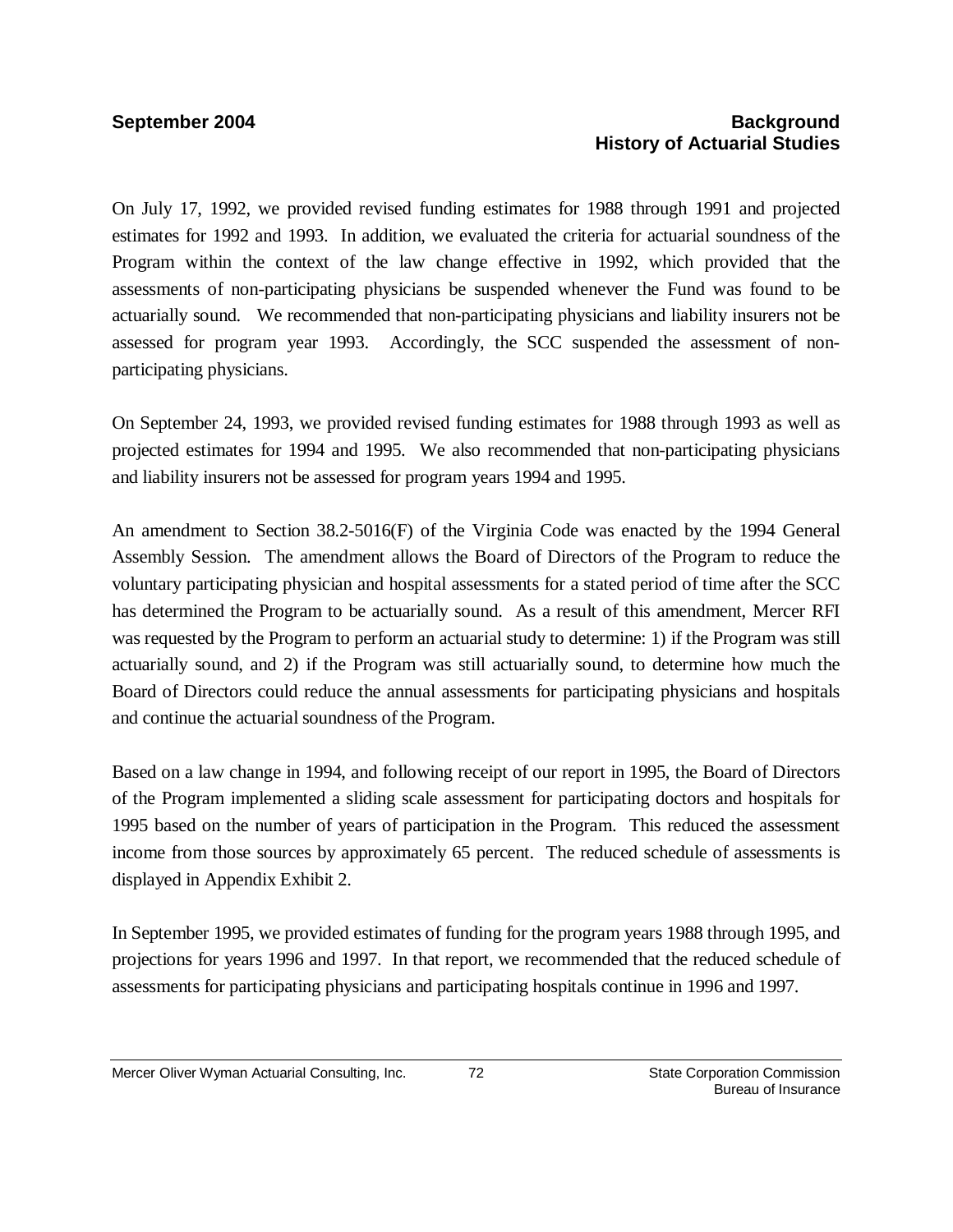### **September 2004 Background Background History of Actuarial Studies**

In October 1997, we provided estimates of funding for the program years 1988 through 1997, and projections for years 1998 and 1999. In that report, we had begun to consider housing expenses as non-liquid assets of the Program, rather than costs. This was based on the decision of the Program to establish trust funds for the benefit of the claimants. In our October 1997 report, we recommended that the reduced schedule of assessments for participating physicians and participating hospitals continue in 1998 and 1999.

In December 1999, we provided estimates of funding for the program years 1988 through 1999, and projections for years 2000 and 2001. In that report we observed that, on average, the claimants' mortality was much better than had been expected. As a result, we made a major change to the mortality assumption, which significantly increased the expected costs per claimant. We estimated that the Program was actuarially sound as of year-end 1999, and recommended that assessments for participating physicians and hospitals, and for non-participating physicians, be restored to their full level.

After release of our December 1999 report, we issued an addendum in which we recommended that:

"If the Fund decides to immediately stop providing cash grants for housing (except for commitments that have already been made and for existing claimants who have not yet received housing benefits) assessments would still have to be restored to their full level for participating hospitals and physicians (but not for non-participating physicians), for program year 2001. Given our current assumptions, this would lead to a \$2.1 million deficit for program year 2002 and a \$7.1 million deficit by the end of program year 2003. In order to avoid these deficits, there would need to be assessments of the non-participating physicians for program year 2002 *and* both the non-participating physicians and the liability insurers, for program year 2003."

In October 2001, we provided estimates of funding for the program years 1988 through 2000, and projections for years 2001, 2002, and 2003. In that report we made significant changes to the estimated number of claimants who would eventually be admitted to the program, to the mortality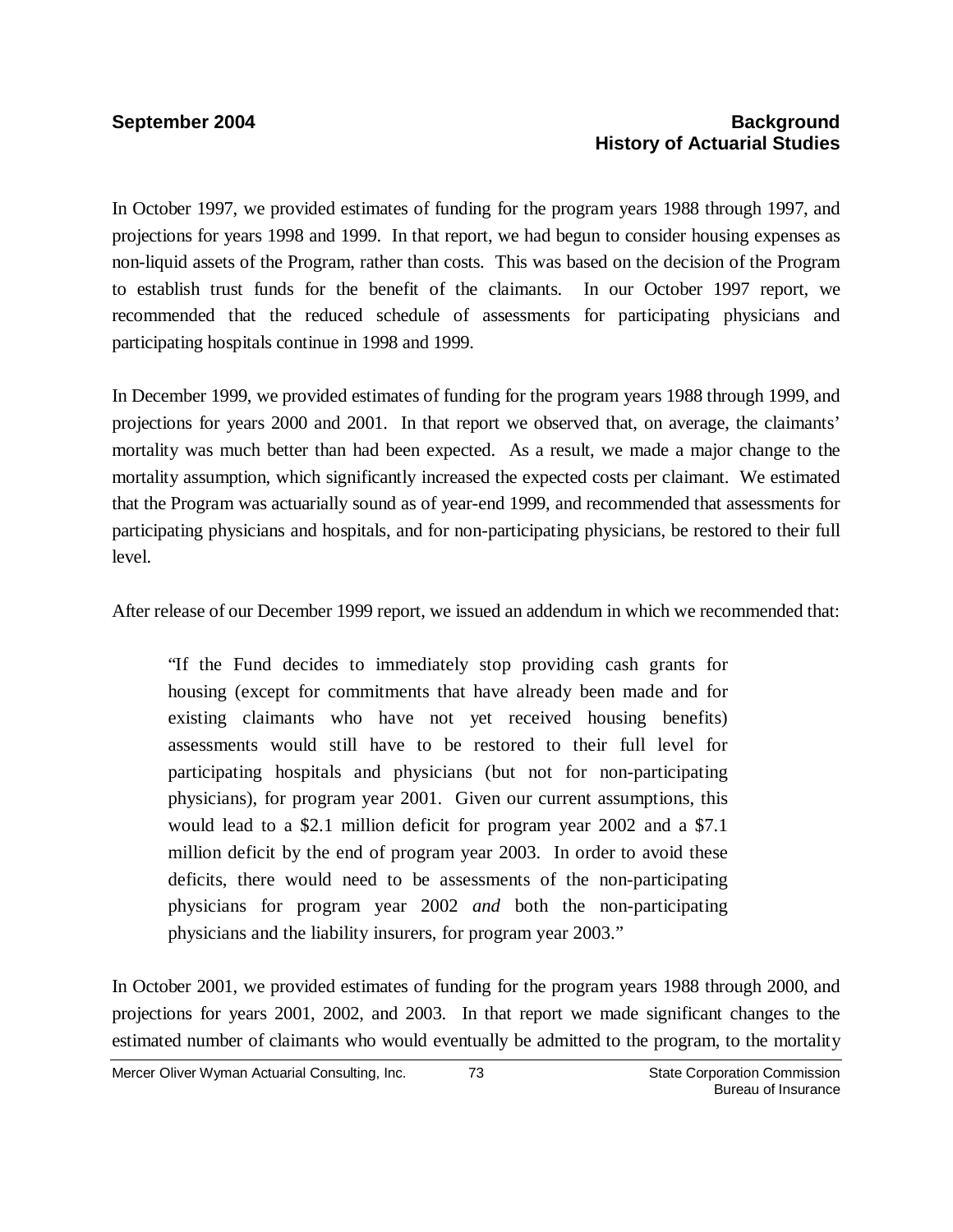### **September 2004 Background History of Actuarial Studies**

table underlying our forecasts, and to the estimated future average annual expenses for admitted claimants. These changes all tended to increase our estimate of the Program's liabilities, and as a result we estimated that the Fund was not actuarially sound as of December 31, 2000 and forecast that the Fund would not be actuarially sound as of December 31, 2001, 2002, or 2003. Among other things, we recommended that the Program continue to assess participating physicians and hospitals at the maximum level and begin to assess non-participating physicians and liability insurers at the maximum assessment rates.

In September 2002 we provided estimates of funding for the program years 1988 through 2001, and projections for years 2002, 2003, and 2004. We estimated that the Fund was not actuarially sound as of December 31, 2001 and forecast that the Fund would not be actuarially sound as of December 31, 2002, 2003, or 2004. We recommended that the Program continue to assess participating physicians, participating hospitals, non-participating physicians, and liability insurers at the maximum amounts.

In September 2003 we provided estimates of funding for the program years 1988 through 2002, and projections for years 2003, 2004, and 2005. We estimated that the Fund was not actuarially sound as of December 31, 2002 and forecast that the Fund would not be actuarially sound as of December 31, 2003, 2004, or 2005. We recommended that the Program continue to assess participating physicians, participating hospitals, non-participating physicians, and liability insurers at the maximum amounts.

The prior discussion covers the history of the actuarial studies up until this current report.

74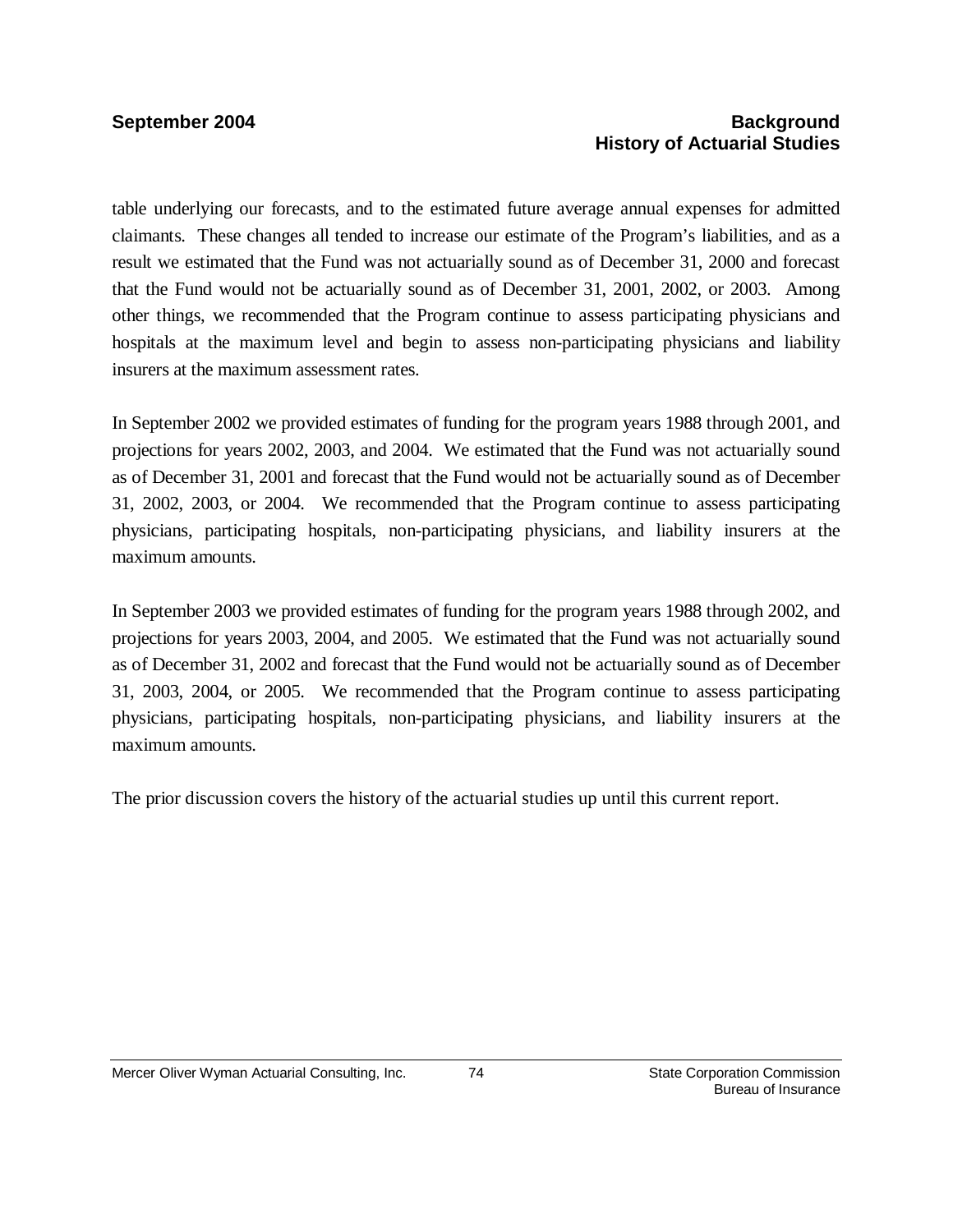# Limitations and Caveats

#### Entire Document

The study conclusions are developed in the accompanying text and exhibits, which together comprise the report.

### Data Reliance

The data for this study was gathered from several sources, which are detailed in the report. In the study, we relied on the accuracy and completeness of the data without independent audit. If the data are incomplete or inaccurate, our findings and conclusions may need to be revised.

#### Underlying Assumptions

In addition to the assumptions stated in the report, numerous other assumptions underlie the calculations and results presented herein.

#### Study Foundations

The study conclusions are based on analysis of the available data and on the estimation of many contingent events. Estimates of future costs were developed from the historical record and from estimated covered exposures.

#### Statistical Credibility

The statistical credibility of the Program's experience is not sufficient to evaluate all of the various assumptions, such as the number of claimants, the future annual claim payments, and the life expectancy, with a high degree of confidence. If the number of claimants, future annual claim payments, and mortality experience differ significantly from our estimates, then our estimate of the deficit of the Fund may be significantly understated or overstated.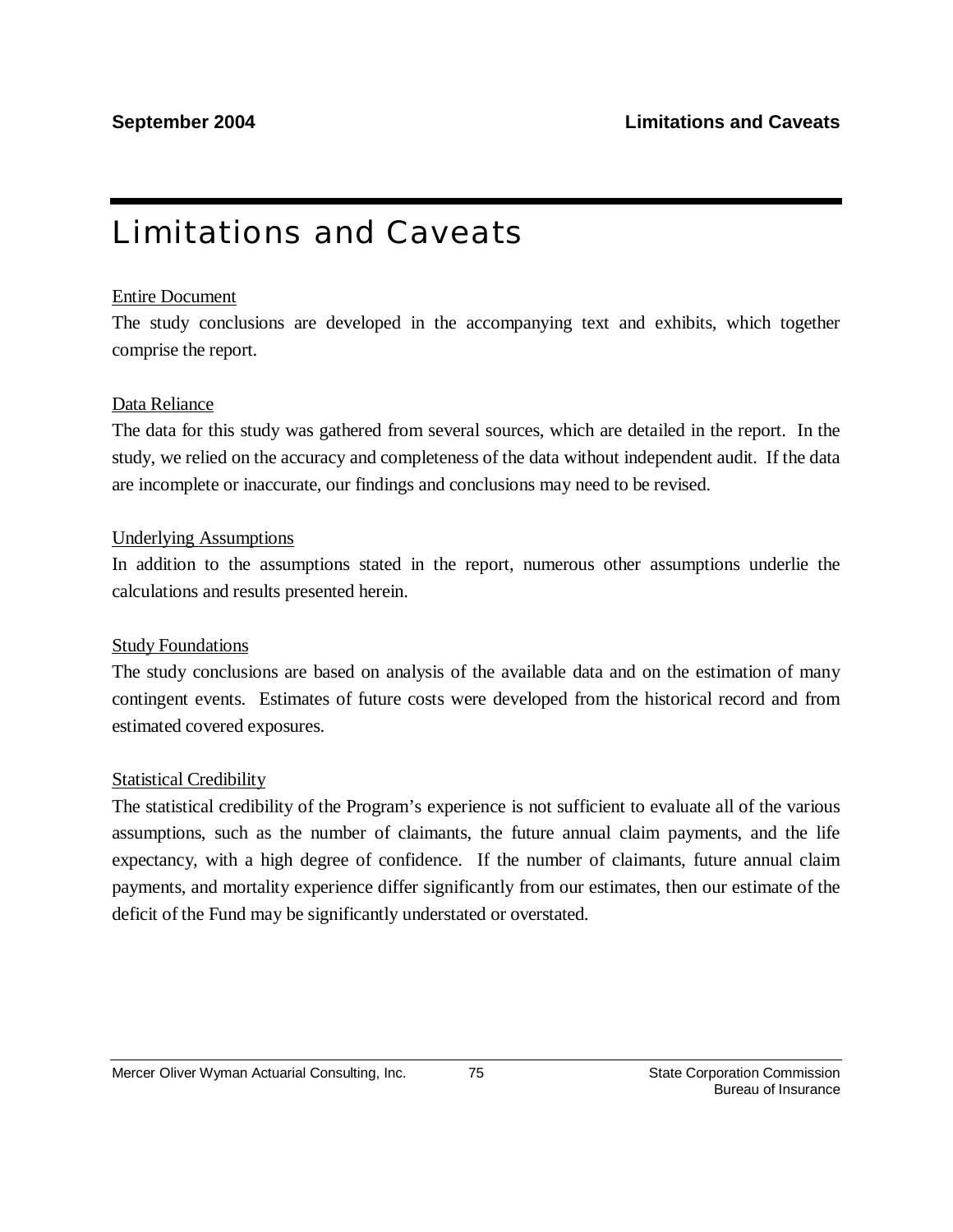#### **Uncertainty**

For the reasons stated in this report, the conclusions contained in this report are projections of the financial consequences of future contingent events and are subject to a high degree of uncertainty. Due to the uncertainties inherent in the estimation of future costs, it cannot be guaranteed that the estimates set forth in the report will not prove to be inadequate or excessive. Actual costs may vary significantly from our estimates.

#### Unanticipated Changes

Unanticipated changes in factors such as judicial decisions, legislative actions, the operation of the Program, the utilization of Program benefits and services, and economic conditions may significantly alter the conclusions.

#### Best Estimates

These caveats and limitations notwithstanding, the conclusions represent our best estimate of the actuarial soundness of the Fund and the funding requirements of the Program at this time.